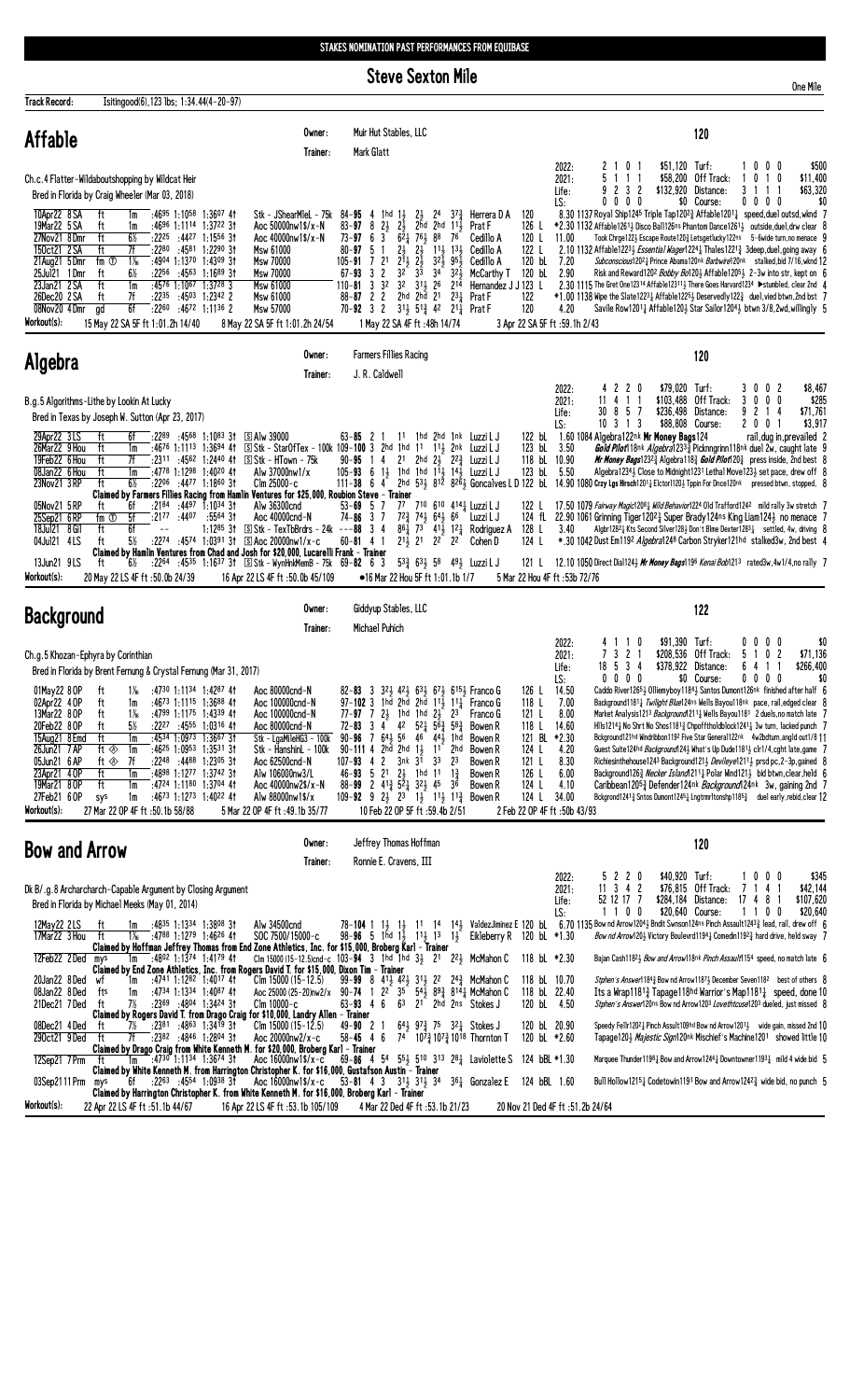| <b>Crazy Legs Hirsch</b>                                                                                                                                                                                                                                                                                                                                                                                                                                                                                                                                                                                                                                                                                                                                                                                         | Owner:<br>Trainer:                                                                                                                                                                                                                                          | <b>Case Chambers</b><br>Sarah Nicole Davidson                                                                                                                                                                                                                                                                                                                                                                       |                                                                                                                                                                                                                                                                                                    |                                                                                                                                                                                                                                                                                                                                                                                                          | 118                                                                                                                                                                                                                                                                                                                                                                                                                                                                                                                                                                                                                                                                                                                                                                                                                                                                                                                                                                                                                                                                                                                                                                                                                                                                                              |
|------------------------------------------------------------------------------------------------------------------------------------------------------------------------------------------------------------------------------------------------------------------------------------------------------------------------------------------------------------------------------------------------------------------------------------------------------------------------------------------------------------------------------------------------------------------------------------------------------------------------------------------------------------------------------------------------------------------------------------------------------------------------------------------------------------------|-------------------------------------------------------------------------------------------------------------------------------------------------------------------------------------------------------------------------------------------------------------|---------------------------------------------------------------------------------------------------------------------------------------------------------------------------------------------------------------------------------------------------------------------------------------------------------------------------------------------------------------------------------------------------------------------|----------------------------------------------------------------------------------------------------------------------------------------------------------------------------------------------------------------------------------------------------------------------------------------------------|----------------------------------------------------------------------------------------------------------------------------------------------------------------------------------------------------------------------------------------------------------------------------------------------------------------------------------------------------------------------------------------------------------|--------------------------------------------------------------------------------------------------------------------------------------------------------------------------------------------------------------------------------------------------------------------------------------------------------------------------------------------------------------------------------------------------------------------------------------------------------------------------------------------------------------------------------------------------------------------------------------------------------------------------------------------------------------------------------------------------------------------------------------------------------------------------------------------------------------------------------------------------------------------------------------------------------------------------------------------------------------------------------------------------------------------------------------------------------------------------------------------------------------------------------------------------------------------------------------------------------------------------------------------------------------------------------------------------|
| B.g.5 Mucho Macho Man-Western Peace by Peace Rules<br>Bred in Kentucky by Flying H Stables, LLC (Mar 12, 2017)<br>09Apr22 4 Hou<br>7f<br>:2316 :4588 1:2419 41<br>ft<br>7f<br>19Mar22 3 Hou<br>:2359<br>:4678 1:2492 41<br>ft<br>7f<br>25Feb22 8 Hou<br>ft<br>:2375<br>:4668 1:2380 41<br>6f<br>:2302 :4660 1:1122 41<br>10Feb22 4 Hou<br>ft<br>Claimed by Chambers Case from Taylor Robert Scott for \$15,000, Willis Mindy J. - Trainer                                                                                                                                                                                                                                                                                                                                                                        | $SOC 10000 - N$<br>$SOC 15000 - N$<br>$SOC 15000 - N$<br>SOC 7500/15000-c<br>SOC 5000/10000-c                                                                                                                                                               | $74 - 97$ 2<br>44<br>$74\frac{3}{7}$<br>3<br>57-94<br>6<br>$75$ <sup><math>-</math></sup><br>$31 - 97$ 7 7<br>5 <sup>2</sup><br>6<br>$44 - 79$ 1                                                                                                                                                                                                                                                                    | 31<br>44<br>32<br>64<br>$64\frac{1}{4}$ 33<br>22<br>$5^{13}$ 43                                                                                                                                                                                                                                    | 123 bL 3.30<br>$14\frac{1}{2}$ Elliott S<br>119 bL 2.50<br>1 <sup>nk</sup> Elliott S<br>119 bL 4.20<br>Elliott S<br>119 bL 2.30<br>$2^{2}\frac{3}{4}$ Elliott S                                                                                                                                                                                                                                          | 5 2 3 0<br>\$38,000 Turf:<br>$0\quad 0$<br>00<br>\$0<br>2022:<br>$\overline{2}$<br>$\mathbf{2}$<br>\$51,777<br>Off Track:<br>\$1,105<br>2021:<br>9<br>0<br>2<br>$0\quad 0$<br>0<br>78<br>\$128,403 Distance:<br>10<br>\$2,625<br>24<br>-1<br>2<br>0<br>Life:<br>\$1,059<br>2<br>\$31,646 Course:<br>0<br>LS:<br>0<br>8<br>0<br>Crazy Legs Hirsch12343 Electoral12343 River Ruler119nk 5wd 3/16, drove clear 6<br>Crzy Lgs Hirsch19nk Gold Crushr119 $\frac{3}{4}$ Fst Brkin Csh12031 rallied, 4w, up in time 7<br>Warrior's Map120 <sup>2</sup> Crazy Legs Hirsch1194 <sub>2</sub> Bizzy Legs1192 <sub>3</sub> 4w, finished strong 7<br>Pomeroy Haze12123 Crazy Legs Hirsch1193 Old Trafford119nk closed willingly 6                                                                                                                                                                                                                                                                                                                                                                                                                                                                                                                                                                             |
| 22Jan22 3 Hou<br>$:23^{20}$ $:46^{55}$ 1:1782 41<br>ft<br>$6\%$<br>Claimed by Taylor Robert from GFB Racing LLC for \$10,000, Pish Danny - Trainer<br>07Dec21 7RP<br>:2266<br>:46 <sup>28</sup> 1:10 <sup>89</sup> 31<br>6f<br>ft<br>23Nov21 3 RP<br>6½<br>:2206<br>:4477 1:1860 3†<br>ft<br>7f<br>09Jul21 10LS<br>ft<br>:2294<br>$:45^{27}$ 1:2303 31<br>7f<br>ft<br>:2259<br>:4527 1:2438 31<br>25Jun21 5LS<br>21May 21 3 LS<br>ft<br>7f<br>:2291<br>:4577 1:2345 31<br>Workout(s):<br>14 May 22 LS 5F ft 1:04.1b 16/23                                                                                                                                                                                                                                                                                        | Alw 40000<br>Clm 25000<br>Str 15000<br>Alw 42600cnd<br>Clm 20000 (20-15)cnd<br>6 May 22 LS 4F ft :50.1b 31/45                                                                                                                                               | $28 - 92$ 5 8<br>$19 - 81$ 4 6<br>18<br>57-92<br>$30 - 97$ 2 6<br>69<br>$19 - 89$ 1 6<br>49<br>$28 - 92$ 14<br>28 Apr 22 LS 3F ft : 38.3b 13/15                                                                                                                                                                                                                                                                     | 861 843 533 23<br>$68\frac{1}{2}$ $67\frac{1}{4}$ $48\frac{1}{2}$ $410$<br>$88\frac{1}{4}$ $87\frac{1}{2}$ $51\frac{1}{4}$ $11\frac{1}{4}$<br>$68\frac{1}{2}$ $45\frac{1}{2}$ $21\frac{3}{4}$<br>$6^{13}$ $6^{10}$ $4^{4}$ $2^{3}$<br>46 $23\frac{1}{2}$ 11 <sup>3</sup> / <sub>4</sub> Sorenson D | 121 bL 2.70<br>Mora G<br>Sorenson D<br>124 bL<br>Sorenson D<br>Sorenson D<br>Sorenson D<br>15 Jan 22 Hou 3F gd: 38.2b 17/28                                                                                                                                                                                                                                                                              | Declined 119 <sup>3</sup> Crazy Legs Hirsch 121 <sup>3</sup> Maxi Moon 121 <sup>1</sup> $\frac{3}{4}$ Doroke in air, 5w late 8<br>3.90 1255 Firwy Mgic12443 Fvorb1 Outcom12413 It Mkes Sense12033 >broke in air, 4wd 3/16 6<br>120 bl 4.00 1243 Crzy Lgs Hirsch12011 Elector11203 Tppin For Dnce120nk 5wd upper, surged late 8<br>124 bl 5.00 1158 Thoms Shlby 1241 <sup>3</sup> Crzy Lgs Hirsch12443 Verrzno First12411 angled out, closed 6<br>124 bL 10.90 1158 Bank124 <sub>4</sub> Crazy Legs Hirsch124 <sup>3</sup> Gold Street1221 <sub>4</sub> Daltered crs str, closed 6<br>124 bL 6.20 1183 Crzy Lgs Hrsch1241 $\frac{3}{4}$ Cmpttv Id1242 $\frac{1}{2}$ Jck's dvntg1247 $\frac{1}{2}$ 5w1/4, closed outside, 4                                                                                                                                                                                                                                                                                                                                                                                                                                                                                                                                                                        |
| <b>Defunded</b>                                                                                                                                                                                                                                                                                                                                                                                                                                                                                                                                                                                                                                                                                                                                                                                                  | Owner:<br>Trainer:                                                                                                                                                                                                                                          | Karl Watson, Michael E. Pegram & Paul Weitman<br>Sean McCarthy                                                                                                                                                                                                                                                                                                                                                      |                                                                                                                                                                                                                                                                                                    |                                                                                                                                                                                                                                                                                                                                                                                                          | 120                                                                                                                                                                                                                                                                                                                                                                                                                                                                                                                                                                                                                                                                                                                                                                                                                                                                                                                                                                                                                                                                                                                                                                                                                                                                                              |
| Ch.g.4 Dialed In-Wind Caper by Touch Gold<br>Bred in Kentucky by Athens Woods, LLC (Apr 11, 2018)<br>:4620 1:1050 1:3705 31<br>08May22 9 SA<br>ft<br>1m<br>08Aug21 2Dmr<br>ft<br>1‰<br>:4617 1:1116 1:4449 3†<br>04Jul21 4 Lrc<br>ft<br>1%<br>$:4701$ 1:1108 1:4915 3<br>ft<br>$1\%$<br>$:4634$ 1:1082 1:4401 3<br>13Jun21 10 SA<br>01May21 8 CD<br>ft<br>$:4368$ 1:0797 1:3439 3<br>1m<br>$1\%$<br>:4611 1:1064 1:4917 3<br>03Apr21 8 SA<br>ft<br>ft<br>6f<br>:2175 :4494 1:0988 3<br>06Mar2111SA<br>$5\%$<br>ft<br>:2237<br>$:4652$ 1:0428 2<br>16Aug20 9Dmr<br>Workout(s):<br>30 Apr 22 SA 5F ft : 59.4h 5/53                                                                                                                                                                                                 | Aoc 80000nw2\$/x-N<br>Aoc 40000nw1\$/x-N 100-101 6 413 31<br>Msw 76000<br>Msw 55000<br>23 Apr 22 SA 5F ft :59.2h 2/48                                                                                                                                       | $102 - 103$ 7 $21$ $23$<br>Stk - LosAlDbyG3 - 150k 102-92 3 3 <sup>2</sup> 32 <sup>1</sup> 3 <sup>1</sup><br>Stk - AffirmedG3 - 100k 107-96 4 2hd $2\frac{1}{2}$<br>Stk - PDayMileG2 - 500k 113-89 3 94 $\frac{1}{2}$ 5 <sup>2</sup><br>Stk - SADerbyG1 - 750k 95-84 9 93 $\frac{5}{4}$ 74 $\frac{1}{2}$<br>$8^{7\frac{1}{3}}$<br>$47 - 96$ 11 6<br>$53 - 69$ 1 7<br>•14 Apr 22 SA 5F ft :59.4h 1/13                | $12\frac{1}{2}$ $13\frac{1}{2}$<br>$1\frac{1}{2}$<br>$1\frac{1}{2}$<br>15<br>$18\frac{3}{4}$<br>$2\frac{1}{2}$<br>2ns<br>12, 11<br>$2^{11}$<br>$31\frac{1}{2}$ $32\frac{1}{2}$ $44\frac{3}{4}$<br>74<br>73<br>32<br>$5^{1\overline{3}}$ 6 <sup>2</sup> / <sub>4</sub> 3 <sup>4</sup>               | Cedillo A<br>126 bL<br>118 bL<br>Cedillo A<br>122 b<br>Cedillo A<br>120 <sub>b</sub><br>Cedillo A<br>118<br>Ortiz, Jr. I<br>124 b<br>$47 - 411\frac{1}{4}$ Smith M E<br>123 <sub>b</sub><br>1 <sup>2</sup> <sup>3</sup> Rosario J<br>121 b<br>3 <sup>61</sup> , Cedillo A<br>6 Apr 22 SA 4F ft: 48.3h 6/14                                                                                               | \$43,200 Turf:<br>0<br>$0\quad 0$<br>$0\quad 0$<br>\$0<br>2022:<br>0<br>220<br>\$207,300 Off Track:<br>$0\quad0$<br>\$0<br>2021:<br>0<br>0<br>6<br>$\overline{c}$<br>2<br>3<br>\$257,100 Distance:<br>0 <sub>0</sub><br>\$66,700<br>Life:<br>$0\quad 0\quad 0$<br>\$0 Course:<br>$0\ 0\ 0\ 0$<br>LS:<br>\$0<br>0<br>2.00 1106 Defunded1263 $\frac{1}{2}$ Triple Tap1263 $\frac{1}{4}$ Loud Mouth1263 $\frac{1}{4}$ up close, led 1/4, clear 7<br>$*.50$<br><i>Defunded</i> $188\frac{3}{4}$ Indimaaj1251 Impossible Task1231 $\frac{1}{4}$ bid 3/8, drew off 7<br>$*.60$<br>Classier122ns Defunded 2214 Ingest1223<br>bid outside, denied 5<br>3.00 1092 The Chosen Vron12011 Defunded12011 Classier12014<br>duel, clear, caught 1/16 5<br>3.10<br>Jcki's Wrrior122hd Drem Shke11843 Whiskey Double118hd<br>6wd trn, 6p upr, flattnd 11<br>6.10<br>Rock Your World1244 3 Mdin Spirit1242 3 Drem Shke1244 3 5-4w, 3w, mild response 9<br>8.70 1113 Defunded12323 Following Se1231 Mr. Impossible12331 >bumped 3/16, going away 12<br>*2.40<br>Wyfire12134 North Pole1213 Defunded1211 $\frac{1}{4}$ fractious, bested rest 7                                                                                                                                                                      |
| <b>Eight Rings</b>                                                                                                                                                                                                                                                                                                                                                                                                                                                                                                                                                                                                                                                                                                                                                                                               | Owner:                                                                                                                                                                                                                                                      |                                                                                                                                                                                                                                                                                                                                                                                                                     |                                                                                                                                                                                                                                                                                                    |                                                                                                                                                                                                                                                                                                                                                                                                          | Coolmore Stud, Golconda Stable, Madaket Stables LLC, SF Racing LLC and Starlight Racing<br>120                                                                                                                                                                                                                                                                                                                                                                                                                                                                                                                                                                                                                                                                                                                                                                                                                                                                                                                                                                                                                                                                                                                                                                                                   |
|                                                                                                                                                                                                                                                                                                                                                                                                                                                                                                                                                                                                                                                                                                                                                                                                                  | Trainer:                                                                                                                                                                                                                                                    | (Lessee)<br>Sean McCarthy                                                                                                                                                                                                                                                                                                                                                                                           |                                                                                                                                                                                                                                                                                                    |                                                                                                                                                                                                                                                                                                                                                                                                          |                                                                                                                                                                                                                                                                                                                                                                                                                                                                                                                                                                                                                                                                                                                                                                                                                                                                                                                                                                                                                                                                                                                                                                                                                                                                                                  |
| Dk B/.h.5 Empire Maker-Purely Hot by Pure Prize<br>Bred in Kentucky by WinStar Farm, LLC (Mar 24, 2017)<br>05Feb22 8 SA<br>ft<br>$:4716$ 1:1175 1:5099 41<br>1%<br>26Dec21 6 SA<br>ft<br>$:4737$ 1:1189 1:4482 31<br>$1\%$<br>20Nov21 8Dmr<br>ft<br>1%<br>$:4841$ 1:1318 1:5055 31<br>06Nov21 6Dmr<br>ft<br>:4494 1:0876 1:3412 31<br>1m<br>ft<br>$1\%$<br>:4738 1:1176 1:4402 31<br>020ct21 6 SA<br>28Aug2110Dmr<br>:4438 1:2236 31<br>ft<br>7f<br>:2205<br>31Jul21 10 Dmr<br>ft<br>6f<br>:2183<br>:44 <sup>67</sup> 1:10 <sup>47</sup> 3†<br>29May21 8 SA<br>ft<br>:2210 :4503 1:2354 41<br>7f<br>$:22^{67}$ $:45^{31}$ 1:2253 3<br>01Aug2010 Sar<br>ft<br>7f<br>ft<br>6f<br>25Apr20 9 OP<br>$:2182$ $:4497$ $1:0963$ 3<br>Workout(s):<br>12 May 22 SA 6F ft 1:13.3h 1/1                                       | Stk - SnPsqalG2 - 200k 107-97 4 1}<br>Stk - SnAntnoG2 - 200k 103-102 5<br>Stk - POBrienG2 - 200k 97-99 5 3<br>Stk - BCrosbyG1 - 300k 102-103 6 3<br>Stk - Trp1BndG2 - 200k 112-81 5 2<br>Stk - HAJerknsG1 - 300k 107-92 2 9<br>5 May 22 SA 5F ft 1:00h 3/18 | $1\frac{1}{2}$<br>$1\overline{1}$<br>11<br>Stk - NatvDivrG3 - 100k 107-107 4 2 <sup>1</sup> 2 <sup>1</sup> 2 <sup>1</sup> 2hd 2hd 3 <sup>1</sup> <sup>3</sup><br>Aoc 80000nw2\$/x-N 100-108 3 1 <sup>11</sup> / <sub>2</sub> 1 <sup>1</sup> 1 <sup>1</sup> 1 <sup>2</sup> / <sub>2</sub> 1 <sup>4</sup><br>$2^{1}$<br>Stk - BachelorL - 100k 101-93 4 4 31 3nk 331 57 Rosario J<br>•13 Apr 22 SA 5F ft 1:00.1h 1/12 | $34\frac{1}{2}$ $35\frac{3}{4}$<br>1 <sup>1</sup><br>$1\frac{1}{2}$<br>1hd 34<br>31 323 453 431 Cedillo A<br>413 32 31 2nk Cedillo A<br>$2\frac{1}{2}$ 2hd 3 <sup>2</sup> 4 <sup>6</sup> <sup>1</sup> / <sub>2</sub> Prat F<br>443 863 783 Rosario J                                               | LS:<br>Velazquez J R 120<br>Velazquez J R 121<br>Hernandez J J 121 b<br>Stk - BCDirtMiG1 - 1000k 106-108 8 21 21 323 363 46 $\frac{3}{4}$ Hernandez J J 126 b<br>Velazquez J R 122 bL<br>121 <sub>b</sub><br>122 b<br>120 <sub>b</sub><br>122 bL 7.30<br>119 bL *.80<br>6 Apr 22 SA 4F ft : 48.2h 5/14                                                                                                   | 0<br>\$24,000 Turf:<br>0<br>$0\quad 0$<br>$0\quad 0$<br>\$0<br>2022:<br>-1<br>1 1 2<br>\$209,000 Off Track:<br>$0\quad0$<br>\$0<br>0<br>0<br>2021:<br>3<br>3 1<br>\$474,451 Distance:<br>0<br>$0\quad0$<br>\$50,000<br>14<br>Life:<br>$0\quad 0$<br>$0\quad 0$<br>\$0 Course:<br>$0\quad 0$<br>\$0<br>00<br>2.20 1173 Express Trin12431 Law Professor12421 Eight Rings1203 pace ins, wknd, held 3rd 6<br>6.60 1172 Express Trin125ns Hot Rod Charlie123} Eight Rings1214} > duel str, brshd, gamely 7<br>$*1.00$<br>Azul Cost121} Kiss Tody Goodby1211} Eight Rings12133 forced, bid btwn, game 6<br>15.60<br>Life Is Good 2353 Ginobili1263 Restrainedvengence126nk >bmpd st, 2wd, no rally 8<br>*.40 1127 Eight Rings1224 Taishan12211 Proverb1241 drew away, hand urging 4<br>7.80<br>Ginobili12113 C Z Rocket121hd Flagstaff12513 stlkd top pair, kept on 9<br>16.20<br>Dr. Schive/120nk Eight Rings122hd C Z Rocket1223 bid 3deep, gamely 8<br>*1.60 1153 Magic On Tap120 <sup>2</sup> Shooters Shoot1201 $\frac{3}{4}$ Exaulted120 <sup>2</sup> $\frac{3}{4}$ ►brk in, bpd, duel, weaknd 5<br>Echo Town12033 Tap It to Win1203 Shoplifted12013 track inside, faltered 11<br>Long Weekend119hd <i>Echo Town</i> 1195 Lykan1191 <sub>4</sub> pressed 3w, faltered 6                          |
| <b>Elector</b>                                                                                                                                                                                                                                                                                                                                                                                                                                                                                                                                                                                                                                                                                                                                                                                                   | Owner:<br>Trainer:                                                                                                                                                                                                                                          | John W. Sadler                                                                                                                                                                                                                                                                                                                                                                                                      |                                                                                                                                                                                                                                                                                                    | West Point Thoroughbreds, Barker, Edwin S. and Sandbrook, William                                                                                                                                                                                                                                                                                                                                        | 120                                                                                                                                                                                                                                                                                                                                                                                                                                                                                                                                                                                                                                                                                                                                                                                                                                                                                                                                                                                                                                                                                                                                                                                                                                                                                              |
| B.c.4 Constitution-Oh Kay See by Notional<br>Bred in Kentucky by Cloyce C. Clark (Jan 09, 2018)<br>16Apr22 2 SA<br>ft<br>6½<br>:2231 :4495 1:1591 31<br>26Feb22 8 SA<br>:4595 1:2321 31<br>ft<br>7f<br>:2308<br>26Dec21 4 SA<br>ft<br>$6\frac{1}{2}$<br>$\overline{.}$ :2199 :4501 1:1611 31<br>Workout(s):<br>14 May 22 SA 5F ft 1:00.2h 10/36                                                                                                                                                                                                                                                                                                                                                                                                                                                                  | Aoc 50000nw1\$/x-N<br>Msw 67000<br>Msw 67000<br>7 May 22 SA 5F ft 1:00.2h 3/41                                                                                                                                                                              | 88-98 1 2 11 11 $11\frac{11}{2}$ 11 $1\frac{1}{2}$ Gonzalez R<br>78-91 4 4 31 111 14 14 Gonzal<br>80-60 5 7 6 67 713 716 Frat F<br>30 Apr 22 SA 4F ft: 48.3h 36/76                                                                                                                                                                                                                                                  | $11\frac{1}{2}$ $14\frac{1}{4}$ Gonzalez R                                                                                                                                                                                                                                                         | 126 L<br>126 L<br>122 L<br>9 Apr 22 SA 5F ft 1:00.2h 5/22                                                                                                                                                                                                                                                                                                                                                | 2200<br>\$81,600 Turf:<br>$0\ 0\ 0\ 0$<br>\$0<br>2022:<br>1 0 0 0<br>\$500 Off Track:<br>$0\ 0\ 0\ 0$<br>\$0<br>2021:<br>\$82,100 Distance:<br>$0\ 0\ 0\ 0$<br>\$0<br>3200<br>Life:<br>\$0<br>$0\,0\,0\,0$<br>\$0 Course:<br>$0\ 0\ 0\ 0$<br>LS:<br>1.30 1181 Elector1261 $\frac{1}{2}$ Rifey126 $\frac{3}{2}$ McLaren Vale1181 $\frac{1}{4}$ sent, inside, stayed clr 5<br>5.70 1176 Elector12643 American Admira/12611 Set Sai/1181 vie ins, clear, drew off 7<br>10.80 1204 Shaaz1223 Hopkins12243 Soy Tapatio12243 Stmbl badly, green erly 7                                                                                                                                                                                                                                                                                                                                                                                                                                                                                                                                                                                                                                                                                                                                                 |
| <b>Endorsed</b>                                                                                                                                                                                                                                                                                                                                                                                                                                                                                                                                                                                                                                                                                                                                                                                                  | Owner:<br>Trainer:                                                                                                                                                                                                                                          | Mark D. Breen<br>Michael J. Maker                                                                                                                                                                                                                                                                                                                                                                                   |                                                                                                                                                                                                                                                                                                    |                                                                                                                                                                                                                                                                                                                                                                                                          | 118                                                                                                                                                                                                                                                                                                                                                                                                                                                                                                                                                                                                                                                                                                                                                                                                                                                                                                                                                                                                                                                                                                                                                                                                                                                                                              |
| B.h.6 Medaglia d'Oro-Dance Card by Tapit<br>Bred in Kentucky by Godolphin (Mar 09, 2016)<br>:4574 1:1028 1:3548 41<br>07May22 6 CD<br>ft<br>1m<br>7f<br>$:22^{12}$ $:44^{61}$ 1:2247 41<br>09Apr22 5 Kee sys<br>05Mar22 10 GP<br>$:4510$ 1:0902 1:3384 41<br>ft<br>1m<br>29Jan22 12 GP<br>$:4635$ 1:1015 1:4891 41<br>ft<br>1%<br>11Dec2110GP<br>ft<br>7f<br>$:22^{18}$ $:44^{75}$ 1:2228 31<br>17Nov21 8 CD<br>7f<br>:2281<br>:4533 1:2222 31<br>ft<br>080ct21 8Kee<br>ft<br>6f<br>$:2190$ $:4469$ $1:0854$ 31<br>6f<br>:2181 :4475 1:0871 31<br>ft<br>18Sep21 7 CD<br>$6\%$<br>ft<br>:2226 :4486 1:1467 31<br>06Aug21 4 Sar<br>Claimed by Breen Mark D. from Godolphin, LLC for \$100,000, Mott William I. - Trainer<br>11Jul21 6 Bel<br>.22 <sup>84</sup> .45 <sup>68</sup> 1:16 <sup>43</sup> 31<br>ft<br>6½ | Stk - PWCInvitG1 - 3000k 113-110 8 54<br>Stk - MrProspG3 - 100k 61-99 4 6<br>Aoc 150000cnd-N<br>Stk - PhoenixG2 - 250k 37-101 3 5<br>Stk - Lv1TbSctyB - 275k<br>Aoc 100000nw3\$/x-c<br>Aoc 100000cnd-N                                                      | <b>EXAMPLE Stk - KnicksGoB - 160k</b> 77-77 11 64 $\frac{1}{2}$ 6 <sup>2</sup> $\frac{3}{4}$ 64<br>Stk - Cmnw1thG3 - 300k 87-90 7 2 75 97<br>Stk - GPMileG2 - 200k 101-105 6 $5^{2}\frac{1}{2}$ 2 <sup>1</sup> 2 <sup>1</sup> 3 <sup>4</sup> $\frac{1}{2}$ 3 <sup>8</sup> $\frac{1}{4}$<br>$67 - 104$ 5 4<br>$52 - 106$ 2 6<br>$57 - 92$ 2 3<br>$87 - 95$ 6 4                                                       | $34\frac{1}{2}$ $34\frac{1}{2}$ $46\frac{1}{2}$ $49$<br>$76\frac{1}{2}$ $64\frac{1}{2}$ $51\frac{5}{4}$ $2\frac{3}{4}$<br>54 54 33 $\frac{1}{2}$ $3\frac{1}{2}$<br>$7^{10}$ $7^{81}_{2}$ $7^{61}_{2}$ $4^{51}_{4}$<br>$65$ $63$ $32$ $2\frac{3}{4}$                                                | $85\frac{1}{2}$ 910 Gaffalione T 118 b<br>107, 811, Santana, Jr. R 118 b<br>120 <sub>b</sub><br>Ortiz J L<br>123 <sub>b</sub><br>Rispoli U<br>Gaffalione T 122 b<br>Gaffalione T 120 bL 2.80<br>Leparoux J R 120 b<br>Leparoux JR 121 b<br>$3^{21}_{2}$ 4 <sup>2</sup> / <sub>2</sub> 4 <sup>6</sup> 3 <sup>8</sup> / <sub>2</sub> Velazquez J R 122 bl 5.60<br>1hd 1hd 2} 34} Velazquez J R 122 bl 3.40 | \$170,569 Turf:<br>0<br>0<br>10<br>$0\quad 0$<br>\$460<br>2022:<br>$10 \t0 \t3 \t4$<br>2 <sub>0</sub><br>\$146,970 Off Track:<br>\$90,500<br>2021:<br>41<br>27 4 6 5<br>\$645,544 Distance:<br>6002<br>\$42,789<br>Life:<br>$0\ 0\ 0\ 0$<br>\$0<br>LS:<br>$0\,0\,0\,0$<br>\$0 Course:<br>11.20<br>Three Technique 1181 Injunction 118ns South Bend 11813 mild bid 4w, tired 11<br>10.50<br>Prevalence11821 Long Range Toddy 118hd 0 Besos1181 7p upper, widest lane 10<br>11.00<br>Speaker's Corner12453 Fearless12423 Endorsed12013 2wd bid turn, best rest 8<br>85.50<br>Life Is Good12331 Knicks Go1231 Stilleto Boy12343 widest early, weakened 9<br>$*1.90$<br><b>Officiating</b> 122 $\frac{3}{4}$ Endorsed122 $\frac{1}{2}$ Dennis' Moment120 $\frac{1}{2}$ 2p, late gn, not enough 7<br>Sir Alfrd Jms122hd Long Rnge Toddy 120 $\frac{1}{2}$ Endorsed1205 $\frac{3}{4}$ 5w5/16, grinding away 6<br>13.40<br>Special Reserve120nk Aloha West120 <sup>2</sup> Mucho120 <sup>3</sup> 4pth upper, late gain 7<br>8.30<br>Just Might123 $\frac{3}{4}$ Endorsed1211 $\frac{1}{4}$ Bango123 <sup>6</sup> gain 4-5w1/4, belatedly 6<br>Jalen Journey12481 Rock On Luke124hd Endorsed1223 chased ins, belatedly 6<br>Montauk Traffic1223 Jalen Journey12433 Endorsed1223 outside, 3-2path, wknd 6 |
| Workout(s):<br>30 Apr 22 Cdt 4F ft : 48.1b 5/22                                                                                                                                                                                                                                                                                                                                                                                                                                                                                                                                                                                                                                                                                                                                                                  | 23 Apr 22 Cdt 4F ft :50.4b 16/17                                                                                                                                                                                                                            | 30 Mar 22 Cdt 5F ft 1:02.4b 7/8                                                                                                                                                                                                                                                                                                                                                                                     |                                                                                                                                                                                                                                                                                                    | •22 Mar 22 Kee 4F ft: 46.3b 1/13                                                                                                                                                                                                                                                                                                                                                                         |                                                                                                                                                                                                                                                                                                                                                                                                                                                                                                                                                                                                                                                                                                                                                                                                                                                                                                                                                                                                                                                                                                                                                                                                                                                                                                  |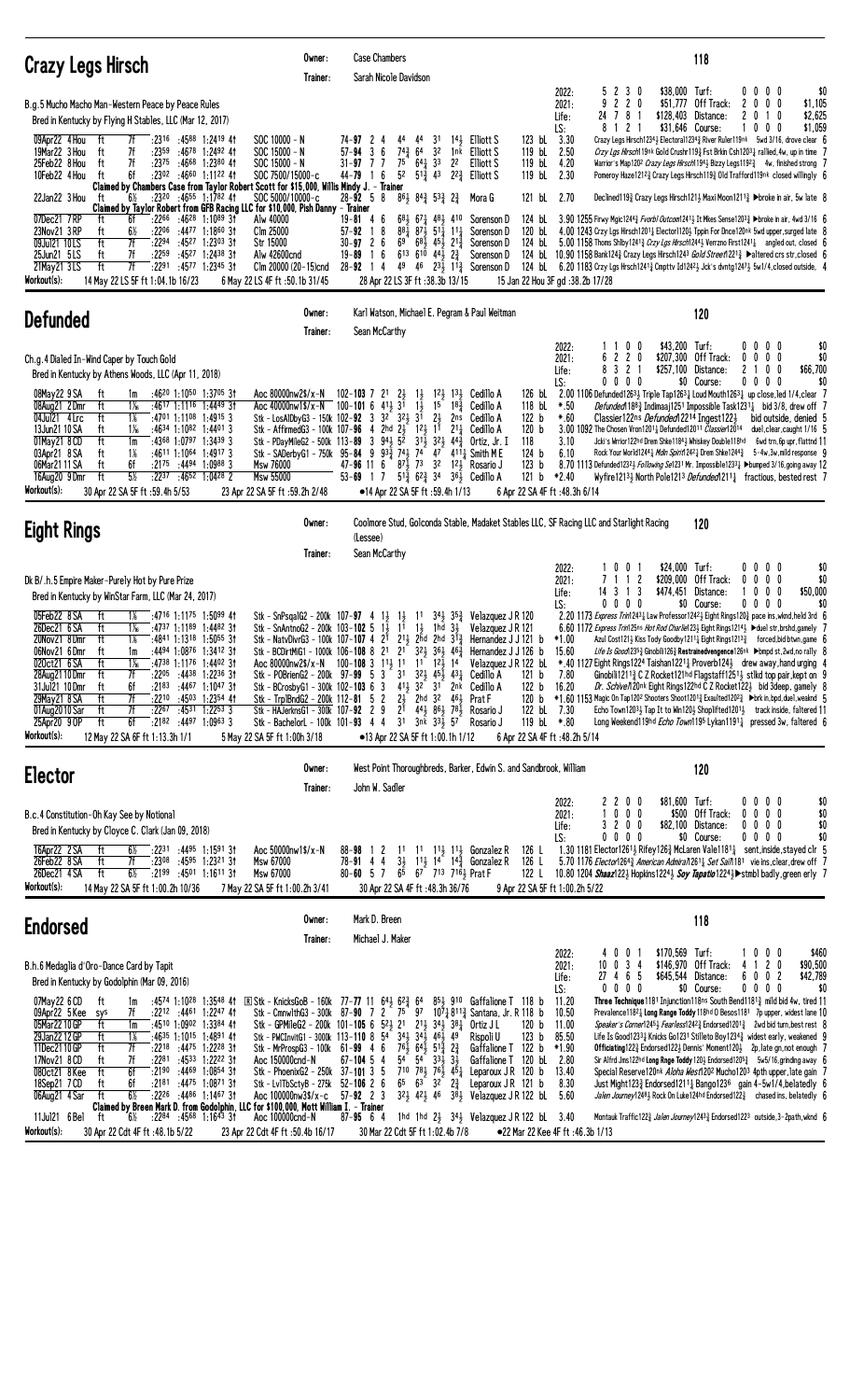| <b>Flash of Mischief</b>                                                                                                                                                                                                                                                                                                                                                                                                                                                                                                                                                                                                                            | Owner:<br>Trainer:                                                                                                                                                                                                                                                                                                                                                                                                                  | Jerry Namy<br>Karl Broberg<br>\$2,166<br>\$9,300<br>0 <sub>0</sub><br>$\mathbf{0}$<br>2022:<br>0<br>Turf:<br>$\mathbf{2}$<br>-1                                                                                                                                                                                                                                                                                                                                                                                                                                                                                                                                                                                                                                                                                                                                                                                                                                                                                                                                                                                                                                                                                                                                                                                                                                                                                                                                                                                                                                                                                                                                                                                                                                                                                                                                                                                                                                                                                                                                                                                                                                                                                                                                                                                                                                                                                                                                                                                                                                              |
|-----------------------------------------------------------------------------------------------------------------------------------------------------------------------------------------------------------------------------------------------------------------------------------------------------------------------------------------------------------------------------------------------------------------------------------------------------------------------------------------------------------------------------------------------------------------------------------------------------------------------------------------------------|-------------------------------------------------------------------------------------------------------------------------------------------------------------------------------------------------------------------------------------------------------------------------------------------------------------------------------------------------------------------------------------------------------------------------------------|------------------------------------------------------------------------------------------------------------------------------------------------------------------------------------------------------------------------------------------------------------------------------------------------------------------------------------------------------------------------------------------------------------------------------------------------------------------------------------------------------------------------------------------------------------------------------------------------------------------------------------------------------------------------------------------------------------------------------------------------------------------------------------------------------------------------------------------------------------------------------------------------------------------------------------------------------------------------------------------------------------------------------------------------------------------------------------------------------------------------------------------------------------------------------------------------------------------------------------------------------------------------------------------------------------------------------------------------------------------------------------------------------------------------------------------------------------------------------------------------------------------------------------------------------------------------------------------------------------------------------------------------------------------------------------------------------------------------------------------------------------------------------------------------------------------------------------------------------------------------------------------------------------------------------------------------------------------------------------------------------------------------------------------------------------------------------------------------------------------------------------------------------------------------------------------------------------------------------------------------------------------------------------------------------------------------------------------------------------------------------------------------------------------------------------------------------------------------------------------------------------------------------------------------------------------------------|
| B.c.4 Into Mischief-Flashy Campaign by Political Force<br>Bred in Kentucky by Jerry Namy (Mar 05, 2018)                                                                                                                                                                                                                                                                                                                                                                                                                                                                                                                                             |                                                                                                                                                                                                                                                                                                                                                                                                                                     | 2021:<br>12<br>5<br>$\overline{4}$<br>\$471.940<br>Off Track:<br>$\overline{c}$<br>0<br>0<br>\$41,400<br>$\overline{1}$<br>$\overline{\mathbf{c}}$<br>6<br>\$495.268<br>5<br>$\overline{c}$<br>$\mathbf{0}$<br>\$79,200<br>Life:<br>16<br>4<br>Distance:<br>-1<br>0<br>$0\quad 0$<br>\$2,166 Course:<br>0<br>0<br>\$0<br>LS:<br>0<br>0                                                                                                                                                                                                                                                                                                                                                                                                                                                                                                                                                                                                                                                                                                                                                                                                                                                                                                                                                                                                                                                                                                                                                                                                                                                                                                                                                                                                                                                                                                                                                                                                                                                                                                                                                                                                                                                                                                                                                                                                                                                                                                                                                                                                                                       |
| :2219 :4466 1:0990 31<br>06May22 7LS<br>ft<br>6f<br>11Dec21 90P<br>$1\%$<br>$:4840$ 1:1345 1:4370 3<br>ft<br>13Nov21 9 Ded<br>:4761 1:1274 1:3993 31<br>ft<br>1m<br>$:4795$ 1:12 <sup>25</sup> 1:5076 3<br>26Sep2111RP<br>ft<br>1%<br>28Aug21 6 Fan<br>$1\%$<br>:4816 1:1254 1:4659 3<br>ft<br>01Aug21 9 Sar<br>$6\%$<br>$:2146$ $:4385$ 1:1546 3<br>sys<br>ft<br>$1\%$<br>:4773 1:1148 1:4264 3<br>02Jul21 6 Prm<br>$:4727$ 1:1183 1:3678 3<br>04Jun21 8Prm<br>ft<br>1m<br>6f<br>$:2177$ $:4443$ $1:08793$<br>15May21 7 Prm<br>my<br>7f<br>$: 23^{16}$ $: 47^{88}$ 1:2637 3<br>16Apr21 9Ded<br>ft<br>Workout(s):<br>15 May 22 LS 6F ft 1:15.2b 1/1 | Aoc 75000nw2/y-N<br>Stk - PoinsttiaB - 150k 76-104 3 11 $\frac{1}{2}$ 11 $\frac{1}{2}$<br>Stk - DeltaMileB - 100k<br>Stk - OkDrbyG3 - 400k 101-98 2<br>Stk - StLouiDbyB - 250k<br>Stk - AmstrdamG2 - 200k<br>Stk - IowaDbyL - 250k<br>Stk - PraireMleB - 50k<br>Stk - GildnCrcleB - 50k<br>Alw 50000cnd<br>23 Apr 22 LS 4F ft: 48.3bg 3/108                                                                                         | 122 bl *1.20 1154 It Mkes Sense1202 Emerald Forest1221 Red N Wild11713<br>2hd 2hd $41\frac{3}{4}$ $44\frac{1}{5}$<br>Eikleberry R<br>pressed, flattened out 9<br>88-85<br>-3<br>$1\frac{1}{2}$<br>$31\frac{3}{7}$<br>124 bL<br>3.00<br>Last Samurai121 $\frac{3}{4}$ Super Stock1241 Flash of Mischief1242 $\frac{3}{4}$ soft pace, gave in 7<br>11<br>Vazquez R A<br>102-108 7 2hd 2hd<br>13<br>122 bL<br>$*70$<br>Flash of Mischief1221 $\frac{3}{4}$ Mocito Rojo118 $\frac{1}{2}$ Bold Thirst1207 $\frac{1}{4}$ clear, kept to task 7<br>11<br>113<br>Thornton T<br>1hd 11<br>1hd<br>1hd<br>$21\frac{3}{7}$<br>124 bL<br>20.90 1063 Warrant12413 Flash of Mischief1243 Super Stock12461 pace, bore out, hung 8<br>Talamo J<br>2 <sup>1</sup><br>21<br>21<br>1hd<br>119 bL 2.30<br>Flash of Mischief1191 Irish Unity119hd Gagetown11911 2w, all out, edged ahead 7<br>$99 - 1005$<br>11<br>Talamo J<br>3 <sup>2</sup><br>3<br>122 b<br>24.75<br>$94 - 85$<br>$\overline{4}$<br>34 <sub>3</sub><br>361<br>$48\frac{3}{7}$<br>Jckie's Wrrior12471 Drin the Clock1241 Crowded Trade1181 6w upper, weakened 6<br>Cancel E<br>$84 - 101$ 2 $2\frac{1}{2}$<br>$2^{11}$ $2^{1}$<br>$2^{3}$<br>$24\frac{1}{2}$<br>116 bBL 12.00<br>Gonzalez E<br>Stilleto Boy1224 Fish of Mischief1162 Gagetown116nk outpaced 3/8, gamely 6<br>1hd $2\frac{1}{2}$<br>$86 - 98$<br>$\overline{c}$<br>$1\frac{1}{2}$<br>11<br>119 bBL *3.20<br>Ggtown113nk Flsh of Mischif11931 Sermononthemount1193 led 3/16ths, kept on 7<br>2nk<br>Gonzalez E<br>$\overline{c}$<br>1hd<br>119 bBL 3.90<br>75-95<br>4<br>43<br>2}<br>11<br>Flash of Mischief1191 Chicks Dig Scars11713 Vulcan11731 inside, gamely 8<br>Gonzalez E<br>$2^2$ , $2^1$<br>$11 \t12\frac{1}{2}$ Thornton T<br>119 bL 2.40<br>$86 - 91$ 7 4<br>Fish of Mischift 1923 Chu Chu's Lgcy11711 Wise Verdict116nk clear late, urging 9<br>16 Apr 22 LS 4F ft :52.1b 88/109<br>18 Mar 22 Ded 4F ft : 49.4bg 2/12                                                                                                                                                                                                                                                                                                                                                                                                                                                                                                                                                                                                                                 |
| <b>Get Her Number</b>                                                                                                                                                                                                                                                                                                                                                                                                                                                                                                                                                                                                                               | Owner:<br>Trainer:                                                                                                                                                                                                                                                                                                                                                                                                                  | Gary Barber<br>Ruben D. Alvarado                                                                                                                                                                                                                                                                                                                                                                                                                                                                                                                                                                                                                                                                                                                                                                                                                                                                                                                                                                                                                                                                                                                                                                                                                                                                                                                                                                                                                                                                                                                                                                                                                                                                                                                                                                                                                                                                                                                                                                                                                                                                                                                                                                                                                                                                                                                                                                                                                                                                                                                                             |
| B.c.4 Dialed In-Fancier by Bernstein<br>Bred in Kentucky by Philip Robertson & Brenda Robertson (Apr 14, 2018)                                                                                                                                                                                                                                                                                                                                                                                                                                                                                                                                      |                                                                                                                                                                                                                                                                                                                                                                                                                                     | \$43,650<br>\$83,150<br>2022:<br>0<br>0<br>Turf:<br>$\overline{c}$<br>0<br>2<br>5<br>Off Track:<br>0<br>$0\quad 0$<br>\$57.167<br>$\mathbf{0}$<br>0<br>0<br>2021:<br>4<br>1<br>\$0<br>300<br>\$319,817 Distance:<br>2000<br>\$6,450<br>9<br>Life:<br>\$0<br>0<br>$0\quad 0$<br>\$0 Course:<br>$\mathbf{0}$<br>$0\quad 0\quad 0$<br>LS:<br>1                                                                                                                                                                                                                                                                                                                                                                                                                                                                                                                                                                                                                                                                                                                                                                                                                                                                                                                                                                                                                                                                                                                                                                                                                                                                                                                                                                                                                                                                                                                                                                                                                                                                                                                                                                                                                                                                                                                                                                                                                                                                                                                                                                                                                                  |
| 30Apr22 9 GG<br>fm <sup>①</sup><br>:4654 1:1015 1:3536 31<br>1m<br>12Mar22 5 SA<br>fm <sup>1</sup><br>$6\%$<br>$:2435$ $:4721$ 1:1507 41<br>fm $\Phi$ <sup>18</sup> 1%<br>:5015 1:1391 1:4953 31<br>31Jul21 9Dmr<br>$1\%$<br>31May 21 9LS<br>$:47^{15}$ 1:1141 1:4503 3<br>sys<br>ft<br>$1\%$<br>$:4651$ 1:1125 1:5092 3<br>10Apr21 12 OP<br>13Mar21110P<br>ft<br>$1\%$<br>$:4753$ 1:1200 1:4318 3<br>$1\%$<br>$:4707$ 1:1246 1:4492 2<br>26Sep20 8 SA<br>ft<br>07Sep20 9Dmr<br>$:4932$ 1:1471 1:3821 2<br>fm ①<br>1m<br>$:22^{83}$ $:46^{02}$<br>14Aug20 3 Dmr<br>fm $\mathbb{D}^{24}$ 5f<br>Workout(s):<br>20 May 22 Slr 6F ft 1:13h 1/1          | Stk - SanFranG3 - 250k 101-81 13<br>Aoc 80000nw2\$/x-N<br>Aoc 62500nw2\$/x-N<br>Stk - TxDerbyB - 300k<br>Stk - ArkDerbyG1 - 1000k 101-99<br>Stk - RebelG2 - 1000k<br>Stk - AmPharohG1 - 300k<br>Stk - DMRJvTrfL - 100k<br>$:5750$ 2<br>Msw 55000<br>14 May 22 Slr 4F ft :49.3h 12/18                                                                                                                                                | 94 <sub>3</sub> 125 <sub>3</sub> 1411 1412 1315 Roman E A<br>123<br>18.50 1091 Evening Sun1231 Vanzzy1231 Camino Del Paraiso123 $\frac{3}{4}$ 4-3w, dropped back 14<br>$\frac{2}{3}$<br>2 <sup>1</sup><br>122 fL<br>5.70 1126 Get Her Number122hd Harbored Memories122nk Gregdar1221 bid 2wd, dug in late 7<br>$53 - 99$<br>6<br>$2\frac{1}{2}$<br>2 <sub>3</sub><br>1hd Prat F<br>2 <sup>1</sup><br>$4\bar{3}$<br>$4\overline{2}$<br>$79 - 93$ 9<br>2 <sup>1</sup><br>$85\frac{1}{4}$<br>116 L<br>Media Blitz1231 $\frac{3}{4}$ Sash121 $\frac{1}{2}$ Rip City1211 $\frac{1}{4}$<br>Geroux F<br>6.30<br>lacked late bid 9<br>9<br>98<br>$98\frac{3}{7}$<br>$10^{\overline{2}1}$ - -<br>124 bfL 6.20<br>Warrant124 $\frac{3}{4}$ Mr. Wireless 1241 Rightandjust1241 $\frac{3}{4}$ $\blacktriangleright$ clipped heels 1st turn 10<br>83---<br>Geroux F<br>$\sim$ $\sim$<br>64<br>$66\frac{3}{4}$<br>$54\frac{1}{4}$ $43\frac{1}{2}$<br>122 bf 24.60<br>Super Stock12223 Caddo River122hd Concert Tour1223 4w trip, mild interest 6<br>$\overline{4}$<br>43<br>Arrieta F<br>54<br>$63\frac{1}{2}$<br>5 <sup>4</sup><br>$66-$<br>$78\frac{1}{2}$<br>74-90<br>4<br>Castellano J<br>119 b<br>14.40<br>Concert Tour1174↓ Hozier117→ Big Lake1171↓>3w, sound bump 1/8 8<br>$96 - 88$<br>2 <sup>1</sup><br>2 <sub>3</sub><br>122 <sub>b</sub><br>6<br>$1\frac{1}{2}$<br>$11\frac{1}{2}$<br>8.10 1047 Get Her Number122 $\frac{3}{4}$ Rombauer122 <sup>4</sup> $\frac{3}{4}$ <i>Spielberg</i> 122 <sup>4</sup> $\frac{1}{2}$ outside, led 3/8, held 7<br>$1\frac{3}{4}$<br>Prat F<br>11<br>$11\frac{1}{2}$<br>1hd 1hd<br>122 b<br>$*3.30$<br>72-80<br>$\overline{c}$<br>41<br>Prat F<br>Big Fish1221 <i>Ebeko</i> 120ns Ambivalent120ns met bid, grudgingly 10<br>$2\frac{1}{2}$ 21 21 1 <sub>2</sub><br>120 <sub>b</sub><br>3.20<br>$89 - 85$ 6 5<br>Gt Hr Numbr120} Commnder Khn 2031 Hot Rod Chrie 120} stlk, prss, wore dwn rvl 7<br>Prat F<br>23 Apr 22 Slr 5F ft 1:00.3h 9/23<br>16 Apr 22 S1r 5F ft 1:01.1h 8/17                                                                                                                                                                                                                                                                                                                                                                                                                                                                                                                                                              |
| <b>Gold Pilot</b>                                                                                                                                                                                                                                                                                                                                                                                                                                                                                                                                                                                                                                   | Owner:<br>Trainer:                                                                                                                                                                                                                                                                                                                                                                                                                  | Wayne Sanders & Larry Hirsch<br>W. Bret Calhoun                                                                                                                                                                                                                                                                                                                                                                                                                                                                                                                                                                                                                                                                                                                                                                                                                                                                                                                                                                                                                                                                                                                                                                                                                                                                                                                                                                                                                                                                                                                                                                                                                                                                                                                                                                                                                                                                                                                                                                                                                                                                                                                                                                                                                                                                                                                                                                                                                                                                                                                              |
| Gr/ro.g.5 My Golden Song-Formal Flyer by Early Flyer<br>Bred in Texas by Ronald Ellerbee & Margaret Ellerbee (Feb 03, 2017)<br>07May22 3LS<br>:4882 1:1321 1:3796 31<br>ft<br>1m<br>26Mar22 9 Hou<br>ft<br>1m<br>19Feb22 6 Hou<br>ft<br>7f<br>15Jan22 4 Hou<br>6f<br>:2298<br>ft<br>$:4962$ 1:1283<br>10Jul21 11LS<br>fm $\mathbb{D}^{10}$<br>1m<br>:2276<br>26Jun21 9LS<br>6½<br>ft<br>ft<br>$:4578$ 1:1118 1:3865 31<br>06Jun21 8LS<br>1m<br>21May21 6LS<br>$6\%$<br>:2285<br>ft<br>29Apr21 7LS<br>$6\%$<br>:2289<br>mys<br>20Mar21 4 Hou<br>ft<br>6f<br>:2251<br>:4569<br>Workout(s):<br>30 Apr 22 LS 4F ft :50.2b 37/53                         | Aoc 75000nw2/6m-N<br>:4676 1:1113 1:3694 41 S Stk - StarOfTex - 100k<br>:2311   :4562   1:2440  4†    ⊠Stk – HTown – 75k<br>$:4671$ 1:1175 41<br>Aoc 30000nw2/x-N<br>$1:3612$ 31<br>S Stk - Assault - 75k<br>$:4607$ 1:1754 31<br>$\boxdot$ Alw 42600nw2/x<br>Alw 35500nw3/L<br>:4574 1:1784 31 SAIw 35500nw2/x<br>:4553 1:1626 31 SAoc 40000nw2/y-N<br>$1:1101$ 41 S Stk - Spirit Of Tx - 100k<br>23 Apr 22 LS 5F ft 1:02.2b 13/35 | \$88,554 Turf:<br>$\mathbf{0}$<br>2022:<br>$\mathbf{2}$<br>0 <sub>1</sub><br>2<br>0<br>0<br>\$0<br>$\overline{\mathbf{c}}$<br>\$58,213<br>Off Track:<br>0<br>\$25,425<br>2021:<br>7<br>11<br>2<br>1<br>\$242,307<br>\$80.556<br>5 3 4<br>Distance:<br>$\mathbf{2}$<br>0<br>$\mathbf{0}$<br>Life:<br>18<br>4<br>2 2 3<br>\$86,473 Course:<br>\$22,956<br>LS:<br>210<br>0<br>11<br>$44\frac{1}{2}$ $43\frac{1}{2}$<br>42<br>2.50 1271 Gold Pilot1241 Number One Dude1246 Warrior's Map120nk saved ground, just up 5<br>$53 - 102$ 1<br>421<br>11<br>Alvarez J L<br>124 bL<br>$95\frac{1}{2}$<br>95<br>$84\frac{1}{4}$<br>118 bL<br>$53\frac{3}{7}$<br>1nk<br>3.00<br>Gold Pilot118nk Algebra12333 Picknngrinn118nk 5w, closed with a rush 9<br>$93 - 1006$<br>Alvarez J L<br>8<br>65-94<br>6<br>$84\frac{3}{4}$<br>$73\frac{3}{7}$<br>541<br>334<br>Eramia R E<br>120 bL 16.70<br>Mr Money Bags12323 Algebra1183 <i>Gold Pilot</i> 1203 rallied, 4w, no menace 8<br>$55\frac{1}{2}$<br>$29 - 85$<br>$\overline{7}$<br>77<br>$75\frac{3}{7}$<br>541<br>120 bL<br>2.40e<br>Red N Wild1211 Bandit Swanson11923 Old Trafford120nk mild rally 4w stretch 7<br>-5<br>Eramia R E<br>6<br>$73\frac{1}{2}$ 75<br>$74\overline{1}$<br>$66\frac{1}{2}$<br>$33 - 81$<br>$64\frac{3}{7}$<br>121 bL<br>20.30 1256 Kenai Bob121 $\frac{3}{4}$ Mr Money Bags119 $\frac{1}{2}$ Sunlit Song124 $\frac{3}{4}$ 3w1/2,5w1/4, no rally 8<br>Gutierrez R<br>$61\frac{1}{2}$ $63\frac{1}{2}$<br>3<br>321<br>1.90 1245 Gold Pilot12043 Lullaby Bling12013 He's a Suitor1243 4w3/8,5w1/4, closed, clr 8<br>$86 - 97$<br>8<br>$14\frac{1}{2}$<br>Cabrera D<br>120 bL<br>$43\frac{1}{4}$ $44\frac{1}{4}$<br>3 <sup>2</sup><br>8.10 1259 Warrior's Map124hd Jungle Runner1225 Flexati12443 roused early, 4 wide 8<br>8<br>37<br>510<br>122 bL<br>$113 - 79$<br>Gutierrez R<br>$74\frac{1}{4}$<br>$\overline{1}$<br>$63\frac{3}{4}$<br>$5^{2}3$<br>$3^{13}$<br>2.10 1255 Algebra12214 Ribbon Cane1204 Gold Pilot12014 ▶traffic.split 1/16 8<br>56-77<br>5<br>Gutierrez R<br>120 bL<br>54 <sub>3</sub><br>54<br>33 <sub>4</sub><br>$52 - 94$<br>-5<br>4<br>34<br>2.70 1219 Gunnerscelesticman124 $\frac{3}{4}$ Kenai Bob1243 $\frac{1}{4}$ Gold Pilot1204 $\frac{1}{4}$ slow early, inside1/4 5<br>Gutierrez R<br>120 bL<br>$88\frac{3}{4}$ 74 $\frac{3}{4}$ 54 $\frac{1}{2}$<br>2 <sup>2</sup><br>Eikleberry R<br>123 bL<br>Gunnerscelesticman1182 Gold Pilot1232} Dr. Boehrer123nk rallied, 3w, 2nd best 8<br>$20 - 84 = 6$ 7<br>4.60<br>16 Apr 22 LS 4F ft :50.2b 54/109<br>9 Apr 22 Hou 4F ft :49.3b 7/38 |
| Hanalei's Houdini                                                                                                                                                                                                                                                                                                                                                                                                                                                                                                                                                                                                                                   | Owner:<br>Trainer:                                                                                                                                                                                                                                                                                                                                                                                                                  | Paradise Farms Corp. and Staudacher, David<br>Michael J. Maker                                                                                                                                                                                                                                                                                                                                                                                                                                                                                                                                                                                                                                                                                                                                                                                                                                                                                                                                                                                                                                                                                                                                                                                                                                                                                                                                                                                                                                                                                                                                                                                                                                                                                                                                                                                                                                                                                                                                                                                                                                                                                                                                                                                                                                                                                                                                                                                                                                                                                                               |

|                                                                 |       |       |                                 |                                                                                                                                         |                                                                                       |                                  |  |                                      |                                 | 2022: | 3020<br>\$37,600 Turf:<br>\$29.456<br>4101                                                                           |
|-----------------------------------------------------------------|-------|-------|---------------------------------|-----------------------------------------------------------------------------------------------------------------------------------------|---------------------------------------------------------------------------------------|----------------------------------|--|--------------------------------------|---------------------------------|-------|----------------------------------------------------------------------------------------------------------------------|
| Ch.g.6 Jersey Town-Hanalei Bay by Exploit                       |       |       |                                 |                                                                                                                                         |                                                                                       |                                  |  |                                      |                                 | 2021: | \$118,833 Off Track: 6 3 0 0<br>\$89.871<br>13 1 4 0                                                                 |
| Bred in Maryland by Dr. & Mrs. A. Leonard Pineau (Apr 21, 2016) |       |       |                                 |                                                                                                                                         |                                                                                       |                                  |  |                                      |                                 | Life: | 34 5 8 4<br>\$325,694 Distance:<br>16 3 4 4<br>\$178.011                                                             |
|                                                                 |       |       |                                 |                                                                                                                                         |                                                                                       |                                  |  |                                      |                                 | LS:   | \$0 Course:<br>$0\,0\,0\,0$<br>$0\,0\,0\,0$<br>-\$0                                                                  |
| 19Mar22 9 OP                                                    |       |       | $1\%$ :4718 1:1154 1:4312 41    | Stk – EssexHG3 – 500k 82–87 7 533 54 $\frac{3}{4}$ 62 $\frac{3}{4}$ 78 $\frac{1}{4}$ 714                                                |                                                                                       |                                  |  |                                      | Vazquez R A 118 bL              | 15.30 | Rated R Superstar11821 Plainsman122nk Beau Luminarie118nk tired outside 7                                            |
| 29Jan22 3 Lr1                                                   | ft    | 1m    | :4773 1:1341 1:3970 41          | $\mathbb{R}$ Stk - JenningsB - 75k 108-114 3 68 454 424 21 2nk                                                                          |                                                                                       |                                  |  |                                      | Karamanos H 122 bL              | 6.60  | Cordmaker126nk Hanalei's Houdini12213 Galerio12210 ▶ stumbled start, 5w 1/4 6                                        |
| 13Jan22 8 Agu ft                                                |       | 1m    | :4582 1:0981 1:3519 41          | Aoc 80000nw3\$/x                                                                                                                        | $97-103$ 4 4 <sup>2</sup> 4 <sup>2</sup> 2 <sup>4</sup> 2 <sup>5</sup> 3 <sup>9</sup> |                                  |  | Lezcano J                            | 118 bL                          | 3.65  | <i>Gren Laht Go</i> 1189 Hn1's Houdini1185 $\frac{3}{2}$ Lil Commissionr119 $\frac{3}{2}$ outside, 4p trn, 2nd bst 5 |
| 04Dec2110GP                                                     | ft    | 1%    | :4758 1:1170 1:4992 31          | R CCJewel -125k                                                                                                                         | 87-10510 311 22 2hd 11 23                                                             |                                  |  | Lopez P                              | 120 bL                          | 4.30  | Twelve Volt Mn1183 Hnlei's Houdini12073 Mo Hawk1201 took over 5/16, worn dwn 10                                      |
| 160ct21 5 Kee                                                   |       | $1\%$ | $:4831$ 1:1265 1:4493 31        | Clm 50000-c                                                                                                                             |                                                                                       |                                  |  | 71-91 7 53 63 623 411 521 Beiarano R | 122 bL                          | 4.70  | Hot Shot Kid122nk Plce Coup122ns Fighting Seabee12213 bid str. flattened out 8                                       |
|                                                                 |       |       |                                 | Claimed by Paradise Farms Corp. and Staudacher, David from Ten Strike Racing and Thorough Crowd for \$50,000. Lovell Michelle - Trainer |                                                                                       |                                  |  |                                      |                                 |       |                                                                                                                      |
| 01Sep21 7 Cn1                                                   | fm II | 1m    | $:4835$ 1:1250 1:3690 31        | Aoc 40000nw2/x-c                                                                                                                        | 70-101 5 864 864 844 534 43                                                           |                                  |  | Russell S                            | 123 bL                          | 4.80  | Bllgh Rocks1231; Chyenne's Colone1123ns Rohrbcher1231;<br>2wd upper,mild kick 10                                     |
|                                                                 |       |       |                                 | Claimed by Ten Strike Racing from LBR Racing Stable for \$40,000, Sillaman Richard P. - Trainer                                         |                                                                                       |                                  |  |                                      |                                 |       |                                                                                                                      |
| 08Aug21 7 Pim                                                   |       | $1\%$ | :4775 1:1115 1:4255 31          | Aoc 35000 (35-28)nw2/x 74-104 1 33 334 224 214 213 Centeno D                                                                            |                                                                                       |                                  |  |                                      | 122 bfL 3.40                    |       | McElmore Avenue12213 Hnlei's Houdini12243 Col Truth122hd 3wd, flattened out 4                                        |
| 25Jun21 6 Pim                                                   | ft    | $1\%$ | $:4920$ 1:1257 1:4455 31        | Aoc 35000 (35-28)nw2/L/x-c $63-90$ 3 21 21 21 33 $54\frac{3}{7}$                                                                        |                                                                                       |                                  |  | Toledo J                             | 126 bfL 1.60                    |       | Forest Fire1233 McElmore Avenue12331 Col Truth123nk pressed pace, weakened 7                                         |
|                                                                 |       |       |                                 | Claimed by LBR Racing Stable from Magee Kieron for \$35,000. Magee Kieron - Trainer                                                     |                                                                                       |                                  |  |                                      |                                 |       |                                                                                                                      |
| 31May21 7 Pim                                                   | Ħ     | $1\%$ | :4797 1:1227 1:4452 31          | Aoc 50000 (50-40)cnd 87-107 3 34 34 34 31 13 12 3                                                                                       |                                                                                       |                                  |  | Toledo J                             | 123 bfL *1.20                   |       | Hanalei's Houdini12323 Tappin Cat123nk Tybalt12373 off duel, 3wd, drvng 5                                            |
| 15May21 7 Pim                                                   | tt    | $1\%$ | :4714 1:1091 1:4171 31          | Aoc 35000 (35-28)nw2/x-c 81-98 8 641 531 43 531 771 Cruz A                                                                              |                                                                                       |                                  |  |                                      | 123 bfL 4.50                    |       | Mischief Afoot12313 <i>Informtive1233 Shane's Jewel</i> 123hd 3wd turns, gave way 9                                  |
|                                                                 |       |       |                                 | Claimed by Magee Kieron from Bone Robert D. for \$35,000, Gonzalez Claudio A. - Trainer                                                 |                                                                                       |                                  |  |                                      |                                 |       |                                                                                                                      |
| Workout(s):                                                     |       |       | 16 May 22 Cdt 5F gd 1:00.3b 2/2 | 9 May 22 Cdt 4F ft :52.1b 10/10                                                                                                         |                                                                                       | 17 Apr 22 Cdt 4F ft :51.4b 14/16 |  |                                      | 9 Apr 22 Cdt 5F ft 1:00.3b 3/12 |       |                                                                                                                      |
|                                                                 |       |       |                                 |                                                                                                                                         |                                                                                       |                                  |  |                                      |                                 |       |                                                                                                                      |

| <b>Heywoods Beach</b>                                                                                                                                                                                                                                                                                                                                                                                                                                                                                                                                                                                                            | Owner:<br>Trainer:                                                                                                                                                                   | Hronis Racing LLC<br>John W. Sadler                                                                                                                                                                                                                                                                                                                                                                                                                                                                                                                                                                                                                                                                                                |                                                                                                                                                                                                      |                                                                                                                                                                                                                                                                                                                                                                                                                                                                                                                                                                                                                                                                                                                                                                                                                                                                                                                                                |
|----------------------------------------------------------------------------------------------------------------------------------------------------------------------------------------------------------------------------------------------------------------------------------------------------------------------------------------------------------------------------------------------------------------------------------------------------------------------------------------------------------------------------------------------------------------------------------------------------------------------------------|--------------------------------------------------------------------------------------------------------------------------------------------------------------------------------------|------------------------------------------------------------------------------------------------------------------------------------------------------------------------------------------------------------------------------------------------------------------------------------------------------------------------------------------------------------------------------------------------------------------------------------------------------------------------------------------------------------------------------------------------------------------------------------------------------------------------------------------------------------------------------------------------------------------------------------|------------------------------------------------------------------------------------------------------------------------------------------------------------------------------------------------------|------------------------------------------------------------------------------------------------------------------------------------------------------------------------------------------------------------------------------------------------------------------------------------------------------------------------------------------------------------------------------------------------------------------------------------------------------------------------------------------------------------------------------------------------------------------------------------------------------------------------------------------------------------------------------------------------------------------------------------------------------------------------------------------------------------------------------------------------------------------------------------------------------------------------------------------------|
| Dk B/.h.5 Speightstown-Unfold the Rose by Catienus<br>Bred in Kentucky by SF Bloodstock LLC (Apr 23, 2017)                                                                                                                                                                                                                                                                                                                                                                                                                                                                                                                       |                                                                                                                                                                                      |                                                                                                                                                                                                                                                                                                                                                                                                                                                                                                                                                                                                                                                                                                                                    | 2022:<br>2021:<br>Life:                                                                                                                                                                              | \$118,651<br>$0\ 0\ 0\ 0$<br>$11 \t2 \t2 \t1$<br>\$0 Turf:<br>\$72,600 Off Track:<br>$0\quad 0\quad 0$<br>\$800<br>0 <sub>2</sub><br>61<br>\$93.500<br>16 3 2 3<br>\$184.251<br>Distance:<br>8 2 1<br>$0\,0\,0\,0$<br>$0\,0\,0\,0$<br>\$0 Course:<br>\$0                                                                                                                                                                                                                                                                                                                                                                                                                                                                                                                                                                                                                                                                                       |
| 18Jul21 10 Dmr<br>$:50^{04}$ 1:4067 2:3145 31<br>1½<br>ft<br>31May21 8 SA<br>1%<br>:4716 1:3718 2:0223 31<br>ft<br>15May21 5 SA<br>1%<br>$:4686$ 1:3652 2:0250 41<br>ft<br>10Apr21 8 SA<br>ft<br>:4721 1:1142 1:3696 41<br>1m<br>27Mar21 7 SA<br>$1:5952$ 41<br>1%<br>:4807 1:3606<br>fm $\oplus$<br>13Feb21 9 SA<br>fm ①<br>$1:34^{15}$ 41<br>:4703 1:1038<br>1m<br>26Dec20 4 SA<br>fm ①<br>$:4649$ 1:1012 1:3351 3<br>1m<br>01Nov20 8Dmr<br>fm ①<br>$1:3409$ 3<br>$:4562$ 1:1016<br>1m<br>$1:50^{25}$ 3<br>$1\%$<br>06Sep2010Dmr<br>:4977 1:1474<br>fm ①<br>$1:3590$ 3<br>09Aug20 2 Dmr<br>fm $\bigcirc$ 12 1m<br>:4834 1:1284 | Stk - CouarIIG3 - 100k 113-101 1 11<br>Aoc 62500nw2\$/x-N<br>Aoc 62500nw2\$/x-N<br>Aoc 62500nw2\$/x-N<br>Aoc 62500nw2\$/x-N<br>Stk - DMrDerbyG2 - 200k<br>Aoc 80000 $n$ w1\$/ $x$ -N | $1\frac{1}{2}$ 31, 35<br>Stk - GoldCupG1 - 300k 116-95 $4$ 3 <sup>2</sup> 6 <sup>2</sup> 5 <sup>4</sup> 59<br>$110-109$ 4 3 <sup>3</sup> 3 <sup>2</sup> / <sub>4</sub> 1 <sup>3</sup><br>$12\frac{3}{7}$<br>14<br>80-104 8 53 414 31 324 314 Baze T<br>$112 - 107$ 5 $42\frac{1}{2}$ 33 $41\frac{3}{2}$ $43\frac{1}{2}$ $44\frac{1}{2}$<br>96-111 3 5 <sup>3</sup> 6 <sup>3</sup> 6 <sup>5</sup> 6 <sup>4</sup> 4 <sup>2</sup> Baze T<br>Stk - MthsBrM1G2 - 200k 81-99 4 75 76 751 76<br>76<br>$\overline{R}$ Stk - LetItRideB - 75k 102-101 5 97 96 83 $\frac{3}{2}$ 82 $\frac{1}{2}$ 2hd Rispoli U<br>74-95 9 77 781 851 961 1061 Valdivia, Jr. J 122 bl. 38.90<br>$77 - 100$ 3 $42\frac{1}{2}$ $42$ $41\frac{1}{2}$ $21$<br>1hd | LS:<br>5.50<br>121 b<br>$37\frac{1}{2}$ Baze T<br>5103 Baze T<br>122 b<br>Baze T<br>122 bL<br>Rispoli U<br>122 bl<br>122 bL<br>Hernandez J J 120 bL<br>7.20<br>122 bl<br>2.00<br>Rispoli U<br>120 bL | Tizmgician12321 Cupid's Claws12351 Heywoods Beach121ns pace, wknd, svd 3rd 6<br>11.50 1111 Country Grmmer122hd Royl Ship1244½ <i>Express Trin</i> 124½ ▶bp btw early,stdy 5/16 7<br>3.80 1095 Heywoods Beach122 <sup>2</sup> & Bold Endeavor122 <sup>13</sup> Sash124 <sup>8</sup> clear 5/16, held safely 5<br>122 bl. 21.70 1097 Lambeau1221 Bold Endeavor 1223 Heywoods Beach12233 bid 4dp 2nd, willingly 8<br>11.20 1109 Award Winner12224 Gregdar1224 Salvator Mundi12214 btwn.3wd.no response 6<br>16.00 1124 Scarto1223 Award Winner12211 Goalie122 $\frac{3}{4}$ angled out str. wllngly 8<br>46.20 1124 Smooth Lk Strt124% Storm th Court120% Whispr Not120hd btwn.2wd.no response 7<br>Strongconstitution120hd Hywoods Bch1223 Lne Wy1201 swung out, surged, missd 10<br>Pixelate122hd Margot's Boy12211 Dominant Soul1223 4 wide, no impact 11<br>Heywoods Beach120hd Tripoli12014 Ekklesia120 $\frac{3}{4}$ surged late, in time 6 |
| Workout(s):<br>19 May 22 SA 5F ft 1:01.2h 7/25                                                                                                                                                                                                                                                                                                                                                                                                                                                                                                                                                                                   | 11 May 22 SA 5F ft 1:01.4h 5/13                                                                                                                                                      | 4 May 22 SA 5F ft 1:01.4h 3/17                                                                                                                                                                                                                                                                                                                                                                                                                                                                                                                                                                                                                                                                                                     | 27 Apr 22 LA 5F ft 1:00.2h 3/4                                                                                                                                                                       |                                                                                                                                                                                                                                                                                                                                                                                                                                                                                                                                                                                                                                                                                                                                                                                                                                                                                                                                                |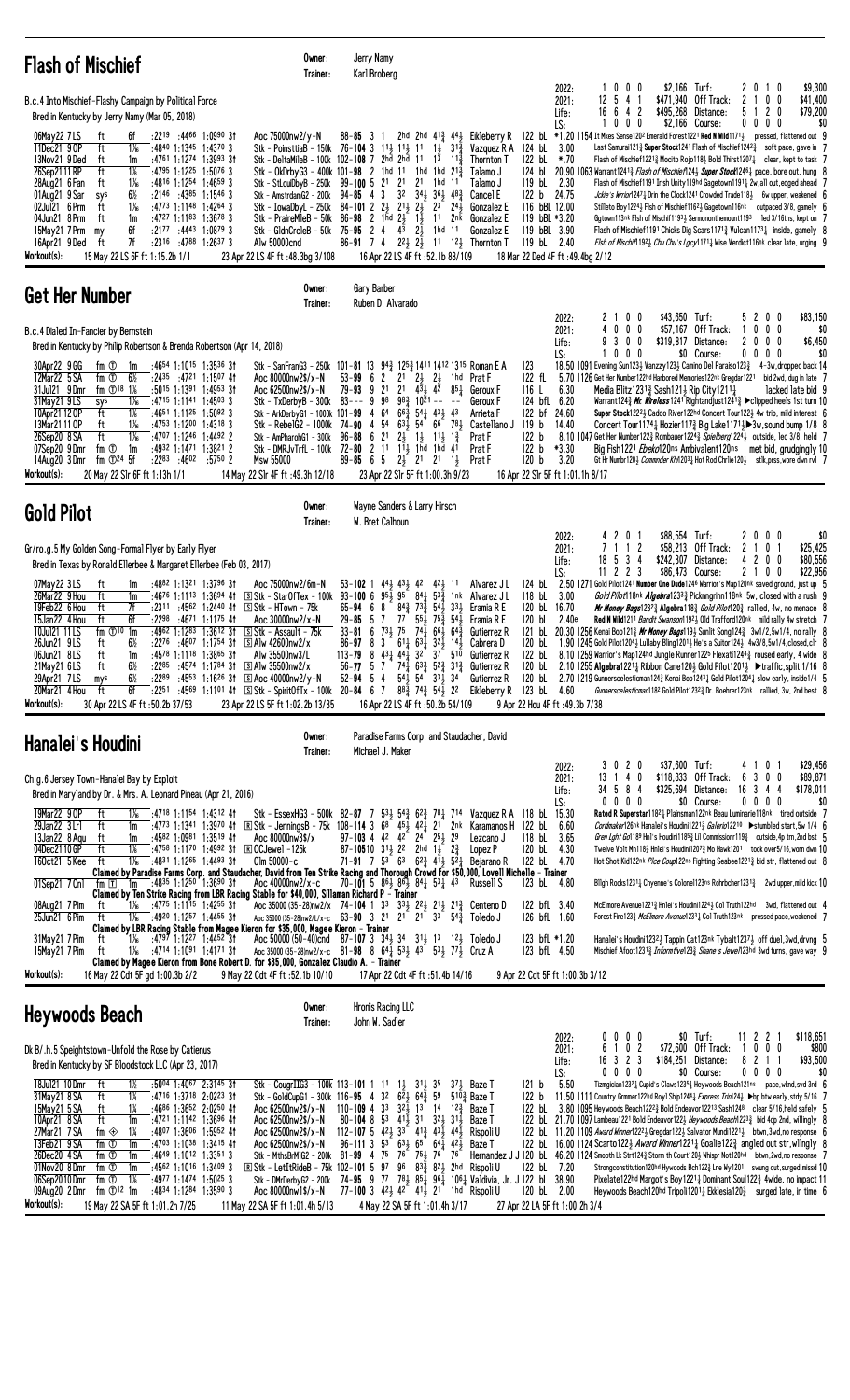| Hunka Burning Love                                                                                                                                                                                                                                                                                                                                                                                                                                                                                                                                                                                                                                                                                                                                                                                                                         | Owner:<br>Trainer:                                                                                                                                                                                                                                                                            | End Zone Athletics, Inc.<br>Karl Broberg                                                                                                                                                                                                                                                                                                                                                                                                                                                                                                                                                                                                                                                                                |                                                                                                                                                                                                                                                                                                                        |                                                                                                                                                                                                                                            |                                                                                                            |                                                                                                                                                                                                                                                                                                                                                                                                                                                                                                                                                                                                                                                                                                                                                                                                                                                                                                                                                                                                                                                                                                                                                                             |
|--------------------------------------------------------------------------------------------------------------------------------------------------------------------------------------------------------------------------------------------------------------------------------------------------------------------------------------------------------------------------------------------------------------------------------------------------------------------------------------------------------------------------------------------------------------------------------------------------------------------------------------------------------------------------------------------------------------------------------------------------------------------------------------------------------------------------------------------|-----------------------------------------------------------------------------------------------------------------------------------------------------------------------------------------------------------------------------------------------------------------------------------------------|-------------------------------------------------------------------------------------------------------------------------------------------------------------------------------------------------------------------------------------------------------------------------------------------------------------------------------------------------------------------------------------------------------------------------------------------------------------------------------------------------------------------------------------------------------------------------------------------------------------------------------------------------------------------------------------------------------------------------|------------------------------------------------------------------------------------------------------------------------------------------------------------------------------------------------------------------------------------------------------------------------------------------------------------------------|--------------------------------------------------------------------------------------------------------------------------------------------------------------------------------------------------------------------------------------------|------------------------------------------------------------------------------------------------------------|-----------------------------------------------------------------------------------------------------------------------------------------------------------------------------------------------------------------------------------------------------------------------------------------------------------------------------------------------------------------------------------------------------------------------------------------------------------------------------------------------------------------------------------------------------------------------------------------------------------------------------------------------------------------------------------------------------------------------------------------------------------------------------------------------------------------------------------------------------------------------------------------------------------------------------------------------------------------------------------------------------------------------------------------------------------------------------------------------------------------------------------------------------------------------------|
| B.g.8 Into Mischief-Touch of Fire by Thunder Gulch<br>Bred in Kentucky by Morris B. Floyd & Chuck Givens (Apr 25, 2014)                                                                                                                                                                                                                                                                                                                                                                                                                                                                                                                                                                                                                                                                                                                    |                                                                                                                                                                                                                                                                                               |                                                                                                                                                                                                                                                                                                                                                                                                                                                                                                                                                                                                                                                                                                                         |                                                                                                                                                                                                                                                                                                                        | 2022:<br>2021:<br>Life:                                                                                                                                                                                                                    | 4 1 2 0<br>$$66,695$ Turf:<br>1 3 3<br>\$127,653<br>11<br>61 18 9 9                                        | 1000<br>\$2,673<br>Off Track:<br>$\overline{2}$<br>\$196,475<br>13 2<br>2<br>\$711,677 Distance:<br>22 5 5<br>\$285,440<br>4                                                                                                                                                                                                                                                                                                                                                                                                                                                                                                                                                                                                                                                                                                                                                                                                                                                                                                                                                                                                                                                |
| 07May22 3LS<br>:4882 1:1321 1:3796 3†<br>ft<br>1m<br>:4663 1:1159 1:3834 31<br>16Apr22 9 OP<br>1m<br>sys<br>1%<br>26Mar22 7 OP<br>:4872 1:1297 1:5049 41<br>ft<br>06Mar22 7 OP<br>$1\%$<br>:4656 1:1115 1:4431 41<br>ft<br>04Dec21 3 OP<br>ft<br>$1\%$<br>:4739 1:1190 1:4435 31<br>$1\frac{1}{6}$<br>230ct21 7Ded<br>ft<br>:4759 1:1409 1:4863 3†<br>:4769 1:1208 1:3744 3†<br>17Sep21 9 Evd<br>ft<br>1m<br>1%<br>:4717 1:1118 1:5030 31<br>20Aug21 8 RP<br>ft<br>$1^{70}$<br>10Jul21 9 Prm<br>:4738 1:1154 1:4172 3†<br>sys<br>28Jun21 7LS<br>:4784 1:1225 1:3808 31<br>mys<br>1m<br>Workout(s):<br>30 Apr 22 OP 4F ft : 49.4b 23/57                                                                                                                                                                                                     | Aoc 75000nw2/6m-N<br>Aoc 62500nw2/x<br>Str 40000cnd<br>$C$ lm 30000 (30–25)-w<br>$Clm$ 30000 (30-25)<br>Alw 42000<br>Alw 34000<br>Stk - GovrnorCpL - 175k<br>Aoc 40000cnd-N<br>Aoc 50000nw2/y/x-N<br>7 Apr 22 OP 4F ft :49b 10/29                                                             | $2\frac{1}{2}$<br>$2\frac{1}{2}$ $3\frac{1}{2}$<br>$63 - 85$<br>-5<br>98-92<br>8 321 311 21<br>66-93 7 2hd 1hd 31<br>93-90 7 3 <sup>1</sup> 4 <sup>2</sup> / <sub>2</sub> 2 <sup>1</sup> <sub>2</sub><br>4 11, 11 1hd 2hd 22<br>$87 - 88$<br>107-84 5 $3n\bar{k}$ 3nk 1hd 1 $\frac{1}{2}$ 32 $\frac{1}{4}$<br>4 22 3 3 22<br>$81 - 88$<br>99-74 9 1hd 1hd 21 881 8211 Gutierrez R<br>90-88 5 2 23 23 11 1 hd $4^{13}$ Gonzalez E<br>83-92 5 34 31 21 34 37 4 Cabrera D<br>20 Mar 22 OP 4F ft: 50.2b 61/88                                                                                                                                                                                                               | 22<br>510 Eikleberry R<br>$2^{11}$ 2hd Canchari AL<br>$2^{1}$ $2^{3}$<br>Cabrera D<br>3nk 1ns Cabrera D<br>Vazquez R A 123 L<br>Thornton T<br>$2^{\bar{4}}\frac{1}{2}$ $2^{\bar{6}}\frac{1}{2}$<br>Thornton T                                                                                                          | LS:<br>120 L<br>121 fL<br>5.70<br>118 fL<br>$*3.00$<br>120 fL<br>6.80<br>2.70<br>120 L<br>$*1.40$<br>120 L<br>1.80<br>124 L<br>121 bBL 1.50<br>27 Feb 22 OP 4F my :51.2b 42/57                                                             | 72<br>0 <sub>2</sub><br>\$103.528 Course:                                                                  | 5<br>0<br>2<br>\$77,515<br>-1<br>2.80 1085 Gold Pilot1241 Number One Dude1246 Warrior's Map120nk well placed, faltered 5<br>Suprmcy118hd Hunk Burnng Lov1211 <sup>3</sup> Supr Consttution1211 <sup>1</sup> floated 1/4, missed 8<br>Decision Maker1243 Hunka Burning Love118nk Truculent1243 rebid late, up 2nd 7<br>Hunk Burnng Lov120ns Fort Pck12023 Hom Run Trick124nk bid btwn, late duel, nod 8<br>Knight's Cross1232 Hunk Burning Lov123ns <a>[Mrdly Scrt123134]</a> stubborn til late <a>9</a><br>Twoko By1204 Shk Some Action12013 Hunk Burning Love12013 speed, hung late 6<br>Its Wrp1206 $\frac{1}{2}$ Hunk Burning Love120 $\frac{1}{2}$ Boyfriend Mteril1204 pressed 3p, no match 5<br>8.90 1096 Rated R Superstar118 <sup>nk</sup> <i>Plainsman</i> 124 <sup>13</sup> <sub>4</sub> <i>Trident Hit</i> 122 <sup>13</sup> <sub>4</sub> duel inside, stopped 9<br>Guided Missile12411 Popularity119hd Lemon Kick1213 led 1/4p, vied 1/8p, wkn 6<br>124 bL *.70 1096 Keni Bob1223 + Popular Kid1244 Hunka Burning Love1241 <sup>3</sup> 4p, roused5/16, empty 5                                                                                                 |
| Logical Myth                                                                                                                                                                                                                                                                                                                                                                                                                                                                                                                                                                                                                                                                                                                                                                                                                               | Owner:<br>Trainer:                                                                                                                                                                                                                                                                            | George A. Sharp<br>Shawn H. Davis                                                                                                                                                                                                                                                                                                                                                                                                                                                                                                                                                                                                                                                                                       |                                                                                                                                                                                                                                                                                                                        |                                                                                                                                                                                                                                            |                                                                                                            |                                                                                                                                                                                                                                                                                                                                                                                                                                                                                                                                                                                                                                                                                                                                                                                                                                                                                                                                                                                                                                                                                                                                                                             |
| B.g.6 Data Link-Undo by Flatter<br>Bred in Kentucky by Glendalough LLC (Mar 07, 2016)<br>21Apr22 3 Kee my<br>7f :22 <sup>87</sup> :4592 1:2345 4 <del>1</del>                                                                                                                                                                                                                                                                                                                                                                                                                                                                                                                                                                                                                                                                              | $C$ lm 25000-c                                                                                                                                                                                                                                                                                | $5^{2^{3}}_{1}$ 32<br>$72 - 99$ 2 5                                                                                                                                                                                                                                                                                                                                                                                                                                                                                                                                                                                                                                                                                     | 2 <sup>2</sup><br>$2\frac{1}{2}$ Saez L                                                                                                                                                                                                                                                                                | 2022:<br>2021:<br>Life:<br>LS:<br>118 bL 4.10                                                                                                                                                                                              | \$11,480 Turf:<br>3<br>0 1 0<br>221<br>9<br>29 8 5 2<br>$0\ 0\ 0\ 0$                                       | \$362,505<br>26<br>$\overline{c}$<br>74<br>\$207.119 Off Track: 12<br>3<br>\$108,795<br>-1<br>6<br>\$59,994<br>\$399,135 Distance:<br>300<br>\$0 Course:<br>$0\,0\,0\,0$<br>\$0<br>Stage Left118} Logical Myth1183} Lafitte's Fleet1189 ins, 3w5/16, grind, missd 6                                                                                                                                                                                                                                                                                                                                                                                                                                                                                                                                                                                                                                                                                                                                                                                                                                                                                                         |
| 12Mar22 6 FG<br>gd ① <sup>17</sup> *1 <sup>%</sup> :50 <sup>91</sup> 1:16 <sup>16</sup> 1:46 <sup>66</sup> 41<br>30Jan22 8 Hou<br>:5054 1:4118 2:3128 41<br>fm ①<br>1½<br>26Dec21 9FG<br>fm ①<br>$1\%$<br>:4795 1:1242 1:4322 31<br>fm ①7<br>*1‰ :4940 1:1403 1:4567 3†<br>27Nov21 6 FG<br>fm ①<br>07Aug21 2 Mnr<br>$1^{70}$<br>:4582 1:0935 1:3842 3†<br>:4883 1:1270 1:3570 41<br>16Jul21 9 Sar<br>fm ⊡9<br>1m<br>13Jun21 8 Pim<br>$:50^{68}$ 1:15 <sup>35</sup> 1:5356 31<br>gd ①<br>1%<br>29Apr21 8 CD<br>$\overline{d}$ $\overline{D}^{22}$ 1m<br>:4912 1:1373 1:3826 41<br>20Mar21 12 FG<br>1%<br>:4908 1:1451 1:4833 41<br>gd <sup>1</sup><br>Workout(s):<br>14 May 22 LS 5F ft 1:01.4b 5/23                                                                                                                                        | Claimed by Sharp George A. from JPS Racing for \$25,000, Sharp Joe - Trainer<br>Aoc 80000nw3/x<br>Stk - JBCon1yG3 - 200k 101- <b>73</b><br>Stk - DlibrtoMmL - 75k<br>Stk - BFWrghtMmB - 75k<br>Stk - FrbdnAp1G3 - 150k<br>10 Apr 22 Kee 5F ft 1:01.1b 4/22                                    | $62 - 68$<br>973 87<br>863<br>$8\;\;42\frac{1}{2}\;\;62\frac{1}{4}\;\;41\frac{1}{2}$<br>95-98 2 78 $\frac{1}{4}$ 75 $\frac{3}{4}$<br>$7^{3}\frac{3}{4}$<br>$5^3$ $5^2$<br>5 <sup>3</sup><br>$98 - 82$ 3<br>Stk - WVSpekrCpB - 75k 70-103 4 48 411 47<br>$93 - 103$ 9 $41\frac{1}{2}$ $42\frac{1}{2}$ $43$<br>Stk - PrcGrgCtyB - 100k 97-102 7 333 22 <sup>-</sup> 2hd 123 21<br>Stk - OpningVrsB - 130k 118-107 4 $66\frac{1}{2}$ $63\frac{1}{2}$ 65 $54\frac{1}{2}$ 55<br>Stk - MunizMmCG2 - 300k 100-103 4 75 74 $\frac{3}{4}$ 53 33 35<br>2 Apr 22 Kee 5F ft 1:00.4b 3/35                                                                                                                                            | 88<br>9231 Beschizza A<br>1071 10261Beschizza A<br>$43\frac{1}{2}63$<br>Beschizza A<br>$5^{4}$ <sub>2</sub> 69<br>Parker DL<br>31 1nk<br>Lanerie C J<br>$65\frac{1}{2}$ 76<br>Velazquez JR 118 b<br>Acosta J D<br>Saez L                                                                                               | 13.00<br>120 L<br>20.70<br>123<br>118 bL 10.10<br>4.30<br>124 bL<br>121 bL *1.20<br>18.60<br>124 bL<br>13.60<br>120 b<br>4.10<br>Beschizza A 122 bl 10.30<br>26 Mar 22 Kee 4F ft :47.3b 7/65                                               |                                                                                                            | Own Agend120hd Bemma's Boy12011 Monarchs Glen1201 never invivd, easd late 9<br><b>DHAnother Mystery123hd DHFntasioso116hd Strong Tide1204 chased, stopped 12</b><br>Halo Again1183 Pixelate118nk Monarchs Glen118hd ins, rail gain, leveled 9<br>Another Mystery124nk Pixelte1241 Monrchs Glen1243 2wbtw, outpcd5/16, faded 8<br>Logic1 Myth121nk Monrchs Glen1211 $\frac{1}{4}$ Cnnon's Roar1191 $\frac{1}{4}$ vied mid tk needed all 8<br>Rinaldi1183 Value Proposition118nk Delaware1181 chased 3-2w, weakened 9<br>Pixelate1221 Logical Myth1241 <i>Eons</i> 1221 bid 2w, cleared off, gme 11<br>Set Piece1181 <sub>4</sub> Snpper Sinclair118hd Gray's Fable1232 <sub>4</sub> ins, 3-4w2nd, lackd kick 8<br>Colonel Liam12413 Two Emmys11833 Logical Myth122nk 3-4wide turns, no kick 10                                                                                                                                                                                                                                                                                                                                                                               |
| <b>Long Range Toddy</b>                                                                                                                                                                                                                                                                                                                                                                                                                                                                                                                                                                                                                                                                                                                                                                                                                    | Owner:                                                                                                                                                                                                                                                                                        | Willis Horton Racing LLC                                                                                                                                                                                                                                                                                                                                                                                                                                                                                                                                                                                                                                                                                                |                                                                                                                                                                                                                                                                                                                        |                                                                                                                                                                                                                                            |                                                                                                            |                                                                                                                                                                                                                                                                                                                                                                                                                                                                                                                                                                                                                                                                                                                                                                                                                                                                                                                                                                                                                                                                                                                                                                             |
| Dk B/.h.6 Take Charge Indy-Pleasant Song by Unbridled's Song<br>Bred in Kentucky by Willis Horton Racing LLC (Apr 12, 2016)<br>7f<br>$:22^{76}$ $:45^{50}$ 1:2195 41<br>07May 2210 CD<br>ft<br>09Apr22 5 Kee<br>7f<br>:2212 :4461 1:2247 41<br>sys<br>15Jan22 80P<br>ft<br>1m<br>:4691 1:1165 1:3716 41<br>6f<br>:2206 :4549 1:0990 31<br>18Dec21 8 OP<br>mys<br>7f<br>:2281 :4533 1:2222 31<br>17Nov21 8 CD<br>ft<br>26Sep2110RP<br>ft<br>6f<br>$:2198$ $:4429$ $1:0979$ 31<br>ft<br>6f<br>:2245 :4495 1:0793 3†<br>23Aug21 8 Cn1<br>7f<br>25Jun21 10 CD<br>$:22^{63}$ $:45^{32}$ 1:21 <sup>25</sup> 31<br>ft<br>29May 2110 CD<br>$:21^{53}$ $:44^{97}$ 1:0965 41<br>ft<br>6f<br>10Apr21 9 OP<br>ft<br>:4782 1:1268 1:3782 41<br>1m<br>Workout(s):<br>20 May 22 CD 4F ft : 47.3b 6/85                                                     | Trainer:<br>Stk - CDG1 - 750k<br>Stk - CmnwlthG3 - 300k 114-108 2 6<br>Stk - 5thSeasnL - 150k 87-87 7 421 95<br>Alw 120000<br>Aoc 150000cnd-N<br>Stk - DMVanceB - 150k 67-97 4 3<br>Stk - ChesapeakB - 100k 66-97 6 7<br>Stk - KllysLndgB - 110k 85-91 4 7<br>30 Apr 22 CD 4F ft: 46.4b 3/133 | <b>Dallas Stewart</b><br>$62\frac{1}{4}$ 42<br>$78 - 81$ 2 6<br>3 <sup>2</sup><br>2 <sup>1</sup><br>95<br>$81 - 86$ 3 3<br>77-105 3 2 421 22 211 2hd Court JK<br>Stk - AristidesL - 150k 54-96 6 10 106 $\frac{3}{4}$ 94 $\frac{1}{2}$ 41 $\frac{3}{4}$ 2 $\frac{1}{2}$ Court JK<br>Stk - OklwnMileL - 400k 81-82 1 41 $\frac{1}{2}$ 52 $\frac{1}{4}$ 75 810 814 $\frac{1}{4}$ Court J K<br>23 Apr 22 CD 4F ft :47.3b 3/84                                                                                                                                                                                                                                                                                              | 58<br>$612\frac{1}{2}$ Saez L<br>2 <sup>1</sup><br>$2^2$ Lopez P<br>910 8144 Court JK<br>$5^2$ $5^{13}$ $6^6$ $6^1$ $6^8$<br>Court J K<br>$73\frac{5}{4}$ 63 <sub>4</sub> 45 <sup>-</sup> 34 <sub>4</sub> Court J K<br>$63^{\degree}$ $63\frac{1}{4}$ $64\frac{1}{2}$ $66\frac{1}{2}$ Court JK<br>21 31 65 88 Court JK | 2022:<br>2021:<br>Life:<br>LS:<br>123<br>17.90<br>118<br>45.20<br>115L<br>19.60<br>4.80<br>120 L<br>120 L<br>12.10<br>118 L<br>122 L<br>7.50<br>123<br>12.40<br>118<br>23.00<br>117 L 17.30<br>•2 Apr 22 CD 5F ft :59.2b 1/12              | \$64,500 Turf:<br>30<br>$\overline{1}$<br>0<br>8 0 2 1<br>\$84,725<br>26 4 4 3 \$1,072,534<br>$0\,0\,0\,0$ | \$0<br>0000<br>Off Track:<br>6<br>0 1 0<br>\$67,284<br>$\overline{7}$<br>$\mathbf{2}$<br>Distance:<br>$\overline{1}$<br>0<br>\$293,897<br>$0\ 0\ 0\ 0$<br>\$0 Course:<br>\$0<br>Jckie's Wrrior1234 Reinvestment Risk1231 Aloha West1234 $\frac{1}{4}$ 3p trn, 5p upr, tired 7<br>Prevalence118 <sup>2</sup> Long Range Toddy118hd 0 Besos1181 ▶bmpd st, ins, bid, hung 10<br>Rated R Superstar122nk Mucho1223 Thomas Shelby12231 finished early, 4w trip 9<br>Mucho1204 County Final122 <sup>nk</sup> Sir Alfred James12414 saved ground no avail 7<br>Sir Alfrd Jms122hd Long Rng Toddy1203 Endorsed12053 stalk 2wbtw, bid, denied 6<br>10.30 1110 Grely nd Bn120 <sup>2</sup> $\frac{1}{2}$ Mr Mny Bgs122 <sup>1</sup> $\frac{3}{4}$ Long Rng Toddy118 <sup>13</sup> <sub>4</sub> rallied, 3w, willingly 9<br>Just Might124hd Mucho1243 Bank12213 4-5wd, no late response 7<br><i>Bango</i> 123ns <i>Mucho</i> 1232 Strike Power1231 <sub>3</sub> pressed outside, tired 9<br><i>Bngo</i> 118} Long Range Toddy118} Sir Alfred James1201} ▶ taken out st, 7p upper 10<br>By My Standards124ns Rushie12423 Wells Bayou1243 ▶very rank 1st turn 9                           |
| <b>Militarist</b>                                                                                                                                                                                                                                                                                                                                                                                                                                                                                                                                                                                                                                                                                                                                                                                                                          | Owner:<br>Trainer:                                                                                                                                                                                                                                                                            | J. and J. Stable and Vaccarezza, Priscilla<br>Carlo Vaccarezza                                                                                                                                                                                                                                                                                                                                                                                                                                                                                                                                                                                                                                                          |                                                                                                                                                                                                                                                                                                                        |                                                                                                                                                                                                                                            |                                                                                                            |                                                                                                                                                                                                                                                                                                                                                                                                                                                                                                                                                                                                                                                                                                                                                                                                                                                                                                                                                                                                                                                                                                                                                                             |
| Gr/ro.h.5 Liam's Map-Hay Jude by Wavering Monarch<br>Bred in Kentucky by Carlo E. Vaccarezza (Apr 25, 2017)<br>07May 2213 CD<br>$1\%$<br>:4688 1:1230 1:4345 31<br>ft<br>13Apr22 7 Kee<br>$1\%$<br>:4856 1:1324 1:4405 41<br>ft<br>26Nov2111 CD<br>ft<br>1%<br>:48 1:1170 1:4906 3†<br>1%<br>300ct21 9 Kee<br>$:4838$ 1:1245 1:5030 31<br>sys<br>$\overline{a}d \overline{v}^{24}$ 1m<br>28Aug21 3 Elp<br>:4737 1:1124 1:3508 3†<br>31Jul21 7Elp<br>fm $\Phi$ <sup>24</sup> 1 <sup>%</sup><br>:4794 1:1221 1:4136 31<br>09Jul20 9 Kee<br>:4659 1:1231 1:4318 31<br>ad $\Phi^{20}$ 1 <sup>%</sup><br>:4755 1:1197 1:4375 3†<br>30May 20 8 CD<br>ft<br>$1\%$<br>$02Feb20$ 3 GP<br>$\mathrm{ad}$ $\mathbb{D}^{96}$ 1m<br>$\sim$ $-$<br>11Jan20 6 GP<br>$:4603$ 1:1012 1:3516 3<br>1m<br>ft<br>Workout(s):<br>29 Apr 22 Kee 5F ft 1:00.1b 2/25 | Aoc 62500nw2\$/x-N<br>Aoc 62500nw2\$/x-N<br>Stk - ClarkG1 - 750k<br>Stk - FayetteG2 - 200k<br>Alw 52000nw1/x<br>Alw 52000nw1/x<br>Msw 70000<br>Msw 79000<br>1:38513<br><b>Msw 50000</b><br>Msw 50000<br>23 Apr 22 Kee 4F ft: 49.3b 60/94                                                      | 59-94 8 1215 1214 116 $\frac{3}{4}$ 66 $\frac{3}{4}$ 22 $\frac{1}{4}$ Ortiz J L<br>$65 - 90$ 5 $64$<br>94-106 7 $4^{21}_{2}$ 5 <sup>3</sup> 55 44 $4^{43}_{4}$<br>79-86 2 3 <sup>1</sup> <sup>1</sup> <sub>2</sub> 4 <sup>1</sup> <sup>1</sup> <sub>2</sub> 6 <sup>4</sup> <sup>1</sup> <sub>2</sub> 7 <sup>11</sup> 5 <sup>13</sup><br>87-99 6 54 $\frac{1}{2}$ 54 52 2hd 11 $\frac{3}{4}$<br>74-88 2 75 $\frac{1}{4}$ 75 $\frac{1}{4}$ 84 $\frac{3}{4}$ 64 33 $\frac{1}{4}$<br>$102 - 93$ 9 8 <sup>8</sup> 8 <sup>12</sup> 8 <sup>7</sup> 11<br>$91 - 86$ 10 31 423 423 53<br>15-59 8 116 1171 95 78 671 Bravo J<br>72-80 3 31 $\frac{1}{2}$ 43 $\frac{1}{2}$ 69 614 516 Landeros C<br>7 Apr 22 Kee 4F my :48.4b 2/11 | $63\frac{3}{4}$ 54 58 481 Ortiz J L<br>Bejarano R<br>Garcia M<br>Garcia M<br>Hernandez, Jr. B J 123 L<br>$13\frac{1}{2}$<br>Geroux F<br>53<br>Geroux F                                                                                                                                                                 | 2022:<br>2021:<br>Life:<br>LS:<br>122 L<br>4.20<br>118 L<br>4.80<br>86.90<br>121<br>121 f<br>39.70<br>123 L<br>*.70<br>*1.90<br>118 L<br>3.30<br>118 L<br>11.30<br>120 L<br>120 L<br>2 Apr 22 Kee 5F ft 1:02b 13/35                        | \$32,500 Turf:<br>2 0 1 0<br>4 1 0 1<br>$11 \t2 \t1 \t2$<br>0 0 0 0                                        | \$78,830<br>4 2 0 1<br>\$78,925 Off Track:<br>4 2 0 0<br>\$79,630<br>3 1 0 0<br>\$160,655 Distance:<br>\$32,060<br>\$0 Course:<br>0<br>$0\ 0\ 0$<br>\$0<br>Candy Tycoon1222 Militarist122 Rising Empire1241 > step slow st, rolling 12<br>Buck Moon11811 Stage Raider11851 Laughing Boy11811 2p, drivn btw3/8, mildly 9<br>Maxfield1231 Happy Saver1213 Midnight Bourbon11811 3p1st, 6p upr, flattened 8<br>Indpndence H112171 Code of Honor1211 King Fury12023 ins, faded 3/8, by tired 8<br>Militarist12313 Hawk of War12513 Optimus Kat118hd 2w, bid 3w upr, good kck 6<br>Perjury Trap12313 News Break12313 <i>Militarist</i> 123nk ▶stdy1/4,6w upr,rallied 8<br>Militarist1183 $\frac{1}{2}$ <i>Mud Pie</i> 1181 Pine Knoll1183 $\frac{3}{4}$ $\blacktriangleright$ bumped st, drew away 12<br>What a Country 1181 $\frac{1}{4}$ Bear Alley 118 $\frac{3}{4}$ Bakers Bay 1251 chased duel, leveld off 11<br>4.50 1043 Fancy Liquor120hd Counterstrike120 <sup>2</sup> Proven Strategies1204 passed tiring foes 12<br>3.90 1048 Caracaro120 <sup>6</sup> Spa City1201 <sub>4</sub> Don Bourbon1207 <sub>4</sub> chased early, drop back 10                              |
| <b>Mine That Star</b>                                                                                                                                                                                                                                                                                                                                                                                                                                                                                                                                                                                                                                                                                                                                                                                                                      | Owner:<br>Trainer:                                                                                                                                                                                                                                                                            | Judge Lanier Racing, LLC<br><b>Nancy Summers</b>                                                                                                                                                                                                                                                                                                                                                                                                                                                                                                                                                                                                                                                                        |                                                                                                                                                                                                                                                                                                                        |                                                                                                                                                                                                                                            |                                                                                                            |                                                                                                                                                                                                                                                                                                                                                                                                                                                                                                                                                                                                                                                                                                                                                                                                                                                                                                                                                                                                                                                                                                                                                                             |
| B.h.5 Pioneerof the Nile-Mining My Own by Smart Strike<br>Bred in Kentucky by Phil & Judy Needham, Bena Halecky & WinStar Farm LLC (May 05, 2017)<br>$:24^{26}$ :4630 1:1827 31<br>22Apr22 9 Srp<br>6½<br>ft<br>02Apr22 11 Sun<br>1%<br>$:4498$ 1:0891 1:4937 31<br>ft<br>05Mar22 8 Sun<br>:4668 1:1034 1:4162 41<br>ft<br>$1\%$<br>23Jan22 8 Sun<br>1m<br>:4724 1:1085 1:3504 41<br>ft<br>01Jan22 5 Sun<br>:48 1:1420 1:4195 41<br>ad<br>1m<br>23Nov21 9 Zia<br>1%<br>:4751 1:1117 1:4836 3†<br>ft<br>120ct21 8 Zia<br>$6\frac{1}{2}$<br>ft<br>:2282 :4460 1:1463 31<br>18Sep21 7 Alb<br>6f<br>:2262 :4439 1:1020 31<br>ft<br>ft<br>6½<br>:2229 :4592 1:1709 31<br>05Sep21 7 Alb<br>7f<br>$:2251$ $:4562$ 1:2418 31<br>07Jun20 8 CD<br>ft<br>Workout(s):<br>25 Mar 22 Sun 5F ft 1:01.0b 2/3                                               | Aoc 25000cnd-N<br>Alw 35000cnd<br>Alw 30200nw2/L<br><b>Msw 26600</b><br>Msw 79000<br>25 Feb 22 Sun 5F ft 1:02.1b 4/6                                                                                                                                                                          | Stk - InauguralB - 75k 21-108 1 7 46 541 42 1nk Purcell K<br>Stk - SunIndPkHB - 100k $117-100$ 4 1hd 1hd 2hd 2hd $42\frac{1}{2}$ Amparan F<br>Stk - CurribotHB - 75k 108-106 4 $2\frac{1}{2}$ $2\frac{1}{2}$ 2hd 11 $1\frac{3}{4}$ Amparan F<br>Stk - WnshmLadHB - 65k 73-103 3 2 $\frac{1}{2}$ 1hd 1hd 12 $\frac{1}{2}$ 13 $\frac{1}{4}$ Amparan F<br>127-91 4 2hd 2hd $2\frac{1}{2}$ 2 <sup>2</sup> 28 <sup>1</sup> / <sub>4</sub><br>Stk - ZiaChampHB - 75k 94-96 2 33 42 34<br>$3^3$ $3^4$ $3^3$<br>$52 - 94$ 2 4<br>5<br>$4^2$ $3^{1\overline{1}}$ $2^1$<br>46-76 1<br>3½ 2hd 1ī<br>$75 - 66$ 3 2<br>$89 - 66$ 8 7<br>8 Feb 22 Sun 4F ft :47.3b 9/30                                                               | Amparan F<br>3 <sup>5</sup><br>391<br>Amparan F<br>$1\frac{3}{4}$<br>Amparan F<br>11<br>Amparan F<br>$1^{3}\frac{1}{4}$<br>Amparan F<br>$6\overline{1}3\overline{4}$ 52 $\overline{4}$ 55 $\overline{2}$ 57<br>Carroll D                                                                                               | 2022:<br>2021:<br>Life:<br>LS:<br>123 bL *2.10<br>123 bL *1.50<br>122 bL<br>2.60<br>118 bL<br>4.20<br>123 bL<br>2.60<br>120 bL<br>9.40<br>123 bL 1.80<br>123 bl *1.50<br>124 bl $*.70$<br>118 bL 39.60<br>16 Jan 22 Sun 4F ft :49.1b 10/20 | \$141,220 Turf:<br>3<br>10<br>5<br>4 3 0 1<br>12 6 1 1<br>$0\ 0\ 0\ 0$                                     | \$0<br>$0\,0\,0\,0$<br>\$62,280 Off Track:<br>1010<br>\$5,720<br>2 1 1 0<br>\$207,978 Distance:<br>\$44,720<br>\$0 Course:<br>$0\,0\,0\,0$<br>\$0<br>Mine That Star123nk Goddard1231 $\frac{1}{2}$ Limonite123 $\frac{3}{4}$ 4w 1/8, late bid ins, up 9<br>Sheriff Brown11811 Zestful1191 Convention121ns ▶bumps early, duel 3-5p 9<br>Mine That Star122 $\frac{3}{4}$ Convention1213 $\frac{3}{4}$ Zestful1203 drifted in, held 5<br><i>Mine That Star</i> 118 <sup>3</sup> <i>Lonvention</i> 116 <sup>1</sup> Zestful124 <sup>2</sup> 5-w 2nd, edged clear 6<br>Fvrb1 Otcm1238 $\frac{1}{4}$ Mn Tht Str1234 $\frac{1}{4}$ DHI Wins Irsh Rovr12313 4-w turns, weakened 6<br>Zestful124hd Tenfold12691 Mine That Star1201 angled out, along 3rd 9<br>Mine Tht Str123 $\frac{3}{4}$ Competitive Ide123 $\frac{3}{4}$ Sky Jumper1231 $\frac{1}{4}$ ask 5/16, came out str 6<br>Min Tht Str1231 Giv Em Hck Beck12123 Kris' Wild Kt123ns inside bid, edged clear 7<br><i>Min Tht Str</i> 1243 <sub>4</sub> Dstiny 0n1222 <sub>4</sub> Secret's Double1217 <sub>2</sub> 3-4w turn, edged away 6<br>Trident Hit118ns Dark Web12423 Inis Gluaire11833 4w, drvn3/8, bid, outkokd 11 |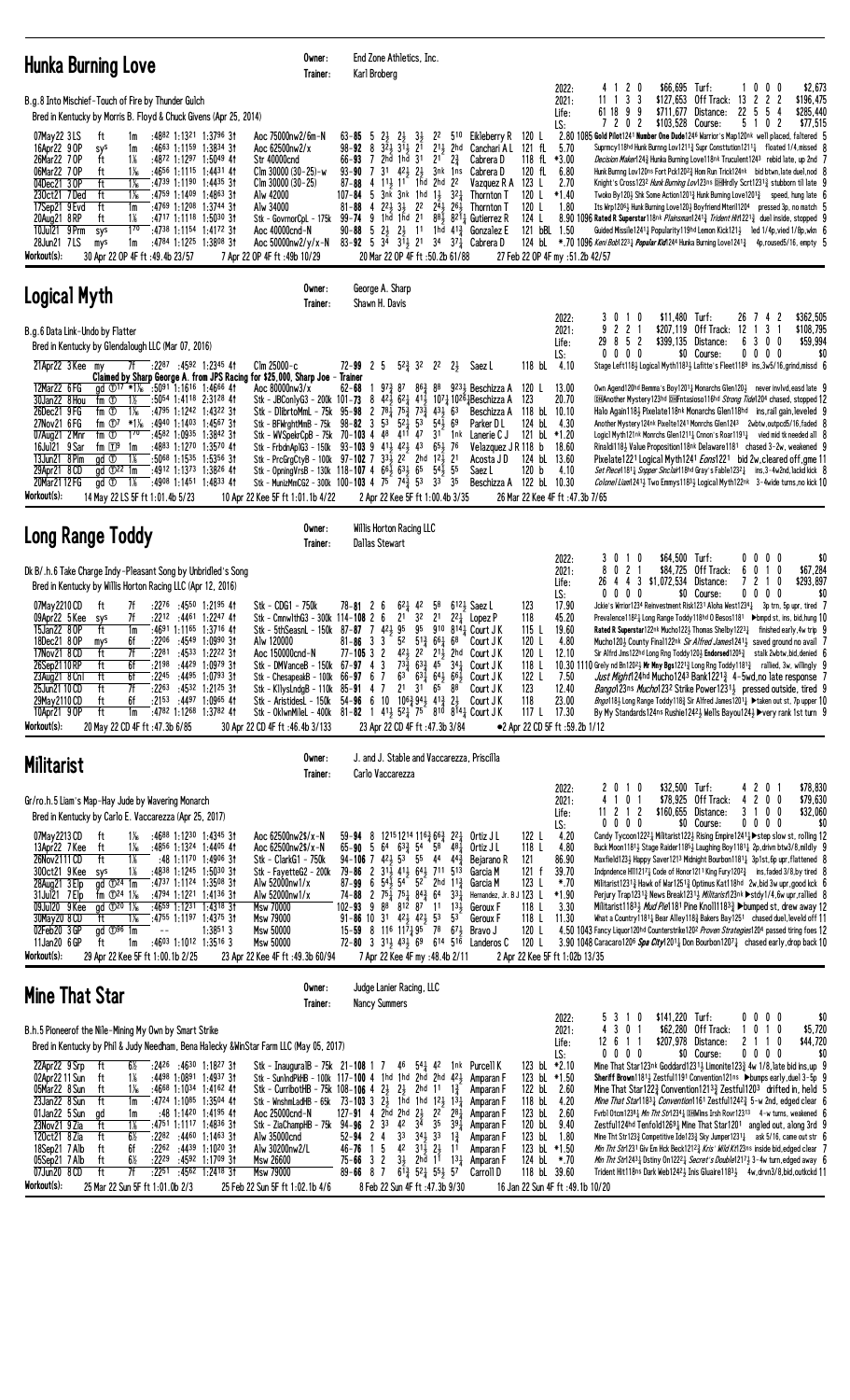| <b>Mish</b>                                                                                                                                                                                                                                                                                                                                                                                                                                                                                                                                                                                                                                                                                                                    | Owner:<br>Trainer:                                                                                                                                                                                                                                                                                                                                    | C2 Racing Stable LLC<br>Saffie A. Joseph, Jr.                                                                                                                                                                                                                                                                                                                                                                                                                   |                                                                                                                                                                                                                                                                                                                                                                                                                                                                                                                                                                                                                                 |                                                                                                                                                                     |                                                                                                                                                                                                                                                                                                                                                                                                                                                                                                                                                                                                                                                                                                                                                                                                                                                                                                                                                                                        |
|--------------------------------------------------------------------------------------------------------------------------------------------------------------------------------------------------------------------------------------------------------------------------------------------------------------------------------------------------------------------------------------------------------------------------------------------------------------------------------------------------------------------------------------------------------------------------------------------------------------------------------------------------------------------------------------------------------------------------------|-------------------------------------------------------------------------------------------------------------------------------------------------------------------------------------------------------------------------------------------------------------------------------------------------------------------------------------------------------|-----------------------------------------------------------------------------------------------------------------------------------------------------------------------------------------------------------------------------------------------------------------------------------------------------------------------------------------------------------------------------------------------------------------------------------------------------------------|---------------------------------------------------------------------------------------------------------------------------------------------------------------------------------------------------------------------------------------------------------------------------------------------------------------------------------------------------------------------------------------------------------------------------------------------------------------------------------------------------------------------------------------------------------------------------------------------------------------------------------|---------------------------------------------------------------------------------------------------------------------------------------------------------------------|----------------------------------------------------------------------------------------------------------------------------------------------------------------------------------------------------------------------------------------------------------------------------------------------------------------------------------------------------------------------------------------------------------------------------------------------------------------------------------------------------------------------------------------------------------------------------------------------------------------------------------------------------------------------------------------------------------------------------------------------------------------------------------------------------------------------------------------------------------------------------------------------------------------------------------------------------------------------------------------|
| Gr/ro.g.5 Field Commission-Wicked Great by Greatness<br>Bred in Florida by Joyce Mary Kielty (Mar 22, 2017)                                                                                                                                                                                                                                                                                                                                                                                                                                                                                                                                                                                                                    |                                                                                                                                                                                                                                                                                                                                                       |                                                                                                                                                                                                                                                                                                                                                                                                                                                                 |                                                                                                                                                                                                                                                                                                                                                                                                                                                                                                                                                                                                                                 | \$91,800 Turf:<br>3<br>0 <sub>1</sub><br>2022:<br>4<br>$1 2 0$<br>2021:<br>8<br>\$41,873<br>$\mathbf{2}$<br>12 4<br>Life:<br>\$133,673<br>-1<br>$0\ 0\ 0\ 0$<br>LS: | 0<br>$0\quad 0$<br>\$1,013<br>4<br>0<br>Off Track:<br>2<br>$\mathbf{2}$<br>0<br>\$49,000<br>5<br>Distance:<br>$\overline{c}$<br>0<br>0<br>\$54,563<br>\$0<br>\$0 Course:<br>00<br>$0\quad 0$                                                                                                                                                                                                                                                                                                                                                                                                                                                                                                                                                                                                                                                                                                                                                                                           |
| 07May 2210 GP<br>:4660 1:1067 1:3624 31<br>ft<br>1m<br>10Mar22 2 GP<br>$1:35^{19}$ 41<br>:4642 1:0974<br>sys<br>1m<br>06Feb2210GP<br>ft<br>6f<br>$:21^{88}$ $:44^{93}$ 1:1041 41<br>08Jan22 9 GP<br>6f<br>:2229<br>:4547 1:1016 41<br>ft<br>ft<br>$6\%$<br>26Nov2112CD<br>$:21^{86}$ $:45^{09}$ 1:1654 31<br>$6\%$<br>:2245<br>:4527 1:1656 31<br>220ct21 5 GP<br>sys<br>ft<br>6f<br>$:22^{36}$ $:44^{78}$<br>080ct21 6 GP<br>1:0954 31<br>fm $oplus$ <sup>48</sup> 5f<br>:5586 31<br>12Sep21 3 GP<br>$:21^{26}$ $:43^{60}$<br>ft $\circledR$<br>5f<br>$:22^{11}$ :4518<br>$:5768$ 31<br>01Jul21 9 Tam<br>:4643 1:1073 1:3588 31<br>09May21 8 GP<br>fm $\mathbb{D}^{96}$ 1m<br>Workout(s):<br>30 Apr 22 Pmm 4F ft :49.3b 23/40 | Aoc 25000nw1\$/x-N<br>Str 25000nw1/x<br>S Aoc 12500nw1/x-N<br><u> 5 Aoc 12500nw1/x-N</u><br><b>Str 50000cnd</b><br>Moc 40000-N<br>Moc 40000cnd-N<br>Msw 52000<br><b>Msw 26000</b><br>Mcl 35000<br>●23 Apr 22 Pmm 5F ft :59.0b 1/14                                                                                                                    | $12\frac{1}{2}$ 15<br>-12<br>79-100 6<br>12<br>1 <sup>2</sup><br>$11\frac{1}{2}$ 11<br>73-101 6<br>31<br>$93 - 92$ 4 3<br>32<br>$1\frac{1}{2}$<br>77-91<br>-1<br>53<br>107- <b>64</b> 11 1<br>42<br>$71 - 92$ 2 3<br>11<br>72-79<br>$\mathbf{2}$<br>2hd 2hd 211 55<br>5<br>$101 - 71$<br>$1\frac{1}{2}$<br>1 <sup>2</sup><br>$97 - 87$ 8<br>-1<br>105-65 2 13 13 11 56 $\frac{1}{4}$ 7 <sup>10</sup> $\frac{3}{4}$ Garcia W A<br>16 Apr 22 Pmm 5F ft 1:01b 3/13 | $18\frac{1}{2}$<br>122 L<br>Gonzalez E<br>17<br>$17\frac{3}{7}$<br>120 L<br>Gaffalione T<br>120 L<br>11<br>$1^{13}$<br>Gaffalione T<br>1hd 2hd 3nk<br>120 L<br>Alvarado J<br>3 <sup>1</sup> <sup>2</sup> 10 <sup>8</sup> <sup>3</sup> <sub>4</sub> 11 <sup>16</sup> <sup>1</sup> <sub>4</sub> Zayas E J<br>120 L<br>$5^{1\overline{3}}$ 1hd 13<br>124 L<br>Reyes L<br>11 1hd $2^2$ Maragh R R<br>124 bfL 11.50<br>124 bfL 17.00<br>Maragh R R<br>$11\frac{1}{2}$ $2\frac{3}{4}$<br>124 bL 3.00<br>Laiz G<br>125 bL 58.90<br>9 Apr 22 Pmm 4F ft :49.0b 32/71                                                                     | *.70<br>$*1.60$<br>3.00<br>2.00<br>4.50<br>3.20                                                                                                                     | Mish12281 Disc Jockey12031 Hercules1131 2path, widened in hand 7<br><i>Mish</i> 1207 <sub>3</sub> Embrace My Uncle1201 <sub>3</sub> Chucky1201 <sub>3</sub> set pace, drew off 6<br>Mish12013 Picking Up Pennies120nk Twice too Many12021 rebid rail, drew clear 8<br>Thinkaboutit120nk Handsome Prince120ns Mish120ns prolonged pressure 9<br>Greener Pstures118nk Critical Threat1183 On Your Mark1201 5p into lane, empty 12<br>Mish1243 Tuwaim120 $\frac{1}{2}$ Ben Copenhagen1208 $\frac{1}{4}$ $\blacktriangleright$ angle≎ foe3/16p<br>Raise the Rent120 <sup>2</sup> $\frac{3}{4}$ <i>Mish</i> 1249 $\frac{1}{4}$ Catch On Emotional1243 $\frac{1}{2}$ much best of others 5<br>La Urbana1181 Julius the Great121 $\frac{3}{4}$ Tap Gold1212 $\frac{3}{4}$ dueled inside winner 8<br>Slambone118 $\frac{3}{4}$ Mish1249 $\frac{1}{4}$ Timberfel1118 $\frac{3}{4}$ speed, 2wd, second best 8<br>Stright Up Guy 118} Doubl Blssing 1181 Th Grt 0z1181} pressured pace, weakend 9 |
| Mr Dumas                                                                                                                                                                                                                                                                                                                                                                                                                                                                                                                                                                                                                                                                                                                       | Owner:<br>Trainer:                                                                                                                                                                                                                                                                                                                                    | <b>WSS Racing LLC and Hooties Racing LLC</b><br>John Alexander Ortiz                                                                                                                                                                                                                                                                                                                                                                                            |                                                                                                                                                                                                                                                                                                                                                                                                                                                                                                                                                                                                                                 |                                                                                                                                                                     |                                                                                                                                                                                                                                                                                                                                                                                                                                                                                                                                                                                                                                                                                                                                                                                                                                                                                                                                                                                        |
| B.h.6 Majesticperfection-Ready Love by More Than Ready<br>Bred in Kentucky by Ramspring Farm (Apr 04, 2016)                                                                                                                                                                                                                                                                                                                                                                                                                                                                                                                                                                                                                    |                                                                                                                                                                                                                                                                                                                                                       |                                                                                                                                                                                                                                                                                                                                                                                                                                                                 |                                                                                                                                                                                                                                                                                                                                                                                                                                                                                                                                                                                                                                 | \$101.840 Turf:<br>4121<br>2022:<br>$0 \t1 \t1$<br>2021:<br>\$36,230<br>4<br>\$496,549<br>22 6 4 6<br>Life:<br>$0\ 0\ 0$<br>0<br>LS:                                | \$374,529<br>15 4<br>$\mathbf{2}$<br>4<br>5 1<br>\$141,691<br>Off Track:<br>-1<br>\$119,528<br>Distance:<br>7202<br>\$0 Course:<br>$0\quad 0$<br>0<br>\$0<br>0                                                                                                                                                                                                                                                                                                                                                                                                                                                                                                                                                                                                                                                                                                                                                                                                                         |
| 05May22 8 CD<br>fm $\mathbb{D}^{24}$ 1m<br>:4793 1:1192 1:3622 41<br>10Apr22 5 Kee<br>gd <sup>1</sup><br>$1\%$<br>:4754 1:1279 1:4216 41<br>10Mar22 7TP<br>ft ◈<br>1m<br>:4746 1:1159 1:3571 31<br>19Feb22 6TP<br>$1\%$<br>:4738 1:1141 1:4282 41<br>ft ◈<br>18Dec21 5TP<br>ft ◈<br>1‰<br>$:4745$ 1:1200 1:4389 31<br>$\rm{gd}$ 10 1 $\rm{Ms}$<br>$:4673$ 1:1165 1:4160 31<br>230ct21 8 Kee<br>:4521 1:0915 1:3385 31<br>020ct2110CD<br>ft<br>1m<br>:4722 1:1128 1:4814 31<br>8 Cnl<br>gd $\Pi^{25}$ 1%<br>26Jul21<br>080ct20 9 Kee<br>fm $\Phi$ <sup>15</sup> 1 <sup>%</sup><br>:4634 1:1068 1:4050 31                                                                                                                        | Stk - OpningVrsL - 160k 112-108 3 43 32<br>Alw 140000cnd<br>Aoc 50000cnd-N<br>Stk - DstCmndrB - 100k 107-109 6 $43\frac{1}{2}$ 33 $\frac{1}{2}$ 21<br>Stk - PrairBayuB - 100k 116-101 2<br>Alw 93000cnd<br>Stk - AckAckG3 - 300k 91-90 4<br>Stk - BucklandB - 150k 110-102 5<br>Alw 78000cnd                                                          | $36\frac{1}{2}$ 34<br>$106 - 108$ 9<br>$5^{2\frac{5}{4}}$ 5 <sup>2</sup> <sup>1</sup><br>$83 - 108$ 5<br>31<br>$2\frac{1}{2}$<br>$\frac{1}{2}$<br>$111 - 106$ 4 $3\overline{2}$ $\overline{3}$ $\overline{2}$<br>$2\frac{1}{2}$ 2hd $2\frac{1}{2}$ 5 <sup>2</sup> 68 $\frac{1}{4}$<br>$1^{\overline{2}}$<br>1 <sup>2</sup><br>$1\overline{1}$<br>$92-111$ 4 $45$ $56$ $5\overline{3}$ $1\overline{)}$ $12\overline{)}$                                          | 118 <sub>h</sub><br>42 22 32<br>Gutierrez R<br>$33\frac{1}{2}$ 21 2nk<br>118 L<br>Gutierrez R<br>$11\frac{1}{2}$ $12\frac{3}{4}$<br>124 L<br>Esquivel E<br>$2\frac{1}{2}$<br>$2^{2}\frac{3}{4}$<br>120<br>Esquivel E<br>2hd $2\bar{h}d$ $21\frac{3}{4}$<br>120 f<br>Esquivel E<br>$31\frac{1}{2}$ $22\frac{1}{2}$ $31\frac{1}{2}$<br>122 L<br>Gutierrez R<br>121<br>Gutierrez R<br>122 L<br>2hd $55\frac{3}{8}$<br>Pimentel J<br>121 L<br>Gaffalione T                                                                                                                                                                          | $*1.20$<br>*2.00e<br>$*1.30$<br>7.50<br>5.90<br>5.30<br>21.70<br>5.50<br>3.50                                                                                       | Gray's Fable118hd Hidden Stash1182 Mr Dumas118nk stalk ins, chsd, flattnd 7<br>Bizze Chnnel118nk Mr Dums1182 Midnight Te Time118hd 2-3p, aim, bid1/8, denied 12<br>Mr Dumas12423 <i>King Cause</i> 12423 Enforceable12423 cleared, sharp effort 7<br>Beatbox120 <sup>23</sup> Mr Dumas120 <sup>31</sup> / <sub>2</sub> Spectacular Gem1201 <sup>1</sup> / <sub>2</sub> 3wd run, best of rest 7<br>Cross Border1241 $\frac{3}{4}$ Mr Dumas1201 $\frac{1}{2}$ Hush of a Storm1221 $\frac{1}{4}$ pressed, outfinished 7<br>Megacity1241½ <i>Big Dreaming</i> 122ns Mr Dumas1223½ stlk ins,naild for plc 11<br>Plainsman1211 Beau Liam118 <sup>2</sup> $_{2}^{3}$ Atoka121hd vied ins, gave way 1/8 9<br>Eons122hd Kentucky Ghost1241 <sup>1</sup> Pixelate1241 <sup>1</sup> space, clear, gave way 7<br>Mr Dumas12121 Big Score1231 Spectacular Gem1251 loom 3-5w1/4, driving 8                                                                                                           |
| 05Sep2013 CD<br>1%<br>:4717 1:1116 1:4779 41<br>fm ①<br>Workout(s):<br>1 May 22 CD 4F my :48.2b 4/42                                                                                                                                                                                                                                                                                                                                                                                                                                                                                                                                                                                                                           | Stk - TurfClscG1 - 1000k 114-104 6 $63\frac{1}{2}$ $63\frac{1}{2}$ 63 $63\frac{1}{2}$ 87<br>24 Apr 22 CD 4F ft : 49.2b 38/58                                                                                                                                                                                                                          | 3 Apr 22 Kee 4F ft : 48.4b 21/77                                                                                                                                                                                                                                                                                                                                                                                                                                | 119 L<br>Franco M                                                                                                                                                                                                                                                                                                                                                                                                                                                                                                                                                                                                               | 7.50<br>27 Mar 22 Kee 4F ft : 49.3b 10/18                                                                                                                           | Digital Age119 <sup>3</sup> <i>Factor This</i> 124 <sup>2</sup> <sup>1</sup> Rockemperor119 <sup>13</sup> <sub>4</sub> ins, 2w upr, no factor 10                                                                                                                                                                                                                                                                                                                                                                                                                                                                                                                                                                                                                                                                                                                                                                                                                                       |
| <b>Mr Money Bags</b>                                                                                                                                                                                                                                                                                                                                                                                                                                                                                                                                                                                                                                                                                                           | Owner:<br>Trainer:                                                                                                                                                                                                                                                                                                                                    | Erma Cobb<br>Jaylan Clary                                                                                                                                                                                                                                                                                                                                                                                                                                       |                                                                                                                                                                                                                                                                                                                                                                                                                                                                                                                                                                                                                                 |                                                                                                                                                                     |                                                                                                                                                                                                                                                                                                                                                                                                                                                                                                                                                                                                                                                                                                                                                                                                                                                                                                                                                                                        |
| Gr/ro.g.6 Silver City-Miss Photogenic by You and I<br>Bred in Texas by Roy W. Cobb (Apr 14, 2016)                                                                                                                                                                                                                                                                                                                                                                                                                                                                                                                                                                                                                              |                                                                                                                                                                                                                                                                                                                                                       |                                                                                                                                                                                                                                                                                                                                                                                                                                                                 |                                                                                                                                                                                                                                                                                                                                                                                                                                                                                                                                                                                                                                 | 220<br>\$124,000<br>2022:<br>340<br>\$157,814<br>2021:<br>8<br>74<br>27 13<br>\$698,376<br>Life:<br>6 2 3 0<br>LS:                                                  | 2 <sub>1</sub><br>\$53,806<br>Turf:<br>51<br>Off Track:<br>0<br>$0\ 0\ 0$<br>\$0<br>\$60,334<br>Distance:<br>41<br>-1<br>0<br>\$39,000<br>\$107,214 Course:<br>110<br>0                                                                                                                                                                                                                                                                                                                                                                                                                                                                                                                                                                                                                                                                                                                                                                                                                |
| 29Apr22 3LS<br>6f<br>:2289<br>:4568<br>$1:10^{83}$ 3t<br>ft<br>ft<br>:2229<br>26Mar22 3 Hou<br>6f<br>:45 <sup>03</sup> 1:10 <sup>18</sup> 41<br>7f<br>19Feb22 6 Hou<br>ft<br>:2311 :4562 1:2440 41<br>30Jan22 9 Hou<br>6f<br>:2176<br>:4442<br>ft<br>1:0942 41<br>ft<br>6f<br>23Nov21 5 Zia<br>:2215<br>:4421 1:0845 31<br>6f<br>200ct21 5RP<br>ft<br>:2178<br>$:4437$ 1:0986 31<br>26Sep2110 RP<br>ft<br>6f<br>:2198<br>:44 <sup>29</sup> 1:09 <sup>79</sup> 31<br>7f<br>ft<br>28Aug2110 Gil<br>10Jul21 11LS<br>fm $\mathbb{D}^{10}$ 1m<br>27Jun21 2LS<br>fm ①<br>5f<br>:22 <sup>07</sup> :4442<br>Workout(s):<br>21 Apr 22 LS 4F ft :50.4b 35/52                                                                             | S Alw 39000<br>S Stk - SpiritOfTx - 100k<br>S Stk - HTown - 75k<br>Stk - StnrsdSprB - 75k 112-114 7<br>Stk - ZiaSprintB - 75k<br>Alw 40000<br>Stk - DMVanceB - 150k 77-101 6 2 52 32 33 22 5 Eramia R E<br>1:2485 31 SStk - GCFATxBrd - 23k<br>:4962 1:1283 1:3612 31 SStk - Assault - 75k<br>:5596 31 SAlw 46800<br>18 Mar 22 Hou 4F ft :52.2b 17/19 | 56-85<br>2<br>21<br>3 <sup>1</sup><br>$78 - 97 = 5$<br>2<br>$3\frac{1}{2}$<br>$31\frac{1}{2}$<br>86-1007<br>3nk<br>2<br>$3\frac{1}{2}$<br>4nk<br>3 <sup>1</sup><br>2 <sup>1</sup><br>5<br>$61 - 91$<br>-1<br>93-95<br>1hd 1hd $2\frac{1}{2}$<br>11<br>49-88 5 2hd 1hd 1hd 1hd $2\frac{3}{4}$<br>11 Mar 22 Hou 4F ft: 51.3b 25/30                                                                                                                                | 2hd 1hd 2nk ValdezJiminez E 124 fL<br>1 <sup>3</sup><br>fL<br>1 <sup>1</sup><br>ValdezJiminez E 123<br>$1\frac{1}{2}$<br>$12\frac{3}{4}$<br>ValdezJiminez E 123<br>fL<br>3 <sup>1</sup><br>$2\frac{3}{4}$<br>ValdezJiminez E 123<br>fL<br>2hd<br>1 <sup>2</sup><br>ValdezJiminez E 123 fL<br>$2^{11}$<br>Eramia R E<br>124 fL<br>122 fL<br>$-$ - $-$ 101 1 4 1 <sup>1</sup> 1 <sup>1</sup> 1 <sup>4</sup> 1 <sup>4</sup> 1 <sup>5</sup> ValdezJiminez E 128 fL<br>ValdezJiminez E 119 fL<br>95–101 3 1 2hd 1 $\frac{1}{2}$ 1 <sup>1</sup> 1 <sup>1</sup> $\frac{1}{2}$ ValdezJiminez E 124 fL<br>22 Jan 22 Hou 4F ft :51b 39/88 | *.10 1135 Algebra122nk Mr Money Bags124<br>*.05<br>$*.80$<br>5.50<br>Greeley nd Ben1233 Mr Money Bgs1233 Top Gunner123nk<br>$*40$<br>$*.60$                         | ridden 3/8,2wd.missed 2<br>Mr Money Bgs1233 K C Tiz Moro1182½ Crbon Stryker1231½ vied 3w, strong rally 7<br>Mr Money Bags123 <sup>23</sup> Algebra118 <sup>3</sup> Gold Pilot120 <sup>3</sup> chased, 3w, driving 8<br>rallied, 3w, hung late 9<br><b>DHMr Money Bags1232 DH</b> Competitive Idea1202 Nifty1213 <sub>4</sub> bumped, best 6<br>1.10 1120 Empir of Gold12213 Mr Money Bgs1241 It Mkes Sense1206 duel inside, weakened 4<br>7.90 1109 Grely nd Bn120 <sup>2</sup> Mr Mny Bgs1221 <sup>3</sup> Long Rng Toddy 1181 <sup>3</sup> rallied, 2w, 2nd best 9<br>Mr Mony Bgs12853 Don't Blm Dexter12873 Shotsoft128hd hop well ridden easily 4<br>5.10 1117 Kenai Bob1213 Mr Money Bags1193 Sunlit Song1243 vied inside, outfinishd 8<br>$*$ .60 1124 Mr Money Bgs1241½ Men of Kyle1242 $^3$ J C's Nightcp1247 dueled,bid3w, driving 5                                                                                                                                          |
| Mr. Wireless                                                                                                                                                                                                                                                                                                                                                                                                                                                                                                                                                                                                                                                                                                                   | Owner:<br>Trainer:                                                                                                                                                                                                                                                                                                                                    | Lapczenski, Jon and JIL Stable<br>W. Bret Calhoun                                                                                                                                                                                                                                                                                                                                                                                                               |                                                                                                                                                                                                                                                                                                                                                                                                                                                                                                                                                                                                                                 |                                                                                                                                                                     |                                                                                                                                                                                                                                                                                                                                                                                                                                                                                                                                                                                                                                                                                                                                                                                                                                                                                                                                                                                        |
| B.g.4 Dialed In-Voussoir by Arch<br>Bred in Kentucky by John Kerber & Iveta Kerber (Mar 30, 2018)<br>26Sep2111RP<br>$:4795$ 1:12 <sup>25</sup> 1:5076 3<br>ft<br>$1\%$<br>$:4786$ 1:1248 1:5249 3<br>07Aug21 8 Mnr<br>ft<br>ft<br>07Jul21 12 Ind<br>1‰<br>:4831 1:1241 1:4284 3<br>31May21 9LS<br>1‰<br>$:47^{15}$ 1:1141 1:4503 3<br>sys<br>01May21 80P<br>ft<br>1‰<br>:4774 1:1231 1:4419 3<br>27Mar21 11 OP<br>ft<br>:4771 1:1198 1:3711 3<br>1m<br>04Mar21 8 FG<br>6f<br>$:22^{60}$ $:45^{75}$ 1:1007 3<br>ft<br>Workout(s):<br>12 May 22 CD 6F ft 1:14b 1/1                                                                                                                                                               | Stk - 0kDrbyG3 - 400k 95-88 7 42 63 $\frac{3}{4}$<br>Stk - WVDerbyG3 - 500k 103-100 4 3 $\frac{1}{2}$<br>$Stk$ - IndnaDbyG3 - 300 $k$<br>Stk - TxDerbyB - 300k<br>Aoc 100000nw1\$/x-N<br>Msw 93000<br>Msw 55000<br>5 May 22 CD 5F ft 1:00b 4/30                                                                                                       | $3\frac{1}{2}$<br>73-100 6 $2^{11}_{2}$ $2^{1}_{2}$ 11 $1^{11}_{2}$ $1^{33}_{4}$<br>$96-97$ 4 $52\frac{1}{2}$ $5\frac{1}{2}$ $33$ $31$<br>$73 - 89$ 6 $21\frac{1}{2}$ 21<br>$2\frac{1}{2}$<br>74-90 7 $2\frac{1}{2}$ 2 <sup>1</sup> $2\frac{1}{2}$<br>32-74 1 4 64 651 561 551 Murrill M<br>20 Apr 22 CD 6F ft 1:13.1b 1/1                                                                                                                                      | $5^3$ $6^3\frac{3}{4}$ $5^8\frac{3}{4}$<br>Vazquez R A 124 L<br>1hd $13 \t11$<br>Vazquez R A 120 L<br>Vazquez R A 124 L<br>$2\frac{3}{4}$<br>Vazquez R A<br>124 L<br>$\frac{11}{21}$<br>1ns Vazquez R A<br>122 L<br>122 L<br>1 <sup>ns</sup> Vazquez R A<br>120 L<br>11 Apr 22 CD 6F ft 1:14.2b 1/1                                                                                                                                                                                                                                                                                                                             | 0000<br>2022:<br>2021:<br>7410<br>7410<br>Life:<br>10<br>-1<br>0<br>LS:<br>*1.60<br>3.90<br>14.20<br>*2.80<br>19.70<br>3.00                                         | $$0$ Turf:<br>\$0<br>$0\ 0\ 0\ 0$<br>\$682,150 Off Track:<br>0<br>10<br>\$60,000<br>\$682,150 Distance:<br>0<br>0<br>\$55,800<br>-1<br>\$60,000 Course:<br>$0\quad 0$<br>\$0<br>0<br>0<br>3.00 1122 Warrant1241 <sup>3</sup> Flash of Mischief124 <sup>3</sup> Super Stock124 <sup>61</sup> 3w, bid, flattened out 8<br>Mr. Wireless12011 <i>Warrant</i> 11811 Bourbonic1221 soft pace, bid 3deep 6<br><i>Mr. Wirless</i> 1243½ Sermononthemount1181½ <i>Fulsome</i> 124hd ▶bobl st,prs2w,clr,widn 6<br>Warrant124 $\frac{3}{4}$ <i>Mr. Wireless</i> 1241 Rightandjust1241 $\frac{3}{4}$ $\blacktriangleright$ bmpd 3/16-1/8,outfinsh 10<br>Mr. Wireless122ns Stayin' Out Late1171 <sub>4</sub> Bajan Rum1221 bid btwn, dug in late 9<br>Mr. Wireless122ns Stilleto Boy1222 Cash Rocket122hd chased, rebid late, up 10<br>Colon1 Bowmn12011 Shdow Mtter12011 K C Rocket120hd ▶rank5/8, checked, 3-4w 7                                                                                 |
| <b>Number One Dude</b>                                                                                                                                                                                                                                                                                                                                                                                                                                                                                                                                                                                                                                                                                                         | Owner:<br>Trainer:                                                                                                                                                                                                                                                                                                                                    | <b>Terry Westemeir</b><br>Kari Craddock                                                                                                                                                                                                                                                                                                                                                                                                                         |                                                                                                                                                                                                                                                                                                                                                                                                                                                                                                                                                                                                                                 |                                                                                                                                                                     |                                                                                                                                                                                                                                                                                                                                                                                                                                                                                                                                                                                                                                                                                                                                                                                                                                                                                                                                                                                        |
| Dk B/.g.4 American Lion-Ebony Uno by Macho Uno<br>Bred in Oklahoma by Terry J Westemeir (Apr 12, 2018)                                                                                                                                                                                                                                                                                                                                                                                                                                                                                                                                                                                                                         |                                                                                                                                                                                                                                                                                                                                                       |                                                                                                                                                                                                                                                                                                                                                                                                                                                                 |                                                                                                                                                                                                                                                                                                                                                                                                                                                                                                                                                                                                                                 | \$26,550 Turf:<br>2110<br>2022:<br>6 3 2 0<br>2021:<br>$12$ 7 3 0<br>Life:<br>2010<br>LS:                                                                           | 0000<br>\$0<br>\$150,761 Off Track:<br>$\mathbf{2}$<br>200<br>\$64,250<br>741<br>\$303,393 Distance:<br>0<br>\$147,711<br>\$8,461 Course:<br>2010<br>\$8,461                                                                                                                                                                                                                                                                                                                                                                                                                                                                                                                                                                                                                                                                                                                                                                                                                           |
| 07May22 3LS<br>ft<br>:4882 1:1321 1:3796 31<br>1m<br>12Apr22 8Wrd<br>:5028 1:1464 1:3897 31<br>1m<br>gd<br>17Dec21 8RP<br>ft<br>$:4969$ 1:1484 1:4025 3<br>1m<br>150ct21 6RP<br>ft<br>1 X <sub>6</sub><br>$:4845$ 1:1262 1:4319 31<br>10Sep21 8RP<br>ft<br>7f<br>$:22^{28}$ $:44^{68}$ 1:2344 3<br>17Jul21 9 Prm<br>ft<br>170<br>:4847 1:1259 1:4155 3<br>ft<br>1m<br>$:47^{14}$ 1:1157 1:3743 3<br>25May21 9 Wrd<br>$:4718$ 1:1239 1:3835 3<br>$09$ Mav $219$ LS<br>ft<br>1m                                                                                                                                                                                                                                                  | Aoc 75000nw2/6m-N<br>Alw 27500cnd<br>S Stk - Jim ThorpeB - 70k 62-99 7 213 2hd 2hd 14 17<br>$S$ Stk - OkClscsCpB - 175k<br><b>R Stk - OkStallon - 50k</b><br><b>R Stk - IowaStalln - 89k</b><br>$\boxed{5}$ Stk - WillRogrs - 55k<br>Alw 39000                                                                                                        | $65 - 100 + 1\frac{1}{2}$<br>$1\frac{1}{2}$<br>$1\frac{1}{2}$<br>$31 - 87$ 4 2 <sup>1</sup><br>2hd 2hd 1hd 1hd<br>$69 - 85$ 4 $3^{\circ}$ $32\frac{1}{2}$ 33 11 17                                                                                                                                                                                                                                                                                              | Goncalves L D 124 bhL 6.00<br>$1^2$<br>2 <sup>1</sup><br>Goncalves L D 124 bhL<br>Goncalves LD 122 bL<br>76-101 6 $2\frac{1}{2}$ 2 <sup>1</sup> 2 <sup>1</sup> 2 <sup>2</sup> 2 <sup>4</sup> $\frac{1}{4}$ Goncalves L D 119 bL<br>56-82 5 $3^{21}$ $3^{2}$ $3^{11}$ $2^{2}$ $2^{11}$ Goncalves L D 122 bhBL 1.00<br>66-78 7 $2\frac{1}{2}$ 21 $2h\bar{d}$ 11 $\frac{1}{2}$ 5 Goncalves L D 122 bhL *.60                                                                                                                                                                                                                        | 1.50<br>1.30 937 Absrok1244 $\frac{1}{4}$ Numbr On Dud1197 Dont Tell Noobody1191 $\frac{3}{4}$                                                                      | 989 Gold Pilot1241 Number One Dude1246 Warrior's Map120nk long drive, gave way 5<br>Number One Dude124hd Dame Plata1211 Vangilder1193 pressed, battled, up 5<br>*.40 967 Number One Dude1227 Tp the Dot120} You'reobadboy1161 duel, 2w, ridden out 8<br>chased, $2w$ , no match $6$<br>Goncalves L D 120 bL $*$ .20 931 Numbr On Dud1207 Just Chillin116ns Rosie's Outlw1163 $\frac{1}{4}$ settled, 3w, much best 7<br>Sir Willy Willy 1181 <sub>2</sub> Number One Dude122 <sup>5</sup> Apollo By114hd forward 4wd, willingly 6<br>Numbr On Dud1225 $\frac{1}{4}$ You'reobdboy1225 Just Chillin1222 $\frac{1}{2}$ tracked 2wd, drove clr $\frac{1}{6}$<br>79-73 8 454 544 534 510 5134 Goncalves L D 119 bl. 15.40 967 Rightandjust11934 Silence d'Oro11724 First Avenue11743 4 wide both turns 8                                                                                                                                                                                     |

 $\frac{09May2191S}{180ec2012RP} \frac{11}{11} \frac{11}{11} \frac{11}{11} \frac{11}{11} \frac{11}{11} \frac{11}{11} \frac{11}{11} \frac{11}{11} \frac{11}{11} \frac{11}{11} \frac{11}{11} \frac{11}{11} \frac{11}{11} \frac{11}{11} \frac{11}{11} \frac{11}{11} \frac{11}{11} \frac{11}{11} \frac{11}{11} \frac{11}{11} \frac{11}{11} \frac{11}{1$  $Workout(s):$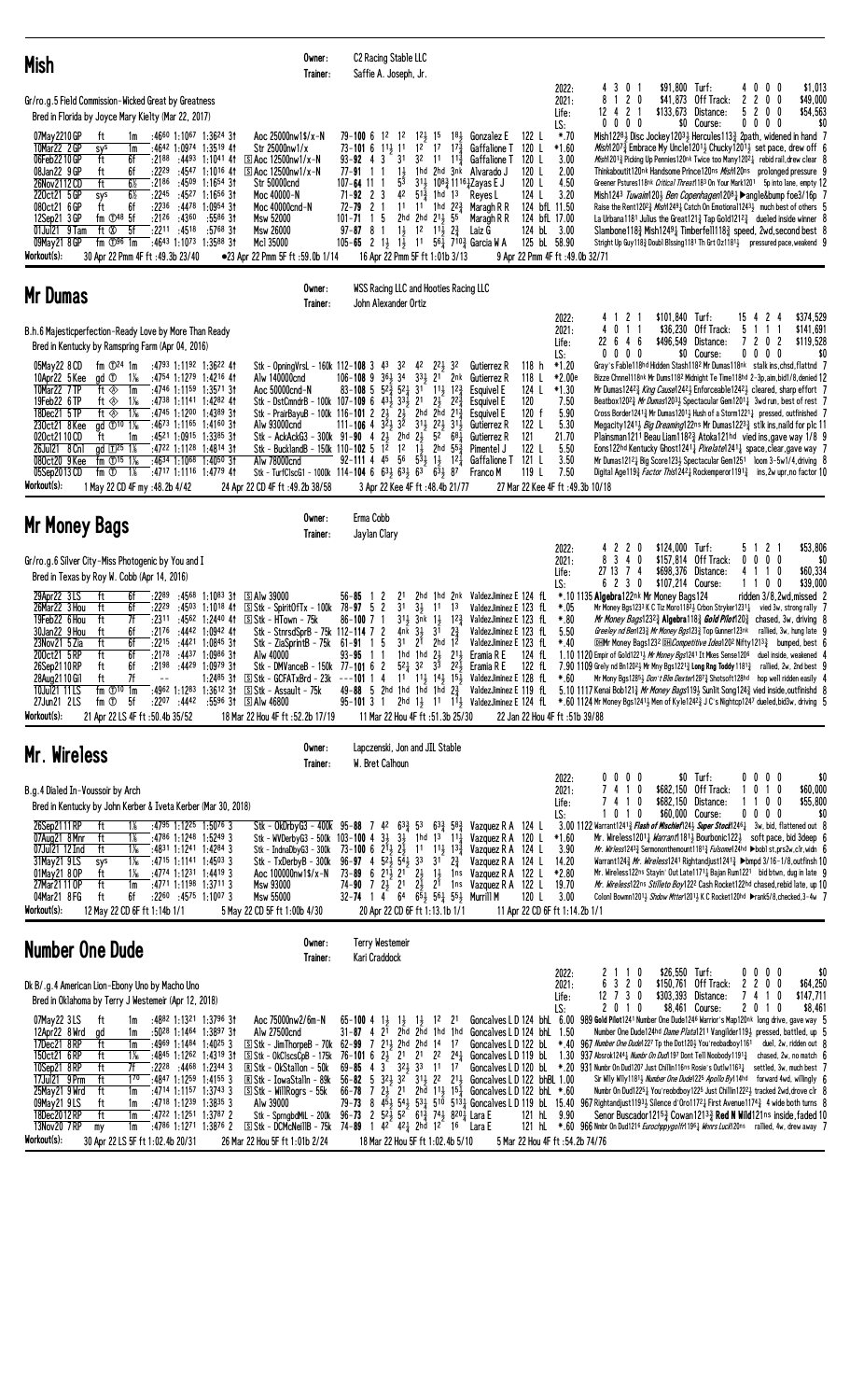| <b>Officiating</b>                                                                                                                                                                                                                                                                                                                                                                                                                                                                                                                                                                                                                                                                                                                                                                                                                         | Owner:<br>Trainer:                                                                                                                                                                                                                                                                                                                                          | Vegso Racing Stable<br>Saffie A. Joseph, Jr.                                                                                                                                                                                                                                                                                                                                                                                                                                                                                                                                                                                                                                                                                                                                                                                                                                                                                        |                                                                                                                                                                                                                                                                                                            |                                                                                                                                                                                             |                                                                                                                                                                                                                    |                                                                                                                                                                                                                                                                                                                                                                                                                                                                                                                                                                                                                                                                                                                                                                                                                                                                                                                                                                                                                                                                                                                                                                                                                                                                                        |                                                                                                                                            |
|--------------------------------------------------------------------------------------------------------------------------------------------------------------------------------------------------------------------------------------------------------------------------------------------------------------------------------------------------------------------------------------------------------------------------------------------------------------------------------------------------------------------------------------------------------------------------------------------------------------------------------------------------------------------------------------------------------------------------------------------------------------------------------------------------------------------------------------------|-------------------------------------------------------------------------------------------------------------------------------------------------------------------------------------------------------------------------------------------------------------------------------------------------------------------------------------------------------------|-------------------------------------------------------------------------------------------------------------------------------------------------------------------------------------------------------------------------------------------------------------------------------------------------------------------------------------------------------------------------------------------------------------------------------------------------------------------------------------------------------------------------------------------------------------------------------------------------------------------------------------------------------------------------------------------------------------------------------------------------------------------------------------------------------------------------------------------------------------------------------------------------------------------------------------|------------------------------------------------------------------------------------------------------------------------------------------------------------------------------------------------------------------------------------------------------------------------------------------------------------|---------------------------------------------------------------------------------------------------------------------------------------------------------------------------------------------|--------------------------------------------------------------------------------------------------------------------------------------------------------------------------------------------------------------------|----------------------------------------------------------------------------------------------------------------------------------------------------------------------------------------------------------------------------------------------------------------------------------------------------------------------------------------------------------------------------------------------------------------------------------------------------------------------------------------------------------------------------------------------------------------------------------------------------------------------------------------------------------------------------------------------------------------------------------------------------------------------------------------------------------------------------------------------------------------------------------------------------------------------------------------------------------------------------------------------------------------------------------------------------------------------------------------------------------------------------------------------------------------------------------------------------------------------------------------------------------------------------------------|--------------------------------------------------------------------------------------------------------------------------------------------|
| B.c.4 Blame-Come a Callin by Dixie Union<br>Bred in Florida by Vegso Racing Stable (Feb 22, 2018)<br>14May22 5 Bel<br>:22 <sup>61</sup> :45 <sup>57</sup> 1:10 <sup>84</sup> 41<br>ft<br>6f<br>6f<br>27Mar2211 Tam<br>ft<br>$:22^{62}$ $:45^{35}$ 1:0901 41<br>05Mar22 3 Aqu<br>ft<br>6f<br>:2266 :4619 1:1222 41<br>1m<br>:4586 1:1080 1:3649 41<br>29Jan22 10 GP<br>ft<br>11Dec2110GP<br>ft<br>7f<br>:2218 :4475 1:2228 31<br>06Nov2110 GP<br>*170<br>ft $\otimes$<br>:46 <sup>20</sup> 1:11 <sup>71</sup> 1:41 <sup>40</sup> 3<br>7f<br>$:22^{46}$ $:45^{31}$ 1:2311 3<br>05Sep21 7 GP<br>sys ®<br>31Jul21 11 GP<br>fm $\Phi^{24}$ *7%<br>$:2442$ $:4757$ 1:2896 31<br>03Jun21 3 GP<br>fm ①<br>$:47^{16}$ 1:1074 1:3512 3<br>1m<br>30Apr21 5 GP<br>ft<br>1m<br>$:4516$ 1:0984 1:3664 3<br>Workout(s):<br>9 May 22 GP 4F ft :50.0b 17/26 | Stk - RunhappyG3 - 150k<br>$\boxed{5}$ Stk - Sprint $B$ - 110k<br>Stk - TomFoo1HG3 - 200k<br>Stk - FHooperG3 - 150k<br>Stk - MrProspG3 - 100k<br>Stk - ShowingUpB - 65k 120-79 12 953 54<br>Stk - BearsDenB - 75k 100-104 2 4<br>$\boxed{S}$ Aoc 16000nw1/x-N<br>$\boxed{S}$ Alw 51000nw1/x<br>$\boxed{5}$ Alw 47000nw1/x<br>24 Apr 22 GP 5F ft: 59.3b 3/13 | $88 - 92$ 5 2<br>3<br>$52\frac{1}{2}$ 3 <sup>3</sup><br>$54 - 89$<br>$\overline{4}$<br>411<br>$99 - 104$ 3 3<br>$3^{2}$<br>$2^{1\bar{1}}$ $2^{1}$<br>$98 - 89$ 3 $41\frac{1}{4}$ $31\frac{1}{2}$<br>$2\frac{1}{2}$<br>43<br>$4^2$ 1hd<br>85-100 7<br>-1<br>3 <sup>1</sup><br>$4^{11}$ 1hd<br>$90 - 98$ 5 6 84<br>88-88 2 $33\frac{1}{2}$ 44 $\frac{1}{2}$ 54 54<br>96-84 4 4 <sup>2</sup> 5 <sup>3</sup> / <sub>2</sub> 3 <sup>5</sup> / <sub>2</sub> 3 <sup>5</sup> 3 <sup>7</sup> / <sub>4</sub> Zayas E J<br>17 Apr 22 GP 3F ft : 39.4b 36/41                                                                                                                                                                                                                                                                                                                                                                                    | 21} 22} 23} 31} Franco M<br>461<br>Gonzalez E<br>$15+$<br>Franco M<br>$33\frac{1}{2}$ $31\overline{0}$ Gaffalione T<br>$1\frac{3}{4}$<br>Saez L<br>34 884 10164 Jaramillo E<br>$13\frac{1}{2}$<br>Jaramillo E<br>841 311 3nk<br>Zayas E J<br>421<br>Zayas E J                                              | LS:<br>124 b<br>124 bL<br>$*1.40$<br>123 <sub>b</sub><br>124 <sub>b</sub><br>122 b<br>123 <sub>b</sub><br>118 <sub>b</sub><br>118 bL<br>120 bL<br>120 bL<br>20 Mar 22 GP 3F ft : 35.3b 4/30 | 0 <sub>2</sub><br>2022:<br>4<br>$\overline{1}$<br>$\overline{c}$<br>2021:<br>$\mathbf{2}$<br>10<br>3<br>18 4 4 4<br>Life:<br>$0\ 0\ 0\ 0$<br>2.70<br>5.70<br>22.70<br>7.40<br>9.30<br>7.80<br>6.00<br>2.20<br>2.20 | \$147,550 Turf:<br>\$174,635 Off Track:<br>3 1<br>\$354,097 Distance:<br>\$0 Course:<br>Drafted1241 Chateau124 $\frac{3}{4}$ Officiating1243 $\frac{1}{2}$<br>Pudding120nk Tap It to Win12051 Cajun Casanova1183 tracked btw, weakened, 6<br>Officiating 1235 $\frac{1}{2}$ Chateau 1231 $\frac{1}{4}$ Repo Rocks 1197 3w upper, drew clear 5<br>Speaker's Corner11811 Fearless12491 Officiating12421 stalk, bid 3/8p, kept on 8<br>Officiating 122} Endorsed 122} Dennis' Moment 120} chased, 3wd bid 3/8, held 7<br>King of Dreams1233 Fighting Force12333 Sigiloso12013 3&4w, faded into str 12<br>Officiating 1183 <i>Papetul</i> 224 Dark Timber 118nk 3wd 3/16p, kick clear 8<br>Lahinch123nk Plenum123hd Officiating118nk 2wd turns, rail bid str 9<br>Fulmini120ns Sigiloso12014 Mayor Remo111 $\frac{3}{4}$ rail, angle 1/8, mildly 7<br>Little Demon1181 Sososubtle12061 Officiating1202 2wd, best rest 6                                                                                                                                                                                                                                                                                                                                                                    | \$62,200<br>5 1 2 1<br>\$73,705<br>$\overline{c}$<br>0<br>5 1 0 2<br>\$49,170<br>$0\,0\,0\,0$<br>\$0<br>5w upper, mild kick 5              |
| Popular Kid                                                                                                                                                                                                                                                                                                                                                                                                                                                                                                                                                                                                                                                                                                                                                                                                                                | Owner:<br>Trainer:                                                                                                                                                                                                                                                                                                                                          | George A. Sharp<br>Shawn H. Davis                                                                                                                                                                                                                                                                                                                                                                                                                                                                                                                                                                                                                                                                                                                                                                                                                                                                                                   |                                                                                                                                                                                                                                                                                                            |                                                                                                                                                                                             |                                                                                                                                                                                                                    |                                                                                                                                                                                                                                                                                                                                                                                                                                                                                                                                                                                                                                                                                                                                                                                                                                                                                                                                                                                                                                                                                                                                                                                                                                                                                        |                                                                                                                                            |
| B.g.8 Popular-Lemon Supreme by Lemon Drop Kid<br>Bred in California by Rod Rodriguez & Lorraine Rodriguez (Mar 01, 2014)<br>fm ①<br>$:4692$ 1:1073 1:3568 31<br>30Apr22 7LS<br>1m<br>19Mar22 9 OP<br>ft<br>1‰<br>:4718 1:1154 1:4312 41<br>$1\frac{1}{6}$<br>12Feb22 10 OP<br>ft<br>:4778 1:1251 1:4379 41<br>19Nov21 8RP<br>ft<br>$1^{70}$<br>$:4858$ 1:1319 1:4335 31<br>270ct21 8RP<br>gd<br>:4696 1:1186 1:3735 31<br>1m<br>26Sep2112RP<br>fm $\overline{0}$<br>$1\%$<br>:4728 1:1054 1:4701 31<br>:4944 1:1413 1:4439 31<br>11Sep21 8RP<br>ft<br>1‰<br>28Jun21 7LS<br>1m<br>:4784 1:1225 1:3808 31<br>mys<br>$1\%$<br>07Jun21 1LS<br>mys<br>:4746 1:1147 1:4311 31<br>15May21 7LS<br>fm $\Phi^{20}$ 1%<br>:4703 1:1076 1:4136 31<br>Workout(s):<br>21 Apr 22 LS 4F ft: 48.1b 7/52                                                     | Alw 39000<br>Stk - RazrbakHG3 - 600k<br>Stk - JAHawkMemB - 100k<br>Alw 65000<br>Stk - RemGreenB - 100k<br>Alw 40000<br>Aoc 50000nw2/y/x-N<br>Aoc 35000cnd-N<br>Alw 39000<br>11 Mar 22 Hou 4F ft: 50.4b 13/30                                                                                                                                                | $113 - 107$ 1 $31\frac{1}{2}$ $32$ 42<br>Stk - EssexHG3 - 500k 92-98 4 43 $\frac{1}{2}$ 41 $\frac{3}{2}$ 42<br>$83 - 102$ 1 $34^{\circ}$ $31\frac{1}{2}$<br>$3^{11}$ $3^{21}$<br>79-99 3 31<br>$2\frac{1}{2}$<br>2 <sup>1</sup><br>$4^{11}$<br>$94 - 113$ 2 $33\frac{1}{2}$ 42<br>$97-101$ 5 $84\frac{1}{2}$ $84\frac{1}{2}$ $65\frac{1}{4}$ $76$<br>67-104 3 $1\frac{1}{2}$ 1 <sup>1</sup> 1 <sup>1</sup> 2hd $1\frac{3}{4}$<br>554 524 314 234 234<br>$80 - 99$ 4<br>$94 - 111$ 5 $3^{2}$ $\frac{1}{2}$ $3^{1}$ $\frac{1}{2}$<br>100-90 2 43 44 42 $62\frac{3}{4}$ 46<br>5 Feb 22 Hou 4F ft:49.1b 7/23                                                                                                                                                                                                                                                                                                                            | 31<br>$2\frac{3}{4}$<br>Alvarez J L<br>$63\frac{3}{4}$ $67\frac{1}{4}$<br>Arrieta F<br>32<br>Arrieta F<br>1hd 11<br>Alvarez J L<br>$3\frac{1}{2}$<br>Alvarez J L<br>$11\frac{1}{2}$<br>Alvarez J L<br>4 <sup>5</sup><br>Alvarez J L<br>Alvarez J L<br>$3^{2}$ $1^{3}$ $1^{7}$<br>Alvarez J L<br>Eramia R E | LS:<br>122 bL<br>118 bL 24.50<br>116 bL 42.00<br>122 bL<br>124 bL<br>124 bL<br>22 Jan 22 Hou 3F ft : 38.2b 18/30                                                                            | 3 0 1 1<br>2022:<br>11 4 2 2<br>2021:<br>65 15 10 6<br>Life:<br>4 1 2 0                                                                                                                                            | \$72,740 Turf:<br>\$184,803 Off Track: 12 5<br>\$671,514 Distance:<br>31 6<br>\$39,108 Course:<br>4.50 1166 Tut's Revenge120½ Popular Kid122hd Perfect Star1241 near front, mild rally 8<br>Rated R Superstar11821 Plainsman122nk Beau Luminarie118nk little for drive 7<br>Plainsman120nk Thomas Shelby1171 $\frac{3}{4}$ Popular Kid116 $\frac{3}{4}$ 3w 1/4, slow gain 8<br>3.40 1138 Popular Kid1221 Catdaddy120 $\frac{3}{4}$ Absaroka1241 $\frac{3}{4}$ stalk, 2w, driving 6<br>1.40 1137 Populr Kid1241 <sub>4</sub> Drifting Wst1201 <sub>4</sub> Fvorbl Outcome1243 <sub>4</sub> stalk, angled 4w, best 5<br>118 bL 21.60 1098 Spooky Chnne/122} Sunlit Song1243 Tut's Revenge1181} >bump start, 2w, willing 11<br>122 bl. 3.40 1101 Populr Kid122 <sub>4</sub> Rtd R Suprstr1248 <sub>2</sub> Dont T11 Noobody1201 pace, headed, driving 4<br>1.60 1099 Keni Bob1223 $\frac{1}{4}$ Popular Kid1244 Hunka Burning Love1241 $\frac{3}{4}$ 4p, no match, 2nd best 5<br>122 bl. 14.20 1111 Popular Kid1227 Thomas Shelby12263 Rotation1222 rail bid5/16, drew off 7<br>120 bl 16.00 1119 Sunlit Song124 <sup>23</sup> Hrvy Wilbngr120 <sup>23</sup> Frd'stwirlincndy1203 rail1/2,3w1/4,faded 7                                                                                   | 16 0 4 2<br>\$66,491<br>$\overline{3}$<br>\$164,132<br>\$249,761<br>-5<br>-5<br>1010<br>\$8,760                                            |
| <b>Rated R Superstar</b>                                                                                                                                                                                                                                                                                                                                                                                                                                                                                                                                                                                                                                                                                                                                                                                                                   | Owner:<br>Trainer:                                                                                                                                                                                                                                                                                                                                          | Danny R. Caldwell<br>Martin Villafranco                                                                                                                                                                                                                                                                                                                                                                                                                                                                                                                                                                                                                                                                                                                                                                                                                                                                                             |                                                                                                                                                                                                                                                                                                            |                                                                                                                                                                                             |                                                                                                                                                                                                                    |                                                                                                                                                                                                                                                                                                                                                                                                                                                                                                                                                                                                                                                                                                                                                                                                                                                                                                                                                                                                                                                                                                                                                                                                                                                                                        |                                                                                                                                            |
| Ch.g.9 Kodiak Kowboy-Wicked Wish by Gold Case<br>Bred in Kentucky by Thorndale Stable L.L.C. (Apr 20, 2013)<br>23Apr22 11 OP<br>ft<br>1%<br>:4834 1:1229 1:4932 41<br>19Mar22 9 OP<br>ft<br>1‰<br>:4718 1:1154 1:4312 41<br>12Feb22 10 OP<br>ft<br>$1\%$<br>:4778 1:1251 1:4379 41<br>:4691 1:1165 1:3716 41<br>15Jan22 80P<br>ft<br>1m<br>ft<br>11Sep21 8RP<br>1‰<br>:4944 1:1413 1:4439 31<br>20Aug21 8RP<br>ft<br>1%<br>$:4717$ 1:1118 1:5030 31<br>ft<br>1%<br>:4702 1:1077 1:4733 3†<br>02Jul21 8Prm<br>04Jun21 6 Prm<br>ft –<br>:4874 1:1265 1:4265 31<br>1 X <sub>6</sub><br>14May21 5 Prm mys<br>170<br>$:4789$ 1:1262 1:4173 31<br>1%<br>$:4706$ 1:1167 1:4956 41<br>17Apr21 90P<br>ft<br>Workout(s):<br>15 Apr 22 OP 5F ft 1:01.1b 8/31                                                                                          | Stk - OaklawnHG2 - 1000k<br>Stk - EssexHG3 - 500k 68-109 5 68<br>Stk - 5thSeasnL - 150k 98-111 2 84 $\frac{3}{4}$ 32<br>Alw 40000<br>Stk - GovrnorCpL - 175k 89-105 5 853 96 $\frac{3}{4}$<br>$Stk$ - J $R$ asmsn $B$ - $50k$<br>Aoc 40000cnd-N<br>•7 Apr 22 OP 5F ft 1:01.4b 1/8                                                                           | $56-91$ 4 77 75 $\frac{1}{4}$ 73<br>$68\frac{3}{4}$<br>Stk - RazrbakHG3 - 600k 47-101 4 815 812 871 753 523<br>$3^{11}$ $3^{11}$<br>62-103 2 44 413 31 1hd $2\frac{3}{4}$<br>Stk - CrnhskrHG3 - 300k 108-103 5 $5^{7}$ $5^{7}$ $5^{7}$ $3^{6}$ 311 310 <sup>3</sup> Cabrera D<br>55-102 1 44 423 3nk 23 2nk Doyle S<br>47-93 4 412 411 43 114 114 Doyle S<br>Stk - OaklawnHG2 - 1000k 87-92 7 78 76 $\frac{3}{4}$ 6 $\frac{31}{4}$ 86 $\frac{1}{4}$ 81 $\frac{31}{2}$ Vazquez R A 116 bl 31.10<br>10 Mar 22 OP 5F ft 1:03.2b 18/24                                                                                                                                                                                                                                                                                                                                                                                                  | $63$ 781<br>$5^2$ 3nk $1^2$<br>Cabrera D<br>Cabrera D<br>1nk<br>Cabrera D<br>Vazquez R A<br>631 1hd 1nk Vazquez R A 118 bl                                                                                                                                                                                 | LS:<br>Santana, Jr. R 120 bL<br>118 bL<br>119 bL 11.90<br>122 bL 25.90<br>124 bL<br>117 bBL 17.80<br>117 bBL 2.20<br>119 bBL *1.00<br>3 Mar 22 OP 4F ft : 49.2b 12/37                       | 2022:<br>420<br>0<br>2021:<br>$10 \t3 \t3$<br>Life:<br>$0\ 0\ 0\ 0$<br>6.80<br>8.30                                                                                                                                | \$418,000 Turf:<br>\$329,262 Off Track:<br>14<br>3<br>60 11 10 8 \$1,599,014 Distance:<br>\$0 Course:<br>Last Samurai1174 Fearless121nk Plainsman121 <sup>2</sup> 5-6w 1/4, no kick 7<br>Rted R Superstr11821 Plinsmn122nk Beau Luminarie118nk<br>Plainsman120nk Thomas Shelby1171 $\frac{3}{4}$ Popular Kid116 $\frac{3}{4}$ 4w, steered in, improvd 8<br>Rted R Superstar122nk Mucho1223 Thomas Shelby12231 closer rail, steered 3w 9<br>*.30 1100 Poplr Kd1223 Rtd R Suprstr12483 Dont T11 Noobody 1201<br>3.70 1128 Rated R Superstar118nk Plainsman12413 Trident Hit12213 rallied, 4w, 6w late 9<br>Knicks Go12610 <sub>4</sub> Lst Judgment120 <sub>2</sub> Rted R Superstr11712 bid far turn, 5wd lane 6<br>Plinsmn123nk Rated R Superstar1176 <sub>2</sub> Drifting West1149 $\frac{1}{4}$ swung 5 wide, ralllied 4<br>Rated R Superstar11911 Cashanova11931 Box Seat1241 circled field, clear 5<br>Silver State118} Fearless1191 Express Train122} fanned 6w 1/4, empty 8                                                                                                                                                                                                                                                                                                     | \$5,933<br>3000<br>\$218,664<br>1 1<br>7 1 1 2<br>\$120,029<br>$0\ 0\ 0\ 0$<br>\$0<br>accelerated 2nd, clear 7<br>settled, 3w, led, hung 4 |
| Red N Wild                                                                                                                                                                                                                                                                                                                                                                                                                                                                                                                                                                                                                                                                                                                                                                                                                                 | Owner:<br>Trainer:                                                                                                                                                                                                                                                                                                                                          | <b>Terry Eoff</b><br><b>Terry Eoff</b>                                                                                                                                                                                                                                                                                                                                                                                                                                                                                                                                                                                                                                                                                                                                                                                                                                                                                              |                                                                                                                                                                                                                                                                                                            |                                                                                                                                                                                             |                                                                                                                                                                                                                    |                                                                                                                                                                                                                                                                                                                                                                                                                                                                                                                                                                                                                                                                                                                                                                                                                                                                                                                                                                                                                                                                                                                                                                                                                                                                                        |                                                                                                                                            |
| Ch.c.4 Bayern-Contrasting by Distorted Humor<br>Bred in Kentucky by Lunsford & Sikura Racing, LLC (Feb 20, 2018)<br>$:22^{19}$ $:44^{66}$ 1:0990 31<br>06May22 7LS<br>ft<br>6f<br>6f<br>$:22^{31}$ $:45^{30}$ 1:1040 41<br>03Mar22 8 Hou<br>ft<br>30Jan22 9 Hou<br>ft<br>6f<br>:2176 :4442 1:0942 41<br>15Jan22 4 Hou<br>6f<br>:2298<br>:46 <sup>71</sup> 1:11 <sup>75</sup> 41<br>ft<br>6f<br>16Dec21 8RP<br>ft<br>:2170 :4528 1:1214 31<br>5%<br>20Nov21 9RP<br>ft<br>$:22^{33}$ $:46^{28}$ 1:0517 31<br>5%<br>:2206 :4523 1:0267 31<br>290ct21 7RP<br>ft<br>:2220 :4492 1:2358 31<br>29Sep21 8RP<br>ft<br>7f<br>09Sep21 4RP<br>ft<br>:4834 1:1273 1:3872 31<br>1m<br>28Aug21 7RP<br>ft<br>6f<br>$:22^{66}$ $:46^{00}$ 1:10 <sup>33</sup> 31<br>Workout(s):<br>30 Apr 22 LS 5F ft 1:03.2b 26/31                                          | Aoc 75000nw2/y<br>Aoc 50000nw2/6mx<br>Stk - StnrsdSprB - 75k<br>Aoc 30000nw2/x-N<br>Alw 36300cnd<br>Alw 34000nw1/x<br>Alw 34000nw1/x<br>Alw $34000$ nw $1/x$<br>Alw 34000nw1/x<br>Alw 34000nw1/x<br>19 Apr 22 LS 3F ft :39.3b 9/9                                                                                                                           | 86<br>61-88<br>74<br>75 <sub>1</sub><br>6<br>46-89<br>4<br>$84\overline{1}$<br>48<br>87<br>85-94<br>3 <sup>4</sup><br>$63 - 95$ 2 1<br>32<br>$78 - 88 = 6 = 5$<br>36<br>36<br>42<br>74<br>32<br>70-95<br>$61 - 75$ 8 4<br>$97 - 86 = 6$ 2<br>411<br>$57 - 81$ 5 1<br>25 Feb 22 Hou 4F ft: 50.1b 12/36                                                                                                                                                                                                                                                                                                                                                                                                                                                                                                                                                                                                                               | Medellin E<br>74 <sup>3</sup> / <sub>73</sub> 73 33<br>$85\frac{1}{4}$ $43\frac{1}{2}$ $31\frac{3}{4}$<br>$79\frac{1}{2}$<br>66<br>$2^2$ 11<br>$1\frac{1}{2}$ $14\frac{1}{4}$<br>Cabrera D<br>2hd 22 47                                                                                                    | LS:<br>Manrrique F J 121 bL 3.00<br>Manrrique F J 120 bl 42.70<br>Manrrique F J 121 bL 4.00<br>8 Jan 22 Hou 4F ft: 54b 83/86                                                                | 4 1 0 2<br>2022:<br>$12$ 1 3 1<br>2021:<br>22 4 4 5<br>Life:<br>4 0 1 2                                                                                                                                            | \$31,897 Turf:<br>\$54,394 Off Track:<br>1<br>\$163,292 Distance:<br>5 1<br>\$16,509 Course:<br>1<br>1175 bL 23.10 1059 It Makes Sense1202 Emerald Forest1221 Red N Wild1171 <sub>2</sub> rallied, 4W, up show 9<br>Best of Greeley1201 <sub>4</sub> It Mkes Sense119 <sub>2</sub> Red N Wild121hd rallied, 2w, willingly 9<br>Greeley nd Ben123 $\frac{3}{4}$ Mr Money Bags123 $\frac{3}{4}$ Top Gunner123 <sup>nk</sup> unhurried, no threat 9<br>Red N Wild1211 Bandit Swanson11923 Old Trafford120nk settled, 2w, driving 7<br>22 311 Manrrique F J 121 bl. 10.30 1064 Smuri Cause 1223 Give It Everything 1211 Red N Wild 2123 rallied, 4w, bid, hung 12<br>119 bl. *1.50 1050 Red N Wild11941 Muni Muni Slew124ns Mega Bond12211 settled, 3w, driving 11<br>413 313 343 414 Vazquez R A 119 bl 3.00 1050 Mistr Mmmmm12183 Muni Muni SIw1244 Okie Stndrd12213 chased, 3w, empty late 10<br>Risenhoover S 120 bl. *1.80 1036 Declined 223 3 Shanghai's Dream1243 Implicator122 yied 4w, weakened 9<br>$64-86$ 6 13 1hd 11 2hd 213 Risenhoover S 120 bl 2.70 1023 Dil in for Lute12113 Red N Wild12013 Rockandahardplace1223 pace inside, tired 6<br>1} 1hd 22 24} Risenhoover S 119 bl. *1.80 1024 01d Trfford1244} Red N Wild1191 Give It Everything1212} settled, 4w, 2nd best 8 | 2000<br>\$2,100<br>\$12,000<br>0 1 0<br>\$48,730<br>1 1<br>$0\,0\,0$<br>\$100                                                              |
| <b>Restrainedvengence</b>                                                                                                                                                                                                                                                                                                                                                                                                                                                                                                                                                                                                                                                                                                                                                                                                                  | Owner:<br>Trainer:                                                                                                                                                                                                                                                                                                                                          | Brinkerhoff, Kelly and Grayson, Jr., Bob<br>Val Brinkerhoff                                                                                                                                                                                                                                                                                                                                                                                                                                                                                                                                                                                                                                                                                                                                                                                                                                                                         |                                                                                                                                                                                                                                                                                                            |                                                                                                                                                                                             |                                                                                                                                                                                                                    |                                                                                                                                                                                                                                                                                                                                                                                                                                                                                                                                                                                                                                                                                                                                                                                                                                                                                                                                                                                                                                                                                                                                                                                                                                                                                        |                                                                                                                                            |
| Dk B/.g.7 Hold Me Back-Cupids Revenge by Red Ransom<br>Bred in Kentucky by Westwind Farms (Feb 10, 2015)<br>fm ①<br>$:4654$ 1:1015 1:3536 31<br>30Apr22 9 GG<br>1m<br>10Apr22 8 SA<br>:4695 1:1058 1:3607 41<br>ft<br>1m<br>06Nov21 6Dmr<br>ft<br>:4494 1:0876 1:3412 31<br>1m<br>18Sep21 9 Alb<br>ft<br>$1\%$<br>:4767 1:1228 1:4826 31<br>27Aug 21 12 CT<br>ft<br>1%<br>:4790 1:1240 1:4939 31<br>fm $\Phi$ <sup>12</sup> 1%<br>24Jul21 8Dmr<br>:4943 1:1401 1:4949 31<br>20Jun21 7 SA<br>fm ①<br>1m<br>:4588 1:0934 1:3387 31<br>31May21 7 SA<br>fm ①<br>$:4643$ 1:1009 1:3419 31<br>1m<br>:4658 1:1102 1:3594 31<br>24Apr21 9 GG<br>fm $\overline{0}$<br>1m<br>28Mar21 8 SA<br>ft<br>$:4683$ 1:1165 1:3656 41<br>1m<br>Workout(s):<br>16 May 22 SA 4F ft : 48.4h 20/56                                                                 | Stk - DownsAlbHB - 200k 96-110 9 52 52<br>Stk - AmericnG3 - 100k 107-108 2 $43\frac{1}{2}$ 34<br>23 Apr 22 SA 4F ft : 49.2h 39/62                                                                                                                                                                                                                           | Stk - SanFranG3 - 250k 103-10111 126 $\frac{3}{4}$ 115 $\frac{1}{4}$ 126 $\frac{3}{4}$ 118 $\frac{1}{2}$ 83 $\frac{1}{2}$ Maldonado E A 123<br>Stk - JShearM1eL - 75k 75-91 5 42 42 65 65 68 59 $\frac{3}{4}$<br>Stk - BCDirtMiG1 - 1000k 95-109 6 86 $\frac{3}{4}$ 64 $\frac{1}{4}$ 45 47 $\frac{1}{2}$ 36 $\frac{1}{2}$<br>Stk - CTClssicG2 - 800k 73-110 9 63 63 32 34 473<br>Stk - EdReadG2 - 250k 102-108 7 31 $\frac{1}{2}$ 4 <sup>2</sup> 4 <sup>2</sup> 63 $\frac{1}{2}$ 63 $\frac{1}{4}$<br>$3^2\frac{1}{2}$ $2^1\frac{1}{2}$<br>Stk - ShoemkrMG1 - 300k 111-102 4 $2\frac{1}{2}$ $2\frac{1}{2}$ $3^2$ $2^3\frac{1}{2}$ $3^3\frac{1}{4}$<br>Stk - SanFranG3 - 250k 88-110 8 $7\overline{9}3$ $7\overline{1}4$ 813 $74\overline{3}$ 32<br>Stk - SantanaMIL - 75k 77-97 6 63 $\frac{1}{4}$ 6 <sup>3</sup> 5 <sup>2</sup> 5 <sup>2</sup> 2 <sup>4</sup> 2 <sup>4</sup> 5 <sup>2</sup> Baze T<br>3 Apr 22 SA 5F ft 1:01h 15/43 | 2hd $11\frac{1}{2}$ 1ns<br>Baze T<br>Baze T<br>$1\frac{1}{2}$<br>Baze T<br>Baze T                                                                                                                                                                                                                          | LS:<br>Maldonado E A 124<br>Maldonado E A 126<br>Maldonado E A 123 L<br>Maldonado E A 120<br>121<br>124<br>122<br>123 f<br>124<br>27 Mar 22 SA 5F ft 1:01h 13/69                            | 2022:<br>2000<br>9 2 1 3<br>2021:<br>Life:<br>$0\,0\,0\,0$<br>40.60<br>$*1.30$<br>28.50<br>24.70                                                                                                                   | \$2,070 Turf:<br>\$381,960 Off Track:<br>37 10 4 4 \$1,009,752 Distance:<br>\$0 Course:<br>5.00 1100 Evening Sun1233 Vanzzy1233 Camino Del Paraiso1233 shift out 3/16, gaining 14<br>3.80 1136 Royal Ship1245 Triple Tap120 <sup>2</sup> / <sub>2</sub> Affable120 <sup>1</sup> / <sub>4</sub> 4deep 7/16, no rally 7<br>Lif Is Good 235} Ginobili126} Rstrinedvengence126nk ▶tossed head st, 4w, 3-4w 8<br>Rstrinedvengence123ns Tenfold1208 $\frac{3}{4}$ Sheriff Brown1181 $\frac{1}{2}$ 3w, duel, clr, just held 9<br>Art Collector11813 Sleepy Eyes Todd1194 Rushie1182 settled, bid1/4, evend 10<br>United121nk Smooth Like Strait1251 Count Again1211 3w, 4w into str, no rily 7<br>3.40 1108 Rstrindvngence124 $\frac{1}{2}$ Neptune's Storm122 $\frac{1}{2}$ Tiz Plus122 $\frac{3}{4}$ angl 3w, wore down rvl 6<br>19.30 1111 Smoth Lk Strt12413 Sy th Word12413 Rstrndvngnc122nk pressed btwn, held 3rd 6<br>5.50 1119 Whispr Not123hd Kepr Ofth Strs1182 Rstrindvngnc123ns asked 2w, came on late 8<br>9.10 1132 Ax Mn124 <sup>4</sup> > Rstrinedvengence124 <sup>1</sup> > Fshionbly Fst124 <sup>1</sup> + 3deep, 4deep, best rest 6                                                                                                                                       | 23 5 3 2<br>\$411,792<br>$0\ 0\ 0\ 0$<br>\$0<br>22 4 3 4<br>\$519,052<br>$0\ 0\ 0\ 0$<br>\$0                                               |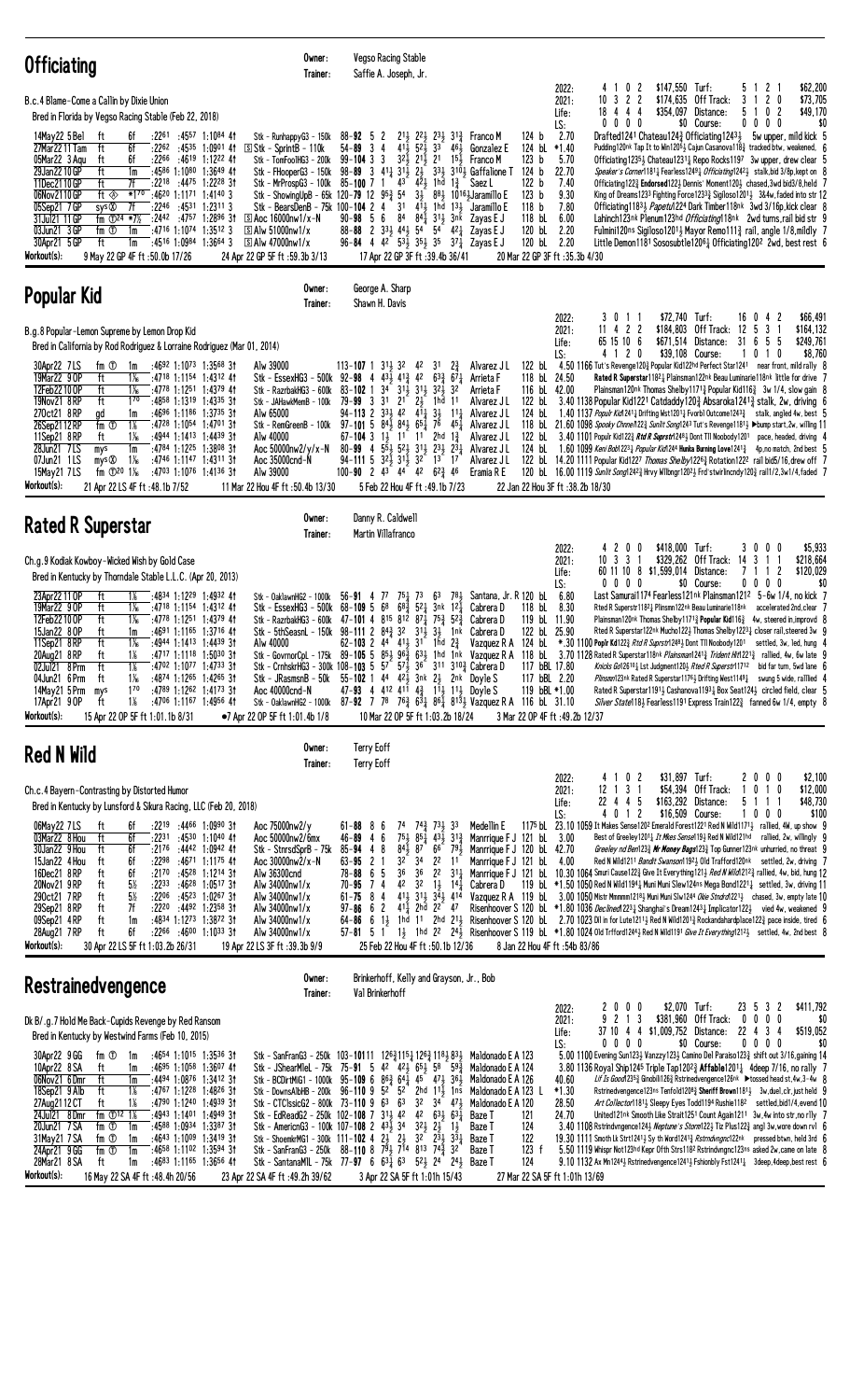| Runnin' Ray                                                                                                                                                                           |                                                                                                                                                                                                                                                                                                                                                                                                                                                                                                                                                                             | Owner:<br>Trainer:                                                                                                                                                                                                    | Joe Sharp                                                                                                                                                                                                                                                                                                                                                                                                                                                                                                                                                                                                                                                                                                                                                                                                                          | Wayne Sanders and Highlander Training Center                                                                                                                                                                                                                                                                                                                                                                                                                                                                                                                        |                                                                                                                                                                                                                                                                                                                                                                                                                                                                                                                                                                                                                                                  |                                                                                                                                                                                                                                                                                                                                                                                                                                                                                                                                                                                                                                                                                                                                                                                                                                                                                                                                                                                                                                             |                                                                                                                                      |
|---------------------------------------------------------------------------------------------------------------------------------------------------------------------------------------|-----------------------------------------------------------------------------------------------------------------------------------------------------------------------------------------------------------------------------------------------------------------------------------------------------------------------------------------------------------------------------------------------------------------------------------------------------------------------------------------------------------------------------------------------------------------------------|-----------------------------------------------------------------------------------------------------------------------------------------------------------------------------------------------------------------------|------------------------------------------------------------------------------------------------------------------------------------------------------------------------------------------------------------------------------------------------------------------------------------------------------------------------------------------------------------------------------------------------------------------------------------------------------------------------------------------------------------------------------------------------------------------------------------------------------------------------------------------------------------------------------------------------------------------------------------------------------------------------------------------------------------------------------------|---------------------------------------------------------------------------------------------------------------------------------------------------------------------------------------------------------------------------------------------------------------------------------------------------------------------------------------------------------------------------------------------------------------------------------------------------------------------------------------------------------------------------------------------------------------------|--------------------------------------------------------------------------------------------------------------------------------------------------------------------------------------------------------------------------------------------------------------------------------------------------------------------------------------------------------------------------------------------------------------------------------------------------------------------------------------------------------------------------------------------------------------------------------------------------------------------------------------------------|---------------------------------------------------------------------------------------------------------------------------------------------------------------------------------------------------------------------------------------------------------------------------------------------------------------------------------------------------------------------------------------------------------------------------------------------------------------------------------------------------------------------------------------------------------------------------------------------------------------------------------------------------------------------------------------------------------------------------------------------------------------------------------------------------------------------------------------------------------------------------------------------------------------------------------------------------------------------------------------------------------------------------------------------|--------------------------------------------------------------------------------------------------------------------------------------|
| 02Apr22 9 OP<br>19Feb22 10 OP<br>08Jan22 9 OP<br>17Nov21 6 CD<br>020ct2111CD<br>01Sep21 8 Sar<br>30Jul21 7 Sar<br>12Jun21 3 CD<br>03Sep20 4 CD<br>08Jul20 7 Kee<br>Workout(s):        | B.g.6 Street Sense-Court Dress by Speightstown<br>Bred in Kentucky by Wildwood Farm (Apr 13, 2016)<br>$:4587$ 1:1065 1:3643 41<br>ft<br>1m<br>ft<br>$:4694$ 1:1122 1:3705 41<br>1m<br>:4744 1:1325 1:3717 31<br>sys<br>1m<br>:4936 1:1394 1:4475 31<br>ft<br>$1\%$<br>$1\%$<br>ft<br>:4859 1:1275 1:5032 31<br>ft<br>1%<br>:4857 1:1280 1:5021 31<br>$1\%$<br>:4828 1:1207 1:5007 31<br>my<br>$:4654$ 1:1045 1:3467 31<br>ft<br>1m<br>ft<br>7f<br>$:22^{19}$ $:44^{65}$ 1:2322 31<br>ft<br>1m<br>$:4652$ 1:1126 1:3654 31<br>15 May 22 Cdt 5F ft 1:01.3b 8/14               | Aoc $50000$ nw $2$ \$/x-N<br>Alw 100000nw1\$/x<br>Alw 127000nw1/x<br>Alw 127000nw1/x<br>Alw 103000nw1\$/x<br>Str 50000cnd<br>Clm 20000cnd-N<br>$C$ lm 20000 $c$ nd-v<br>Str 50000<br>8 May 22 Cdt 5F ft 1:01.1b 11/15 | Stk - OklwnMleG3 - 400k 109-103 1 2 $\frac{1}{2}$ 2 <sup>11</sup> / <sub>2</sub> 2hd 3 <sup>1</sup> 3 <sup>2</sup> <sup>1</sup> / <sub>4</sub> Garcia M<br>$97 - 105$ 6 $11\frac{1}{2}$ 1hd 1hd $11\frac{1}{2}$ 1<br>$87 - 104$ 1 1hd $11\frac{1}{2}$ 11<br>$50 - 82$ 4 $41\frac{1}{2}$ $53$ <sup>5</sup> $52$<br>79-90 10 $2^{11}$ $2^{1}$ $2^{1}$ $2^{1}$<br>$82 - 106$ 1 $11\frac{1}{2}$ $11\frac{1}{2}$ $1\frac{1}{2}$<br>79-100 8 $2^{1}$ $2^{1}$ $2^{1}$ $2^{1}$<br>$65 - 96$ 3 1 1 $1\overline{3}$ 1 <sup>2</sup><br>$112 - 77$ 2 6<br>30 Apr 22 Cdt 4F ft :49.1b 12/22                                                                                                                                                                                                                                                     | Garcia M<br>$13\frac{1}{2}$ $18\frac{1}{4}$<br>Court J K<br>$32^{7}$ $34\frac{1}{2}$<br>Gaffalione T<br>1hd $2^{1\over 2}$ Lanerie C J<br>1hd $2\frac{1}{2}$<br>Ortiz J L<br>1hd 1nk Saez L<br>13 <sub>3</sub> 111 Beschizza A<br>$2\bar{h}$ d 1hd $31^{-}$ 461 Garcia M<br>75-79 5 32 32 313 43 963 Beschizza A 123 bl 12.20                                                                                                                                                                                                                                       | 3201<br>2022:<br>5 2 2 1<br>2021:<br>$18 \t6 \t4 \t2$<br>Life:<br>$0\ 0\ 0\ 0$<br>LS:<br>124 bL 13.40<br>124 bL<br>4.30<br>4.50<br>120 bL<br>121 bL<br>*.60<br>122 bl $*1.50$<br>122 bL<br>3.35<br>125 bL 3.95<br>124 bL<br>2.10<br>121 bL *1.80<br>27 Mar 22 OP 4F ft : 49.4b 45/88                                                                                                                                                                                                                                                                                                                                                             | \$160,600 Turf:<br>\$112,588 Off Track:<br>\$329,683 Distance:<br>\$0 Course:<br>Fulsome124nk Cezanne1242 Runnin' Ray1241 <sup>1</sup> / <sub>2</sub> chased, bid, saved 3rd 9<br>Runnin' Ray 1243 Harvard 11923 Caddo River11913 pace inside, enuf left 10<br>Runnin' Ray12081 Myopic1201 Phantom Dance120nk 2p, strongly well clr 10<br>Simovitch118 $\frac{3}{4}$ Sono Grato118 <sup>3</sup> $\frac{3}{4}$ Runnin' Ray121 <sup>1</sup> $\frac{3}{4}$ 2w btw, rated back, chsd 6<br>Happy American11814 Runnin' Ray1223 Cheffy1183 brk thru qt.2w.outkckd 12<br>Vindictive120} Runnin' Ray1226} Angkor118nk in hand ins, fought on 6<br>Runnin' Ray125nk <i>Winter Pool</i> 1251 <sub>4</sub> Top Gun Tommy120 <sub>4</sub> 3w upper, gamely 10<br><i>Runnn' Ry</i> 12411 Somthing Nturl124 $\frac{3}{4}$ Se th Pyrmids1243 $\frac{1}{4}$ drew off, geared down 7<br>Oro de Tejano12121 Riverboat Gambler12131 Atmos121 $\frac{3}{4}$ vied ins, faltered str 8<br>Admire1231 Fra Mauro12313 Lngtermrelationshp123nk 4path upper, faded 11 | $0\ 0\ 0\ 0$<br>\$0<br>6 2 2 0<br>\$112,121<br>\$190,805<br>31<br>6<br>$0\ 0\ 0\ 0$<br>\$0                                           |
| <b>Shaaz</b>                                                                                                                                                                          |                                                                                                                                                                                                                                                                                                                                                                                                                                                                                                                                                                             | Owner:<br>Trainer:                                                                                                                                                                                                    | Michael Lund Petersen<br>Sean McCarthy                                                                                                                                                                                                                                                                                                                                                                                                                                                                                                                                                                                                                                                                                                                                                                                             |                                                                                                                                                                                                                                                                                                                                                                                                                                                                                                                                                                     |                                                                                                                                                                                                                                                                                                                                                                                                                                                                                                                                                                                                                                                  |                                                                                                                                                                                                                                                                                                                                                                                                                                                                                                                                                                                                                                                                                                                                                                                                                                                                                                                                                                                                                                             |                                                                                                                                      |
|                                                                                                                                                                                       | Dk B/.c.4 Uncle Mo-Miss Ocean City by Mineshaft<br>Bred in Virginia by William M. Backer Revocable Trust (Mar 04, 2018)                                                                                                                                                                                                                                                                                                                                                                                                                                                     |                                                                                                                                                                                                                       |                                                                                                                                                                                                                                                                                                                                                                                                                                                                                                                                                                                                                                                                                                                                                                                                                                    |                                                                                                                                                                                                                                                                                                                                                                                                                                                                                                                                                                     | 2 2 0 0<br>2022:<br>1100<br>2021:<br>3 3 0 0<br>Life:<br>$0\ 0\ 0\ 0$<br>LS:                                                                                                                                                                                                                                                                                                                                                                                                                                                                                                                                                                     | \$84,600 Turf:<br>\$40,200 Off Track:<br>\$124,800 Distance:<br>\$0 Course:                                                                                                                                                                                                                                                                                                                                                                                                                                                                                                                                                                                                                                                                                                                                                                                                                                                                                                                                                                 | $0\ 0\ 0\ 0$<br>\$0<br>$0\ 0\ 0$<br>0<br>\$0<br>\$43,200<br>1100<br>0000<br>\$0                                                      |
| 02Apr22 6 SA<br>05Feb22 3 SA<br>26Dec21 4 SA<br>Workout(s):                                                                                                                           | ft<br>:4657 1:1070 1:3702 41<br>1m<br>ft<br>7f<br>:2207 :4480 1:2378 41<br>ft<br>$6\frac{1}{2}$<br>$:2199$ $:4501$ 1:1611 31<br>16 May 22 SA 4F ft :47.2h 6/56                                                                                                                                                                                                                                                                                                                                                                                                              | Aoc 100000nw2\$/x-N<br>Aoc 50000nw1\$/x-N<br>Msw 67000<br>9 May 22 SA 6F ft 1:13.1h 2/4                                                                                                                               | $94 - 101$ 1 $1\frac{1}{2}$ 11<br>$87-93$ 6 6 $5^{\frac{7}{4}}$ $5^{\frac{21}{2}}$ $2^{\frac{11}{2}}$ $1^{\frac{1}{2}}$<br>2 May 22 SA 5F ft: 59.4h 3/29                                                                                                                                                                                                                                                                                                                                                                                                                                                                                                                                                                                                                                                                           | 12 13 12 $\frac{3}{4}$ Smith ME<br>118-97 5 3 4 31 21 2 * Velazquez J R 124 bl. *.30 1304 Disco Ball124 3 Shaaz12413 California Street124 Ffloated out steady str.PL1st 7<br>Velazquez J R 122 L                                                                                                                                                                                                                                                                                                                                                                    | 122 bL<br>●24 Apr 22 SA 4F ft :47.1h 1/109                                                                                                                                                                                                                                                                                                                                                                                                                                                                                                                                                                                                       | *.40 1260 Shaaz122 <sup>2</sup> $\frac{3}{4}$ Vittorio122 <sup>1</sup> $\frac{1}{4}$ Soy Tapatio117 <sup>1</sup> $\frac{1}{4}$ drew away, hand urged 5<br>*.50 1320 <i>Shaaz</i> 1223 Hopkins12243 Soy Tapatio12243 $\blacktriangleright$ brk in,4wide,best late 7                                                                                                                                                                                                                                                                                                                                                                                                                                                                                                                                                                                                                                                                                                                                                                          |                                                                                                                                      |
| <b>Sheriff Brown</b>                                                                                                                                                                  |                                                                                                                                                                                                                                                                                                                                                                                                                                                                                                                                                                             | Owner:<br>Trainer:                                                                                                                                                                                                    | Peacock Family Holdings L.P.<br>Todd W. Fincher                                                                                                                                                                                                                                                                                                                                                                                                                                                                                                                                                                                                                                                                                                                                                                                    |                                                                                                                                                                                                                                                                                                                                                                                                                                                                                                                                                                     |                                                                                                                                                                                                                                                                                                                                                                                                                                                                                                                                                                                                                                                  |                                                                                                                                                                                                                                                                                                                                                                                                                                                                                                                                                                                                                                                                                                                                                                                                                                                                                                                                                                                                                                             |                                                                                                                                      |
| 07May22 3LS<br>02Apr22 11 Sun<br>05Mar22 8 Sun<br>18Sep21 9 Alb<br>21 Aug 21 10 Dmr<br>17Jul21 10 Dmr<br>31May 2111 LS<br>23Apr21 8LS<br>31Mar21 6 Hou<br>03Mar21 2Ded<br>Workout(s): | B.g.6 Curlin-Rose's Desert by Desert God<br>Bred in Kentucky by Joe Peacock (Mar 11, 2016)<br>:4882 1:1321 1:3796 31<br>ft<br>1m<br>$1\%$<br>ft<br>:4498 1:0891 1:4937 31<br>$1\%$<br>:4668 1:1034 1:4162 41<br>ft<br>ft<br>$1\%$<br>:4767 1:1228 1:4826 31<br>1%<br>$:4698$ 1:3688 2:0237 31<br>ft<br>ft<br>$1\%$<br>:4716 1:1223 1:4337 31<br>$:4783$ 1:1155 1:3715 31<br>sys<br>1m<br>ft Ø<br>:4914 1:1276 1:3750 31<br>1m<br>ft<br>:4947 1:1430 1:3896 31<br>1m<br>:48 1:1272 1:3893 41<br>ft<br>1m<br>•28 Apr 22 LS 4F ft :47.2b 1/31                                  | Aoc 75000nw2/6m-N<br>Stk - DownsAlbHB - 200k<br>Aoc 40000cnd-N<br>Aoc 40000nw2/6mx-N<br>Aoc 30000cnd-N<br>19 Apr 22 LS 4F ft: 48.1b 4/30                                                                              | $37 - 90$ 3 $59\frac{1}{2}$ $58\frac{1}{2}$<br>56<br>Stk - SunIndPkHB - 100k 81-104 8 913 924 917 65 $\frac{1}{4}$ 11 $\frac{1}{2}$ Fuentes L A<br>Stk - CurribotHB - 75k 100-94 3 56 55 55 55 58 47<br>73-97 3 881 817 819 811 383<br>Stk - PacifcClG1 - 1000k 99-101 8 993 983 763 47 47<br>Stk - SnDiegoHG2 - 250k 100-96 3 811 88 88 $\frac{3}{4}$ 88 78 $\frac{3}{4}$<br>Stk - SSxtnMleG3 - 400k 57-108 2 611 610 610 593 541<br>$34-102$ 4 $44\frac{1}{2}$ 4 <sup>6</sup> 3 <sup>3</sup> $21\frac{1}{2}$ 14<br>$38 - 89$ 6 6 <sup>6</sup> 6 <sup>5</sup> 5 <sup>2</sup> 1 <sup>1</sup> / <sub>3</sub><br>61-103 4 $47\frac{1}{2}$ 37 34 $2\overline{4}$ 1nk Birzer A<br>26 Mar 22 Sun 4F ft :50.1b 17/24                                                                                                                     | $54\frac{1}{2}$ $47\frac{1}{4}$<br>Luzzi L J<br>Fuentes L A<br>Chirinos R<br>Maldonado E A 124 b<br>Maldonado E A 120 b<br>Kennedy T<br>Kennedy T<br>1 <sup>1</sup><br>Kennedy T                                                                                                                                                                                                                                                                                                                                                                                    | 3 1 0 0<br>2022:<br>8 3 1 1<br>2021:<br>26 7 5 4<br>Life:<br>4 1 1 0<br>LS:<br>124 bl *1.20 1315 Gold Pilot1241 Number One Dude1246 Warrior's Map120nk unhurried, mild rally 5<br>118 bL 5.30<br>123 bL *1.70<br>118 bL<br>2.40<br>81.70<br>52.30<br>120 bl 10.30 1250 Mo Mosa12033 C Z Rocket1223 Silver Prospector120nk inside 1/4, angled out 7<br>120 bL 1.10 1254 Sheriff Brown1204 Tut's Revenge1221 <sup>3</sup> Rotation12013 4 wide move, clear 4<br>123 bL $*1.30$<br>120 bL 1.90<br>18 Mar 22 Sun 4F ft: 48.1b 4/18                                                                                                                   | \$65,190 Turf:<br>\$176,140 Off Track:<br>\$378,001 Distance:<br>\$45,186 Course:<br>Sheriff Brown1181 3 Zestful1191 Convention121ns ▶bump brk, swung 10 wide 9<br><b>Mine That Star122</b> $\frac{3}{4}$ Convention1213 $\frac{3}{4}$ Zestful120 <sup>3</sup> 5-w 2nd, no rally 5<br><b>Rstrindvngence</b> 123ns Tenfold1208 <sub>4</sub> Sheriff Brown1181 <sub>2</sub> came out str, belatedly 9<br>Tripoli1241 $\frac{1}{4}$ Tizamagician1244 $\frac{1}{2}$ Dr Post1241 $\frac{1}{4}$ ins, mvd out, mild rally 9<br>Express Train1233 Tripol/1183 Royal Ship12423 ▶ stumbled, always outrun 8<br>Sheriff Brown1231 Rotation11923 St. Louie Guy1192 settled, 5w, driving 7<br><i>Sheriff Brown</i> 120 <sup>nk</sup> Paddock Pick120 <sup>3</sup> $_{4}^{2}$ Nate's Attack120 <sup>4</sup> $_{4}^{3}$ rallied, up in time 6                                                                                                                                                                                                              | 1000<br>\$0<br>\$31,800<br>2<br>0<br>0<br>\$215,246<br>14 6 5<br>\$45,186<br>4 1 1<br>0                                              |
| <b>Silver Dust</b>                                                                                                                                                                    |                                                                                                                                                                                                                                                                                                                                                                                                                                                                                                                                                                             | Owner:<br>Trainer:                                                                                                                                                                                                    | Tom R. Durant<br>W. Bret Calhoun                                                                                                                                                                                                                                                                                                                                                                                                                                                                                                                                                                                                                                                                                                                                                                                                   |                                                                                                                                                                                                                                                                                                                                                                                                                                                                                                                                                                     |                                                                                                                                                                                                                                                                                                                                                                                                                                                                                                                                                                                                                                                  |                                                                                                                                                                                                                                                                                                                                                                                                                                                                                                                                                                                                                                                                                                                                                                                                                                                                                                                                                                                                                                             |                                                                                                                                      |
| 26Jun21 11 CD<br>10Apr21 7 Kee<br>07Mar21 8FG<br>07Nov20 6 Kee<br>04Sep2010CD<br>27Jun20 10 CD<br>23May20 9 CD<br>21Mar20 9 FG<br>15Feb20 9FG<br>18Jan2010FG<br>Workout(s):           | Gr/ro.g.8 Tapit-Filare 1'Oro by Hard Spun<br>Bred in Kentucky by Don Alberto Corporation (Apr 01, 2014)<br>ft<br>1%<br>$:4688$ 1:1070 1:4853 41<br>1%<br>:4763 1:1232 1:5021 41<br>sys<br>fm $\overline{O^{16}}$ *1m<br>$:50^{85}$ 1:1529 1:3938 41<br>ft<br>:4440 1:0825 1:3385 31<br>1m<br>ft<br>1‰<br>:4993 1:1280 1:4224 41<br>$:4813$ 1:1167 1:4730 41<br>ft<br>1%<br>ft<br>:4563 1:0988 1:3474 41<br>1m<br>ft<br>1%<br>$:50^{09}$ 1:1436 1:5027 41<br>$1\%$<br>ft<br>:4725 1:1142 1:4340 41<br>$1\%$<br>ft<br>:4816 1:1258 1:4329 41<br>18 May 22 CD 5F ft 1:00b 2/10 | Stk - SFosterG2 - 600k 97-87 5 743 76<br>Stk - BenAliG3 - 150k<br>Aoc 80000cnd-N<br>Stk - BlameB - 100k<br>10 May 22 Kee 4F ft: 50b 33/51                                                                             | 58-90 5 65 631 511 62 $\frac{3}{4}$ 75 $\frac{3}{4}$ Beschizza A<br>Stk - BCDirtMiG1 - 1000k 89-86 3 118 409 419 410 1016 4016 405 80 A<br>Stk - AlyshebaG2 - 400k 45-103 1 513 52 51 $\frac{3}{4}$ 42 31 $\frac{3}{4}$ Beschizza A<br>Stk - SFosterG2 - 500k 73-106 7 63 $\frac{5}{2}$ 65 52 $\frac{7}{2}$ 34 $\frac{1}{2}$ 37<br>Stk - LouisanaG3 - 100k 76-99 1 $31\frac{1}{2}$ $21\frac{1}{2}$ $2^{hd}$ $1^2\frac{1}{2}$ $1^4\frac{1}{4}$ Gilligan J<br>29 Apr 22 Kee 4F ft: 49b 30/78                                                                                                                                                                                                                                                                                                                                         | 861 912 9143 Beschizza A 119<br>93-103 5 $2^{1}$ $2^{1}$ 1hd 1hd 1 $\frac{1}{2}$ Beschizza A 118<br>119 L<br>126 L<br>120 L<br>Beschizza A<br>120 L<br>82-99 6 31 313 33 1hd 3 $\frac{3}{4}$ Beschizza A 122 L<br>Stk - NwOr1C1G2 - 400k 103-101 6 11 $\frac{1}{2}$ 1 <sup>2</sup> $\frac{1}{2}$ 1 <sup>1</sup> 3 <sup>3</sup> $\frac{1}{2}$ 5 <sup>4</sup> $\frac{1}{2}$ * Hernandez, Jr. B J 122 L<br>Stk - MnshaftG3 - 200k 92-102 4 4 <sup>3</sup> 4 <sup>3</sup> $2\frac{1}{2}$ 1 <sup>1</sup> 1 <sup>3</sup> / <sub>4</sub> Hernandez, Jr. B J 118 L<br>124 L | $0\quad 0\quad 0$<br>2022:<br>0<br>3 1 0 0<br>2021:<br>34 7 7 5<br>Life:<br>$0\ 0\ 0\ 0$<br>LS:<br>17.70<br>4.60<br>8.00<br>34.80<br>9.00<br>27.80<br>10.60<br>3.20<br>*1.80<br>$*.60$<br>22 Apr 22 Kee 5F ft 1:01.4b 7/17                                                                                                                                                                                                                                                                                                                                                                                                                       | \$0 Turf:<br>\$96,000 Off Track:<br>\$981,677 Distance:<br>\$0 Course:<br>Maxfield12131 Warrior's Charge1192 Spraw/11923 ▶bothered early, 4p trns 9<br>Silver Dust118} Night Ops118nk Beau Luminarie118ns slow st, 2wd, resillient 5<br>Argntllo1193 Spctculr Gem119ns Midnight Te Time1191 bmpd brk, 4w trns, 5w1/4 8<br>Knicks Go12631 Jesus' Team123ns Sharp Samurai1261 never a factor 12<br>By My Standards 1231 $\frac{3}{4}$ Owendale 118hd Silver Dust 120 $\frac{3}{4}$ off heels 15/16, btw lat 6<br>Tom's d'Ett1244 <sub>4</sub> By My Stndards122 <sup>2</sup> Silver Dust1201 5path upper, moved up 8<br>Owendale120} Everfast120nk Silver Dust1222 $\frac{3}{4}$ inched ahead, long drv 12<br>By My Stndrds1183 Cptvtng Mon118} Chss Chf118} ▶lungd brk, off slw, 4-2p, PL4th 9<br>Silver Dust118} Gun It1201} <i>Pirate's Punch</i> 118nk ▶3w, led 3/16, drift late 9<br>Silver Dust12441 Blended Citizen118nk Gun It1204 2-3p, hand ride late, DQ6th 6                                                                      | 0 <sub>0</sub><br>\$1,650<br>$\mathbf{Z}$<br>0<br>\$130,290<br>5<br>$\overline{1}$<br>-1<br>\$109,690<br>8202<br>$0\ 0\ 0\ 0$<br>\$0 |
|                                                                                                                                                                                       | <b>Silver Prospector</b>                                                                                                                                                                                                                                                                                                                                                                                                                                                                                                                                                    | Owner:<br>Trainer:                                                                                                                                                                                                    | Orr, Ed and Orr, Susie<br>Steven M. Asmussen                                                                                                                                                                                                                                                                                                                                                                                                                                                                                                                                                                                                                                                                                                                                                                                       |                                                                                                                                                                                                                                                                                                                                                                                                                                                                                                                                                                     |                                                                                                                                                                                                                                                                                                                                                                                                                                                                                                                                                                                                                                                  |                                                                                                                                                                                                                                                                                                                                                                                                                                                                                                                                                                                                                                                                                                                                                                                                                                                                                                                                                                                                                                             |                                                                                                                                      |
| 01May22 8 OP<br>02Apr22 9 OP<br>19Feb2210FG<br>15Jan22 80P<br>31May 2111 LS<br>17Apr21 90P<br>27Feb21 70P<br>16Jan21 10 FG<br>27Nov2010CD<br>300ct20 9 CD<br>Workout(s):              | Gr/ro.h.5 Declaration of War-Tap Softly by Tapit<br>$1\%$<br>:4730 1:1134 1:4287 41<br>ft<br>$:4587$ 1:1065 1:3643 41<br>ft<br>1m<br>ft<br>$1\%$<br>:4811 1:1248 1:4201 41<br>ft<br>$:4691$ 1:1165 1:3716 41<br>1m<br>$:4783$ 1:1155 1:3715 31<br>1m<br>sys<br>1%<br>ft<br>:4706 1:1167 1:4956 41<br>$1\%$<br>:4761 1:1299 1:4433 41<br>sys<br>ft<br>1‰<br>:4953 1:1391 1:4427 41<br>$1\%$<br>ft<br>:4794 1:1277 1:4912 31<br>1%<br>ft<br>:4766 1:1209 1:4983 31<br>15 May 22 LS 5F ft 1:02.0b 2/9                                                                          | Bred in Kentucky by Hargus Sexton, Sandra Sexton & Silver Fern Farm, LLC (Mar 09, 2017)<br>Aoc 80000cnd-N<br>Stk - ClarkG1 - 500k<br>Aoc 80000nw3\$/x-N<br>24 Apr 22 OP 4F ft: 50b 21/50                              | $82 - 89$ 5 43<br>321, 31<br>Stk - OklwnMleG3 - 400k 102-100 6 543 63 $\frac{3}{4}$ 51 $\frac{3}{4}$ 52 $\frac{7}{4}$ 54<br>Stk - MnshaftG3 - 250k 82-101 2 1 <sup>1</sup> 1 <sup>1</sup> 1 <sup>1</sup> 2hd 2 <sup>2</sup> <sup>1</sup><br>Stk - 5thSeasnL - 150k 94-101 8 $5^{2}\frac{3}{4}$ 6 <sup>3</sup> 7 <sup>2</sup> 5 <sup>3</sup> 5 <sup>5</sup> 5 <sup>5</sup><br>Stk - SSxtnMleG3 - 400k 80-108 1 43 $\frac{1}{2}$ 43 44<br>Stk - OaklawnHG2 - 1000k 102-107 8 $42\frac{1}{2}$ 42 $3\frac{1}{2}$ 2hd $63\frac{1}{2}$<br>Stk - RazrbakHG3 - 600k 100-104 1 31 $\frac{1}{2}$ 31 $\frac{1}{2}$ 4 $\frac{3}{4}$<br>Stk - LouisanaG3 - 125k 54-93 3 6 <sup>6</sup> 5 <sup>5</sup> 55<br>91-99 14 64 73 <sub>2</sub> 73 63 <sub>2</sub> 67<br>$94-106$ 5 $5^4$ $5^5$ $42\frac{1}{2}$ 11 11<br>•17 Apr 22 OP 5F my 1:00b 1/11 | 553 5111 Castillo I<br>118 L<br>117 L<br>Lezcano J<br>118 L<br>Rosario J<br>Santana, Jr. R 115 L<br>$46\frac{1}{2}$ 34<br>Santana, Jr. R 120 L<br>116 L<br>Cabrera D<br>22<br>26<br>Santana, Jr. R 117 L<br>54 54<br>124 L<br>Mena M<br>118 L<br>Corrales G<br>Santana, Jr. R 118 L                                                                                                                                                                                                                                                                                 | 40<br>$\overline{1}$<br>2022:<br>4 0 1 1<br>2021:<br>Life:<br>LS:<br>1001<br>4.50<br>10.80<br>9.70<br>9.00<br>15.40<br>6.40<br>3.80<br>31.90<br>2.70<br>27 Mar 22 FG 4F ft :49.2b 16/39                                                                                                                                                                                                                                                                                                                                                                                                                                                          | \$69,740 Turf:<br>0<br>\$173,167 Off Track:<br>20 4 2 3 \$1,023,221 Distance:<br>\$44,000 Course:<br>Caddo River12653 Olliemyboy11843 Santos Dumont126nk carried 4w 1st, empty 6<br>Fulsome124nk Cezanne1242 Runnin' Ray12413<br>Olympiad 182 1 Silver Prospector 1181 Miles D122nk dug in, brush, bestd 1/8 8<br>Rted R Superstar122nk Mucho1223 Thomas Shelby12231 5w both turns, evenly 9<br>2.90 1099 Mo Mosa12034 C Z Rocket1224 Silver Prospector120nk came 5 wide, rallied 7<br>Silver State118} Fearless1191 Express Train122} stalked, 3w bid, hung 8<br><i>Mystic Guide</i> 121 <sup>6</sup> Silver Prospector117 <sup>1</sup> $\frac{1}{4}$ Owendale120 <sup>1</sup> $\frac{1}{2}$ brief rail bid, no mtch 7<br>Title Ready11811 Blackberry Wine1182 Wells Bayou124hd 2-3w2nd, lost whip1/8 7<br>Bodexpress1211 Code of Honor1211 Owendale121nk 5wd 1st, 6w3/16, wknd 14<br>Silver Prospector1181 Multiplier121hd Lord Dragon121nk ins, 3w5/16, drift late 8                                                                     | 3 0 0 1<br>\$20,600<br>\$358,587<br>5 1 1 1<br>5 0 0 2<br>\$79,931<br>\$44,000<br>100<br>one paced 2p 9                              |
| Soy Tapatio                                                                                                                                                                           |                                                                                                                                                                                                                                                                                                                                                                                                                                                                                                                                                                             | Owner:<br>Trainer:                                                                                                                                                                                                    | Mercado Racing LLC<br>Doug F. O'Neill                                                                                                                                                                                                                                                                                                                                                                                                                                                                                                                                                                                                                                                                                                                                                                                              |                                                                                                                                                                                                                                                                                                                                                                                                                                                                                                                                                                     |                                                                                                                                                                                                                                                                                                                                                                                                                                                                                                                                                                                                                                                  |                                                                                                                                                                                                                                                                                                                                                                                                                                                                                                                                                                                                                                                                                                                                                                                                                                                                                                                                                                                                                                             |                                                                                                                                      |
| 06May22 7 CD<br>02Apr22 6 SA<br>05Mar2211 SA<br>18Feb22 6 SA<br>08Jan22 2 SA<br>26Dec21 4 SA<br>12Dec2110Lrc<br>28Nov21 2Dmr<br>12Nov21 4Dmr ft<br>Workout(s):                        | Dk B/.g.4 Not This Time-Rum Punch by Street Hero<br>Bred in Kentucky by Miklin Stables LLC & Five Fillies LLC (Mar 15, 2018)<br>:4843 1:1215 1:4160 41<br>ft<br>1‰<br>ft<br>:4657 1:1070 1:3702 41<br>1m<br>:4597 1:3720 2:0322 41<br>14<br>ft<br>$1\%$<br>:4852 1:1325 1:4595 41<br>ft<br>ft<br>$1\%$<br>$:4676$ 1:1159 1:4475 41<br>6½<br>ft<br>$:2199$ $:4501$ $1:1611$ 31<br>ft<br>1m<br>:4681 1:1142 1:3601 31<br>ft<br>:4727 1:1238 1:3745 31<br>1m<br>6f :2168 :4429 1:0858 31<br>20 May 22 Cdt 4F ft: 49b 12/21                                                     | Stk - AlyshebaG2 - 500k<br>Aoc 100000nw2\$/x-N<br>Stk - SAHG1 - 650k<br>Aoc 50000nw1\$/x-N<br><b>Msw 67000</b><br>Msw 67000<br>Msw 52000<br><b>Msw 70000</b><br>Msw 70000<br>30 Apr 22 Kee 6F ft 1:13b 1/1            | $61 - 96$ 3 4 <sup>2</sup> 3 <sup>2</sup><br>$55\frac{1}{2}$ $53\frac{1}{2}$ $54$ $55\frac{1}{2}$ $34$<br>$82 - 94$ 4<br>$74\frac{3}{4}$ 77 $\frac{1}{2}$ 717<br>$99 - 71$ 4 74<br>$5^{2}$<br>$43 \overline{3}4$<br>$83 - 106$ 5 64<br>1 1 1<br>$1\frac{1}{2}$<br>$11 \t13$<br>$96 - 88$<br>$4^{\overline{3}}$ $4^{\overline{2}}$ $4^{\overline{4}}$<br>$93 - 83$ 3 4<br>69-95 7 851 841 411 33 32<br>$61-90$ 7 $65\frac{1}{2}$ $63\frac{1}{2}$ $63$ $56\frac{1}{2}$ 44<br>43-78 7 6 67 $\frac{1}{2}$ 59 $\frac{1}{2}$ 610 511 $\frac{1}{2}$ Rispoli U<br>23 Apr 22 Kee 5F ft 1:00.4b 7/35                                                                                                                                                                                                                                         | 423 543 57<br>118 <sub>b</sub><br>Prat F<br>Herrera D A<br>7261 Herrera D A<br>11<br>Herrera D A<br>$16\frac{1}{4}$<br>Herrera D A<br>35<br>Ortiz J L<br>Herrera D A $1155$ bL $5.10$<br>Hernandez J J 122 bL 32.90                                                                                                                                                                                                                                                                                                                                                 | 5201<br>2022:<br>4002<br>2021:<br>9 2 0 3<br>Life:<br>$0\quad 0\quad 0\quad 0$<br>LS:<br>28.00<br>1175 bL $\,$ 5.30 1098 Shaaz122 $^{23}_{2}$ Vittorio1221 $^{1}_{4}$ Soy Tapatio1171 $^{1}_{4} \,$ wide trip, gained 3rd $\,$ 5<br>116 b<br>1175 bl. $*1.60$ 1086 Soy Tapatio1171 Mongolian Ford1221 <sub>4</sub> Divine Armor1221 <sub>4</sub> 3-5w, 4w, inhaled foe 6<br>1195 bl 2.40 1086 Soy Tptio1196 <sub>4</sub> Americn Admir11241 <sub>3</sub> Invisible War12419 pace, cleared, drew off 5<br>122 bL 10.50 1083 Shaaz122½ Hopkins1224½ Soy Tapatio1224½ ▶bumpd st,ins,clear 3rd 7<br>122 bL 30.20<br>15 Apr 22 Kee 4F ft: 48.3b 15/71 | \$105,440 Turf:<br>$$19,880$ Off Track:<br>\$125,320 Distance:<br>\$0 Course:<br>Olympiad1202} Happy Saver1181} Title Ready1182} stalked ins, faded 5/16 7<br>23.10 1112 Express Train124hd Warrant1219 Stilleto Boy12111 > steadied btwn early 7<br>Disco Ball124hd American Admiral120 <sup>2</sup> Soy Tapatio115 <sup>3</sup> > bpd st, closd in, evenly 8<br>Who's the Str122nk Tody's Flvor12231 Invisible Wr1223 ▶hop st, stdy 3/8, wd trp 7<br><i>Essentil Wger</i> 122} Tody's Flavor122 <sup>4</sup> 3 <i>Disco Ball</i> 1242} ▶ off slw, 4-2wd, no rally 7                                                                                                                                                                                                                                                                                                                                                                                                                                                                       | $0\,0\,0\,0$<br>\$0<br>$0\ 0\ 0\ 0$<br>\$0<br>\$19,080<br>3 0 0 2<br>$0\ 0\ 0\ 0$<br>\$0                                             |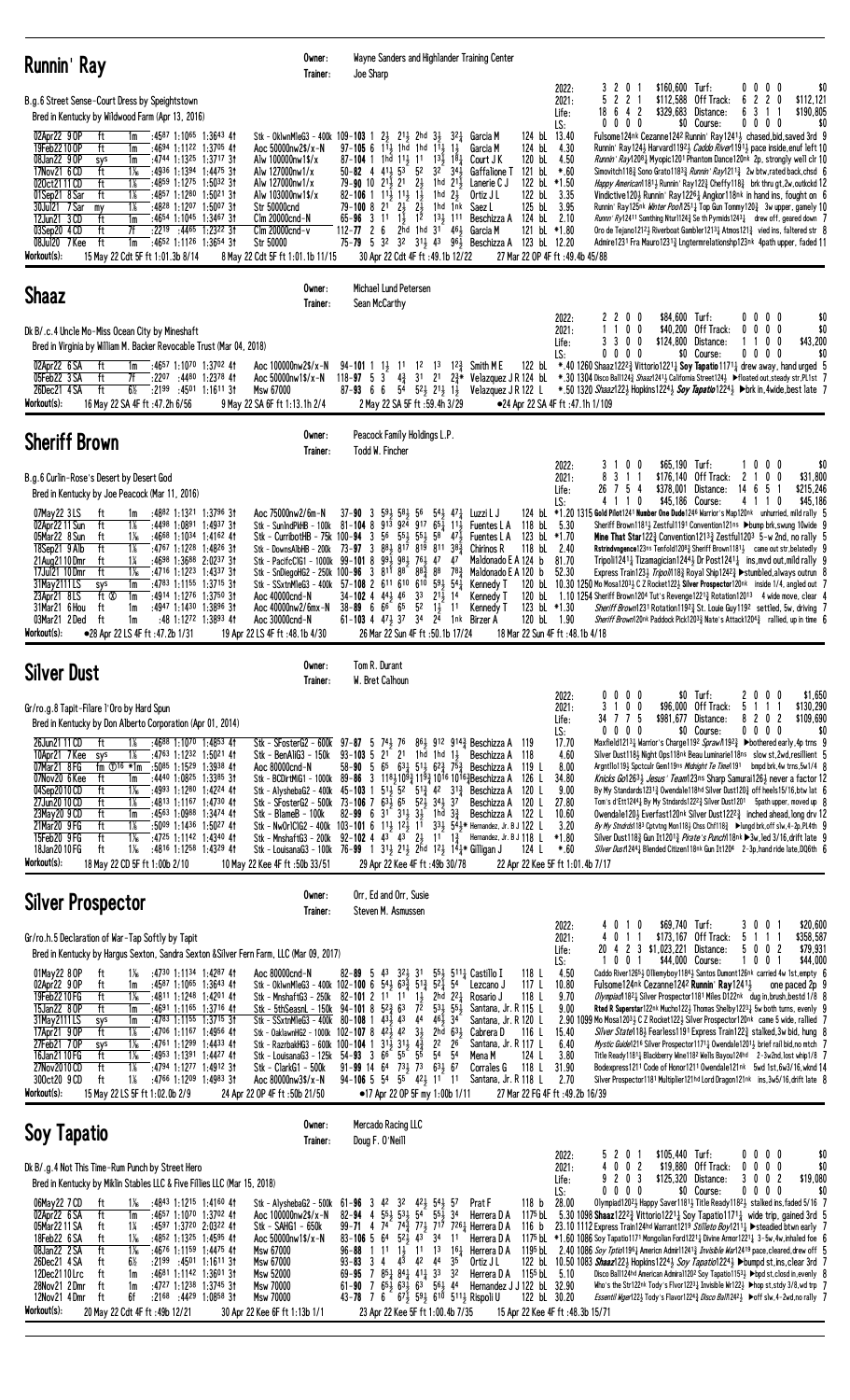| Spa City                                                                                                                                                                                                                                                                                                                                                                                                                                                                                                                                                                                                                                                                                                                                                                                                                                                                                                                                                                                                                   | Owner:<br>Trainer:                                                                                                                                                                                                                                                                                                                              | Maggi Moss<br>Thomas M. Amoss                                                                                                                                                                                                                                                                                                                                                                                                                                                                                                                                                                                                                                                                                                                                                        |                                                                                                                                                                                                                                                                                                                                                                                                                                                                                                        |                                                                                                                                                                                                                                           |                                                                                                                                                         |                                                                                                                                                                                                                                                                                                                                                                                                                                                                                                                                                                                                                                                                                                                                                                                                                                                                                                                                                                                                                                                                                                                                 |
|----------------------------------------------------------------------------------------------------------------------------------------------------------------------------------------------------------------------------------------------------------------------------------------------------------------------------------------------------------------------------------------------------------------------------------------------------------------------------------------------------------------------------------------------------------------------------------------------------------------------------------------------------------------------------------------------------------------------------------------------------------------------------------------------------------------------------------------------------------------------------------------------------------------------------------------------------------------------------------------------------------------------------|-------------------------------------------------------------------------------------------------------------------------------------------------------------------------------------------------------------------------------------------------------------------------------------------------------------------------------------------------|--------------------------------------------------------------------------------------------------------------------------------------------------------------------------------------------------------------------------------------------------------------------------------------------------------------------------------------------------------------------------------------------------------------------------------------------------------------------------------------------------------------------------------------------------------------------------------------------------------------------------------------------------------------------------------------------------------------------------------------------------------------------------------------|--------------------------------------------------------------------------------------------------------------------------------------------------------------------------------------------------------------------------------------------------------------------------------------------------------------------------------------------------------------------------------------------------------------------------------------------------------------------------------------------------------|-------------------------------------------------------------------------------------------------------------------------------------------------------------------------------------------------------------------------------------------|---------------------------------------------------------------------------------------------------------------------------------------------------------|---------------------------------------------------------------------------------------------------------------------------------------------------------------------------------------------------------------------------------------------------------------------------------------------------------------------------------------------------------------------------------------------------------------------------------------------------------------------------------------------------------------------------------------------------------------------------------------------------------------------------------------------------------------------------------------------------------------------------------------------------------------------------------------------------------------------------------------------------------------------------------------------------------------------------------------------------------------------------------------------------------------------------------------------------------------------------------------------------------------------------------|
| B.g.5 Street Sense-Sara Louise by Malibu Moon<br>Bred in Kentucky by Godolphin (Apr 07, 2017)<br>22Apr22 9 OP<br>ft<br>:4865 1:1280 1:4444 41<br>1‰<br>05Mar22 7Ded<br>ft<br>7½<br>$:2391$ $:4858$ 1:3389 41<br>11Feb22 8Ded<br>:4766 1:1363 1:4078 41<br>ft<br>1m<br>22Jan2213FG<br>ft<br>$1\%$<br>:4825 1:1223 1:4252 41<br>11Dec21 70P<br>ft<br>:4805 1:1233 1:3746 31<br>1m<br>11Nov2110 Ind<br>$:4688$ 1:1168 1:3728 31<br>mys<br>1m<br>:4735 1:1157 1:4246 31<br>26Sep21 9 CD<br>ft<br>1‰<br>11 $Aug21 5 Ind$<br>ft<br>1m<br>:4942 1:1355 1:3726 3†<br>Claimed by Moss Maggi from Southwest Racing Stables Inc. and Castillo, Joe Alfredo for \$40,000, Garcia Genaro - Trainer<br>30Jun21 6 Ind<br>sys ®<br>$1\%$<br>:4760 1:1144 1:4326 31<br>30May21 8 CD<br>ft<br>1‰<br>:4793 1:1212 1:4284 31<br>Claimed by Southwest Racing Stables Inc. and Castillo, Joe Alfredo from Godolphin, LLC for \$40,000, Cox Brad H. – Trainer<br>Workout(s):<br>14 May 22 CD 4F ft :48.1b 13/86                                   | Str 40000cnd<br>R Stk - OwnApprCp - 75k<br>Aoc 25000cnd-N<br>Aoc 80000cnd-N<br>SalutHero -75k<br>Aoc 80000nw3\$/x-N<br>Aoc 40000nw2/x-c<br>Aoc $40000 \text{nw2}/\text{x} - \text{N}$<br>$C$ lm 40000 $c$ nd-c<br>5 May 22 CD 4F ft:48.1b 19/81                                                                                                 | 2 <sup>1</sup><br>1hd $2$ hd $1\frac{1}{2}$<br>$69 - 97 = 5$<br>$6^{2}$ <sup>1</sup><br>$65 - 97$ 3<br>3<br>$5^2$ 44<br>88-98 6 54 $\frac{1}{4}$ 53 $\frac{1}{2}$ 21 12 13 $\frac{1}{4}$<br>Stk - LouisanaG3 - 150k 70-97 6 64 $\frac{1}{2}$ 67 $\frac{7}{4}$ 67 $\frac{1}{2}$ 59 $\frac{1}{2}$ 411 $\frac{1}{2}$ Graham J<br>$75-105$ 6 $42\frac{1}{2}$ $31\frac{1}{2}$ 21 22 $31\frac{1}{4}$<br>93-103 6 $54^{\degree}$ 4 <sup>3</sup> 4 <sup>2</sup> / <sub>2</sub> 11 1 <sup>3</sup> / <sub>2</sub><br>$92 - 102 + 52 = 21$<br>2hd 21<br>$46-100$ 7 $31\frac{1}{2}$ $31$ $2\frac{1}{2}$ $14\frac{1}{2}$ $16\frac{1}{2}$<br>$85 - 96$ 4 31 31 31 1hd 11<br>65-98 5 55 55 54 22 211 Geroux F<br>3 Apr 22 CD 4F ft :47.4b 9/46                                                      | $^{21}_{2}$<br>Santana, Jr. R 121 L<br>3 <sup>3</sup><br>Thornton T<br>Thornton T<br>Franco G<br>Morales E<br>$4^{2}$ $\frac{1}{4}$<br>Beschizza A<br>Pedroza, Jr. M 122 fL *1.90<br>Pedroza, Jr. M 122 fL                                                                                                                                                                                                                                                                                             | 2022:<br>2021:<br>Life:<br>LS:<br>$*1.90$<br>*.70<br>123 L<br>118 L<br>*.30<br>122 L<br>36.00<br>125 L<br>2.60<br>122 L<br>*.70<br>122 L<br>3.70<br>1.80<br>124 L<br>$*.90$<br>●23 Mar 22 FG 4F ft :47.2b 1/10                            | 4111<br>-3<br>9<br>3<br>-1<br>19 6 3 4<br>$0\,0\,0\,0$                                                                                                  | \$47,900 Turf:<br>1001<br>\$3,450<br>\$125,212 Off Track:<br>\$65,932<br>2<br>2<br>0<br>0<br>\$253,452 Distance:<br>6<br>\$111,722<br>-3<br>-1<br>-1<br>\$0 Course:<br>$0\,0\,0\,0$<br>\$0<br>Kershaw1243 Spa City12123 Bourbon Frontier121hd drifted late, caught 8<br>Frosted Grace11823 Langs Day1233 Spa City1231 gain, outfinished for 2 8<br>Spa City11831 <i>Warrior's Map</i> 118121 <i>Its a Wrap</i> 120hd pulled away, handily 7<br>Mandaloun118 $\frac{3}{4}$ Midnight Bourbon1188 $\frac{1}{4}$ Warrant1242 $\frac{1}{2}$ traild 2-3w upr, imprvd 6<br>Fact Finding1213 My Sixth Sense1213 Spa City1253 closer upper, flattened 7<br>Spa City122 <sup>33</sup> 4 <i>Bayou Cat</i> 126 <sup>11</sup> Warrior in Chief122 <sup>13</sup> 4 ▶slight hop st,4wd1/4, 7<br>Trident Hit122hd Core Beliefs1222 Bourbon Calling122nk 2w, vie btw2n, yield1/16 7<br>Spa City1226½ Lemon Kick1223½ Lontani1223½ bid4w,drew off,handily 8<br><i>Spa City</i> 122½ Peruvian Boy122 <sup>7</sup> Nepal Up122 <sup>3</sup> 4 ▶bmp st,3p,bid1/4,duel 5<br>Motagally12411 Spa City12413 Decision Maker124ns shifted out, willingly 7 |
| <b>Super Stock</b>                                                                                                                                                                                                                                                                                                                                                                                                                                                                                                                                                                                                                                                                                                                                                                                                                                                                                                                                                                                                         | Owner:<br>Trainer:                                                                                                                                                                                                                                                                                                                              | Erv Woolsey & Keith I. Asmussen<br>Steven M. Asmussen                                                                                                                                                                                                                                                                                                                                                                                                                                                                                                                                                                                                                                                                                                                                |                                                                                                                                                                                                                                                                                                                                                                                                                                                                                                        |                                                                                                                                                                                                                                           |                                                                                                                                                         |                                                                                                                                                                                                                                                                                                                                                                                                                                                                                                                                                                                                                                                                                                                                                                                                                                                                                                                                                                                                                                                                                                                                 |
| B.c.4 Dialed In-Super Girlie by Closing Argument<br>Bred in Kentucky by Pedro Gonzalez & P. J. Gonzalez (Apr 12, 2018)<br>23Apr22 11 OP<br>ft<br>1%<br>:4834 1:1229 1:4932 41<br>26Mar22 9 FG<br>ft<br>1%<br>:4725 1:1145 1:4774 41<br>12Feb22 10 OP<br>ft<br>$1\%$<br>:4778 1:1251 1:4379 41<br>ft<br>11Dec21 90P<br>$1\%$<br>$:4840$ 1:1345 1:4370 3<br>23Nov21 8 Zia<br>$:4973$ 1:1444 1:4473 3<br>ft<br>1‰<br>26Sep2111RP<br>ft<br>$1\%$<br>$:4795$ 1:12 <sup>25</sup> 1:5076 3<br>15Aug21 7 Elp<br>ft<br>1%<br>$:4785$ 1:1199 1:4889 3<br>02Jul21 6 Prm<br>ft<br>$1\%$<br>:4773 1:1148 1:4264 3<br>$1\frac{1}{16}$<br>31May21 9LS<br>$:47^{15}$ 1:1141 1:4503 3<br>sys<br>1%<br>ft<br>$:4670$ 1:3598 2:0102 3<br>01May 2112 CD<br>Workout(s):<br>15 May 22 CD 5F ft 1:01.1b 5/14                                                                                                                                                                                                                                      | Stk - OaklawnHG2 - 1000k<br>Stk - Nw0r1C1G2 - 500k<br>Stk - PoinsttiaB - 150k<br>Stk - ZiaPrkDbyL - 250k 98-98 3<br>Stk - OkDrbyG3 - 400k 96-97 1 741<br>Stk - ELPDerbyL - 200k<br>8 May 22 OP 5F ft 1:01.4b 7/14                                                                                                                               | $68 - 95 = 6$<br>$53\frac{1}{2}$<br>$5^{13}$<br>42<br>$98 - 103$ 3 $43\frac{1}{2}$ $33\frac{1}{2}$<br>32<br>Stk - RazrbakHG3 - 600k 76-97 2 68 $\frac{1}{2}$ 43 $\frac{1}{2}$ 42<br>68-106 4 $3^{11}_{2}$ $3^{21}_{2}$ $3^{11}_{2}$ $3^{1}_{2}$ $3^{1}_{2}$ $2^{3}_{4}$<br>$2\frac{1}{2}$<br>$1\frac{1}{2}$<br>$2^{1}$<br>$5^{\overline{3}}\frac{1}{2}$ 4 <sup>2</sup><br>$2^{1}$ $2^{1}$ $2^{1}$<br>$90 - 97$ 2<br>Stk - IowaDbyL - 250k 77-96 1 42 $\frac{1}{2}$ 43 $\frac{1}{2}$ 5 <sup>6</sup> $\frac{1}{2}$ 49 47 $\frac{1}{4}$<br>2 May 22 OP 4F ft :52b 13/15                                                                                                                                                                                                                 | 461<br>Castillo I<br>31<br>45<br>$46\frac{1}{4}$<br>Rosario J<br>441 851<br>Santana, Jr. R 120 L<br>Contreras L<br>$1\overline{1}$<br>$11\frac{1}{2}$<br>Ortiz, Jr. I<br>$3\overline{1}$<br>$3^{2}$<br>Santana, Jr. R 124 L<br>$1^{\overline{2}}$<br>$13\frac{3}{7}$<br>Santana, Jr. R 122<br>Santana, Jr. R 122 BL<br>Stk - TxDerbyB - 300k 84-93 10 871 881 663 543 431 Santana, Jr. R 124 L<br>Stk - KyDerbyG1 - 3000k 83-85 17 98 115 $\frac{3}{4}$ 106 1311 1619 $\frac{3}{4}$ Santana, Jr. R 126 | 2022:<br>2021:<br>Life:<br>LS:<br>118 L<br>24.30<br>118L<br>10.40<br>8.80<br>2.50<br>124 L<br>123 L<br>*.05<br>$*1.00$<br>2.20<br>3.00<br>33.90<br>17 Apr 22 OP 4F my :50.2b 8/11                                                         | 3000<br>1 \$1,026,915 Off Track:<br>3<br>-1<br>18 4 3 3 \$1,255,677 Distance:<br>3 1 1 0                                                                | \$74,000 Turf:<br>1000<br>\$200<br>\$18,200<br>2<br>0<br>$0\quad 0$<br>$0\quad 0$<br>- 1<br>\$19,000<br>\$94,112 Course:<br>$0\,0\,0\,0$<br>\$0<br>Last Samurai1174 Fearless121nk Plainsman1212 loomed 4w, hung   7<br><i>Olympiad</i> 122 <sup>2</sup> Proxy 118 <sup>2</sup> $\frac{3}{4}$ Promise Keeper 118 <sup>1</sup> $\frac{1}{2}$ ins, chasd 2nd, no menac 6<br>Plainsman120nk Thomas Shelby1171 $\frac{3}{4}$ Popular Kid116 $\frac{3}{4}$ 2nd flight, backed up 8<br>Last Samurai1213 Super Stock1241 Flash of Mischief12423 bid btwn.outkicked 7<br>Super Stock12311 Tesoro 1193 Pirate Junction123hd 6-w turns, edged clear 4<br>*2.00 1118 Warrant1241½ Flash of Mischief124½ Super Stock1246½ → lunged start, 3w, empty 8<br>Spr Stck1223 $\frac{3}{4}$ Thr Gos Hrvrd118 <sup>2</sup> Srmononthmont118 <sup>2</sup> $\frac{1}{4}$ pressd 2wd, drew off1/8 6<br>Stilleto Boy12243 Flash of Mischief11623 Gagetown116nk inside trip, no rally 6<br>Medina Spirit1263 Mandaloun1263 Hot Rod Charlie126hd between 5w, tired 19                                                                                       |
| <b>Tesoro</b>                                                                                                                                                                                                                                                                                                                                                                                                                                                                                                                                                                                                                                                                                                                                                                                                                                                                                                                                                                                                              | Owner:<br>Trainer:                                                                                                                                                                                                                                                                                                                              | 0. J. Jauregui                                                                                                                                                                                                                                                                                                                                                                                                                                                                                                                                                                                                                                                                                                                                                                       | Glen Road Racing, LLC, Highland Yard LLC, Raygoza, Ben and Spencer, Arthur                                                                                                                                                                                                                                                                                                                                                                                                                             |                                                                                                                                                                                                                                           |                                                                                                                                                         |                                                                                                                                                                                                                                                                                                                                                                                                                                                                                                                                                                                                                                                                                                                                                                                                                                                                                                                                                                                                                                                                                                                                 |
| B.c.4 Anchor Down-Tizn'tshebeautiful by Uncle Mo<br>Bred in Kentucky by Gainesway Thoroughbreds LTD. (Feb 04, 2018)<br>30Apr22 2 GG<br>fm ①<br>:4576 1:0979 1:3480 3†<br>1m<br>07Mar22 8 GG<br>ft $\otimes$<br>$1\%$<br>$:4858$ 1:1258 1:4307 41<br>12Feb22 7GG<br>ft ⊗<br>1m<br>:5019 1:1391 1:3751 41<br>31Dec21 8 GG<br>ft $\otimes$<br>$1\%$<br>:4703 1:1168 1:4341 31<br>$1\%$<br>:4973 1:1444 1:4473 3<br>23Nov21 8 Zia<br>ft<br>:4658 1:1049 1:5019 31<br>1%<br>INCTZI 9FNO<br>π<br>:4954 1:1356 1:3875 3<br>05Sep21 4 GG<br>ft ◈<br>1m<br>24Apr21 8 GG<br>$1\%$<br>:4872 1:1294 1:4522 3<br>ft ◈<br>12Mar21 4GG<br>$:50^{50}$ 1:1469 1:4022 3<br>ft ⊗<br>1m<br>13Feb21 8GG<br>:4781 1:1220 1:5164 3<br>ft ◈<br>1%<br>Workout(s):<br>15 May 22 GG $\otimes$ 4F ft:48.1h 3/80                                                                                                                                                                                                                                        | Aoc $62500$ nw $2\frac{5}{x}$ -N<br>Aoc 62500nw2\$/x-N<br>Aoc 62500nw2\$/x-N<br>Aoc 62500nw2\$/x-N<br>Stk - ZiaPrkDbyL - 250k 97-96 1<br>Stk - BullDogB - 75k<br>Aoc 50000nw1\$/x-N<br><b>Msw 30000</b>                                                                                                                                         | $134 - 106$ 1 2 <sup>2</sup><br>$2\frac{1}{2}$<br>$87 - 103$ 4 $2^{11}$ $2^{1}$<br>2 <sup>1</sup><br>40-92 2 4 <sup>2</sup> 4 <sup>1</sup> / <sub>2</sub> 4 <sup>2</sup><br>$109 - 99$ 6 $55\frac{1}{2}$ $73\frac{1}{2}$ $72\frac{3}{2}$ 33<br>$3^2\frac{1}{2}$ 41, 31 2,<br>102-102 8 $65\frac{1}{2}$ $65\frac{1}{4}$ 43 $45\frac{1}{2}$ 34 <sup>1</sup> / <sub>2</sub> Monroy F<br>48-80 3 433 43 411 31 1nk Monroy F<br>Stk - CalDerbyL - 100k 61-78 7 68 $\frac{1}{2}$ 78 $\frac{1}{4}$ 711 6 $\overline{7}$ 55<br>49-75 4 $2^3$ $3^1$ 1hd 1hd 11 <sup>1</sup> Frey K<br>Stk - ElCamRID-L - 100k 85-64 2 75 $\frac{1}{4}$ 710 89 $\frac{1}{2}$ 816 718 $\frac{1}{4}$ Martinez C<br>$\bullet$ 24 Apr 22 GG $\otimes$ 5F ft :59.1h 1/72 16 Apr 22 GG $\otimes$ 5F ft 1:00.1h 12/70 | 2hd 2hd 1,<br>Alvarado FT 122 L<br>2 <sup>1</sup><br>$2^{11}$<br>Alvarado F T<br>32 2nk<br>Monroy F<br>2 <sub>3</sub><br>Duran F<br>$2^{11}$<br>Monroy F<br>Frey K                                                                                                                                                                                                                                                                                                                                     | 2022:<br>2021:<br>Life:<br>LS:<br>118 L<br>124 L<br>118 L<br>119 L<br>17.10<br>122<br>18.60<br>121 L<br>122<br>120 L<br>122<br>10 Apr 22 GG $\otimes$ 6F ft 1:16.2h 6/8                                                                   | 2 <sub>0</sub><br>31<br>8 2 2 1<br>\$105,050<br>$11 \t3 \t4 \t1$<br>0000<br>$43.50$ 1160 Rombauer 122nk Javanica 1184 Govenor's Party 122 $\frac{1}{2}$ | \$32,000 Turf:<br>\$19,200<br>0 <sub>0</sub><br>11<br>Off Track:<br>$0\ 0\ 0\ 0$<br>\$0<br>\$137,050 Distance:<br>5 3 1 0<br>\$62,800<br>\$0 Course:<br>$0\,0\,0\,0$<br>\$0<br>3.70 1186 Tesoro1223 Long Lance12233 Rijeka12251 attnd pace, determined 5<br>2.70 1170 Jimmy Blue Jeans1201 Tesoro118nk Tom's Surprise12323 prmpt 2w, outkicked 6<br>5.30 1166 Tom's Surprise123nk Tesoro124 <sup>3</sup> Descartes123 <sup>5</sup> ins, angl out, closed 7<br>7.10 1170 American Farmer122 $\frac{1}{2}$ Tesoro118 <sup>1</sup> $\frac{1}{2}$ Dulas122 $\frac{1}{2}$ $\blacktriangleright$ bmp st,pinch 3/8,4w 11<br>Super Stock12311 Tesoro1193 Pirate Junction123hd no match, 2nd best 4<br>Zestfu/12213 Honos Man1253 Tesoro1223 5wd 1/4, not enough 8<br>8.50 1161 Tesoro121nk Space Odessey120 $\frac{3}{2}$ J T's Watch1241 $\frac{1}{4}$ ins, tip out, closed, nod 5<br>14.70 1122 Stalking Shadow1223 Jimmy Irish12221 Parnelli12211 fanned 4w, no rally 8<br>2.60 1125 Tesoro12011 Me B Bubba T1203 Exalted Joy12031 bid 3w, dueled, driving 5<br>no speed 8                                                           |
| Three Technique<br>Dk B/.h.5 Mr Speaker-Nite in Rome by Harlan's Holiday<br>Bred in Kentucky by Omega Farm LLC & Bally Breeders (Mar 13, 2017)<br>07May22 6 CD<br>ft<br>:4574 1:1028 1:3548 41<br>1m<br>09Apr22 5 Kee<br>7f<br>$:22^{12}$ $:44^{61}$ 1:2247 41<br>sys<br>12Mar22 6TP<br>ft ◈<br>6f<br>:2250<br>:4486 1:0833 41<br>12Feb22 9TP<br>$6\%$<br>:2240<br>:4536 1:1638 41<br>ft ⊗<br>ft $\circledast$<br>$6\frac{1}{2}$<br>18Dec21 7 TP<br>:2299<br>:4577 1:1507 3†<br>6f<br>$:2112$ $:4413$ $1:0961$ 3 <sup>†</sup><br>28Nov21 5 CD<br>ft<br>Claimed by Miller David E. from August Dawn Farm for \$40,000, Medina Robert - Trainer<br>$:22^{81}$ $:45^{33}$ 1:2222 31<br>17Nov21 8 CD<br>7f<br>ft<br>ft<br>02Sep21 4 Sar<br>7f<br>:22 <sup>97</sup> :45 <sup>22</sup> 1:21 <sup>63</sup> 31<br>ft<br>6f<br>:2204<br>:44 <sup>45</sup> 1:09 <sup>38</sup> 3†<br>31Jul21 8 Sar<br>7f<br>04Jul21 10 Bel<br>ft<br>:2305<br>:46 <sup>03</sup> 1:21 <sup>94</sup> 41<br>Workout(s):<br>27 Apr 22 Cdt 5F ft :59.2b 1/1 | Owner:<br>Trainer:<br>$\mathbb{R}$ Stk - KnicksGoB - 160k 69-94 3<br>Stk - CmnwlthG3 - 300k<br>Stk - BigDaddyB - 100k<br>Stk - ForegoB - 100k<br>Aoc 50000cnd-N<br>$C$ lm 40000-c<br>Aoc 150000cnd-N<br>Aoc 100000nw3\$/x-N<br>Stk - AGVndbtHG1 - 350k 70-91 57<br>Stk - JANerudG2 - 250k 73-110 6 5<br>2 Mar 22 Sky $\otimes$ 4F ft :49.1b 2/2 | David E. Miller<br>Jason G. Cook<br>$97\frac{1}{2} 85\frac{1}{4} 53\frac{1}{2}$<br>$84 - 103$ 3 10 $85\frac{1}{2}$ $85\frac{1}{2}$ 53<br>$46 - 85$ 1 7<br>$64\frac{3}{4}$ 53<br>$85 - 108$ 5 7<br>74 731 75<br>$55 - 98$ 11 1<br>$75\frac{3}{4}$ 6 <sup>5</sup> $\frac{1}{2}$ 3 <sup>3</sup><br>$80 - 1009$ 4<br>2 <sup>2</sup><br>$81 - 93$ 2 6<br>$75 - 89$ 5 3<br>12 Jan 22 Sky $\otimes$ 4F ft :50.1b 4/4                                                                                                                                                                                                                                                                                                                                                                        | 41<br>Bejarano R<br>11<br>65<br>Bejarano R<br>$74\frac{1}{4}$ $74\frac{3}{4}$ 6 <sup>5</sup> $5\frac{1}{2}$ 7 <sup>10</sup> Bejarano R<br>411 32<br>Bejarano R<br>$59\frac{1}{4}$ Achard A<br>2 <sup>nk</sup> Rosario J<br>32 45 461 Hernandez, Jr. B J 120 L<br>411 33 46 4121 Ortiz, Jr. I<br>$75\frac{1}{4}$ $78\frac{3}{4}$ $86\frac{3}{4}$ $710$ Franco M<br>$5^{13}_{4}$ 41 42 $1\over 4$ 31 <sup>3</sup> / <sub>4</sub> Franco M                                                                | 2022:<br>2021:<br>Life:<br>LS:<br>36.80<br>118<br>118<br>69.10<br>120<br>8.10<br>120<br>17.30<br>122 L<br>8.30<br>120 L<br>$*1.40$<br>12.80<br>123 bL<br>2.45<br>117 <sub>b</sub><br>21.10<br>118<br>7.80<br>10 Nov 21 Blk 3F ft :36b 1/1 | \$108,796 Turf:<br>0<br>4<br>1 1 2<br>8<br>4 5 5<br>23<br>$0\ 0\ 0\ 0$                                                                                  | \$9,040<br>0<br>20<br>\$124,445 Off Track:<br>5<br>$1\quad0$<br>\$126,000<br>$\overline{c}$<br>$\overline{c}$<br>\$475,411 Distance:<br>61<br>\$163,766<br>\$0 Course:<br>0000<br>\$0<br>Three Technique1181 Injunction118ns South Bend1181 <sup>3</sup> sweeping move, cleared 11<br>Prevalence11821 Long Range Toddy 118hd 0 Besos1181>slow st, bid, flattend 10<br>Visitant12451 Here Mi Song120½ Johnny Unleashed12021 ▶ tardy st, no menace 7<br>Visitant12213 Pole Setter120nk Three Technique12023 moved up for 3rd 9<br><i>Visitant</i> 122 <sup>6</sup> Race Driver 122 <sup>1</sup> Joker On Jack 122 <sup>2</sup> circled field moved up 11<br>Jck Vn Brg120nk Thre Tchnique1203½ Ourntiononprde120½ rolling late,not enuff 9<br>Sir Alfrd Jmes122hd Long Rnge Toddy 120 $\frac{1}{2}$ Endorsed120 $5\frac{3}{4}$ stalk ins-2p, tired ur 6<br>Aloha West12523 Our Last Buck1234 Sonneman12153 4w turn, 5w1/4, empty 5<br>Lexitonian118} Special Reserve11911 Whitmore12321 > bit slw st, pause early 9<br>Mind Control120hd Firenze Fire1221} Three Technique1181} 2p turn, mvd out 1/8 6                            |
| Touchdown Brown                                                                                                                                                                                                                                                                                                                                                                                                                                                                                                                                                                                                                                                                                                                                                                                                                                                                                                                                                                                                            | Owner:<br>Trainer:                                                                                                                                                                                                                                                                                                                              | Brian J. Koriner                                                                                                                                                                                                                                                                                                                                                                                                                                                                                                                                                                                                                                                                                                                                                                     | Brown, Edward Rusty J., Klein, Alan P. and Lebherz, Philip                                                                                                                                                                                                                                                                                                                                                                                                                                             |                                                                                                                                                                                                                                           |                                                                                                                                                         |                                                                                                                                                                                                                                                                                                                                                                                                                                                                                                                                                                                                                                                                                                                                                                                                                                                                                                                                                                                                                                                                                                                                 |
| Gr/ro.g.4 Cairo Prince-Chicalelee by Cherokee Run<br>Bred in California by Premier Thoroughbreds LLC (Apr 24, 2018)<br>26Mar22 5 SA<br>fm $1$<br>1%<br>:4834 1:1202 1:4781 31<br>21Feb22 7 SA<br>ft<br>1m<br>$:46^{29}$ 1:10 <sup>61</sup> 1:3777 41<br>05Feb22 3 SA<br>ft<br>7f<br>$:22^{07}$ $:44^{80}$ 1:2378 41<br>ft<br>$1\%$<br>:4826 1:1270 1:4466 31<br>230ct21 8 SA<br>ft<br>$:4755$ 1:1214 1:3878 31<br>26Aug21 7Dmr<br>1m<br>30Jul21 6Dmr<br>7f<br>:46 <sup>20</sup> 1:22 <sup>90</sup> 3<br>ft<br>:2298<br>6f<br>$:2186$ $:4451$ $1:0808$ 3<br>06Jun21 7 SA<br>fm ①                                                                                                                                                                                                                                                                                                                                                                                                                                            | $\boxed{5}$ Aoc 20000nw1\$/x-N<br>$\boxed{S}$ Stk - Tiznow $B$ - 100k<br>Aoc $50000$ nw $1$ \$/x-N<br>Aoc 50000nw1\$/x-N<br>$\boxed{5}$ Aoc 20000nw1\$/x-N<br>$\boxed{S}$ Stk - RealGdDelB - 175k 33-72 7 5                                                                                                                                     | 47<br>57<br>26<br>$90 - 95 = 5$<br>5-93 3 7 717 721 69 423 Frey K<br>$67-104$ 7 $55\frac{1}{2}$ $45\frac{1}{2}$ 33 $31\frac{1}{2}$ $2\frac{1}{2}$                                                                                                                                                                                                                                                                                                                                                                                                                                                                                                                                                                                                                                    | 79-90 1 74 74 631 743 643 Velazquez J R 126 bl<br>$2^8$ $2^7\frac{1}{2}$<br>Frey K<br>Desormeaux K J 122 bL<br>68-91 2 $63\frac{1}{2}$ 6 <sup>2</sup> 43 $22\frac{1}{2}$ 1 <sup>13</sup> / <sub>2</sub> Desormeaux K J 120 bL<br>55 76 712 7141 McCarthy T 118 b 32.60<br>Stk - DesertCdeL - 75k 87-84 2 5 64 653 55 46 $\frac{1}{4}$ McCarthy T 120 b                                                                                                                                                 | 2022:<br>2021:<br>Life:<br>LS:<br>120 b<br>9.30                                                                                                                                                                                           | 3010<br>110<br>$12$ 2 3 0<br>$0\,0\,0\,0$                                                                                                               | \$25,882 Turf:<br>\$6,638<br>2000<br>\$66,218 Off Track:<br>$0\ 0\ 0\ 0$<br>\$0<br>2 1 1 0<br>\$151,100 Distance:<br>\$63,200<br>\$0 Course:<br>0000<br>\$0<br>$2.40$ 1084 Big Talker 1261 If Id Told You 126 $\frac{1}{2}$ Anitanewmercedes 1261 $\frac{1}{4}$ 2wd, btwn, no impact 8<br>2.80 1117 Brckyrd Rd1207} Tchdwn Brwn1204} Widr Thn Most12261 > off bit slw, steady 1st 5<br>124 bL 34.70 1110 Disco Ball124 <sub>2</sub> Shaaz1241 <sub>3</sub> California Street124 <sub>3</sub> ►brk in, bmpd, late effrt 7<br>$5.70\;1067$ Barbwire120 $\frac{1}{2}$ Touchdown Brown122 $\frac{3}{2}$ Divine Armor122 $\frac{3}{4}$ $\blacktriangleright$ bit slow, angl 4w, rally $\;$ $\;$ $\;$<br>Touchdown Brown12013 Atomic Drop11823 Hapi Hapi1223 ins, mvd out, closd well 7<br>Non Abov th Lw12351 Th Chosn Vron1231 Ltsgt1cky118hd 4wide, never involved 7<br>19.20 1114 Whtmkssmmyrun12233 Mohwk King1223 Lov My Jimmy122 <sup>2</sup> ▶brk in, bmpd, improved 6                                                                                                                                                        |

07Nov20 7Dmr ft 7f :22<sup>56</sup> :46<sup>24</sup> 1:26™ 2 lStk - GoldStJuvB - 150k 69-**66** 2 8 7<sup>3</sup>≵ 5<sup>33</sup> 5<sup>83</sup> 4<sup>83</sup> Pereira TJ 120 b 6.20 Good With People124≩ Positivity124®≩ Ascot Storm120™ Þbroke in, angled 5wd 9 26Sep20 8 SA ft 1B :47^½ 1:12º¼ 1:44¿¸ 2 Stk - AmPharohG1 - 300k 85**-51** 1 6º¡ 6¹¡ 6¹¢ 6¶¹ 6¸¹£ Hernandez J J 122 4.20 1056 **Get Her Number**122£ Rombauer122º£ *Spielberg*122º¡ 3wd into str, weakened 7 04Sep20 8 Dmr ft 6f :22<sup>48</sup> :45<sup>59</sup> 1:10<sup>37</sup> 2 ISIStk - ImSmokinB - 100k 74-**96** 4 3 31 21 22 2½ Hernandez J J 122 b 2.30 God Wth Ppl122½ Tchdown Brown1224½ *Tcoflvordksss*122® came back, too late 4

**Workout(s): 15 M**ay 22 SA 4F ft :47.4h 4/67 7 May 22 SA 4F ft :49.3h 22/36 25 Apr 22 SA 4F ft :48.2h 28/75 16 Apr 22 SA 4F ft :50.4h 52/61